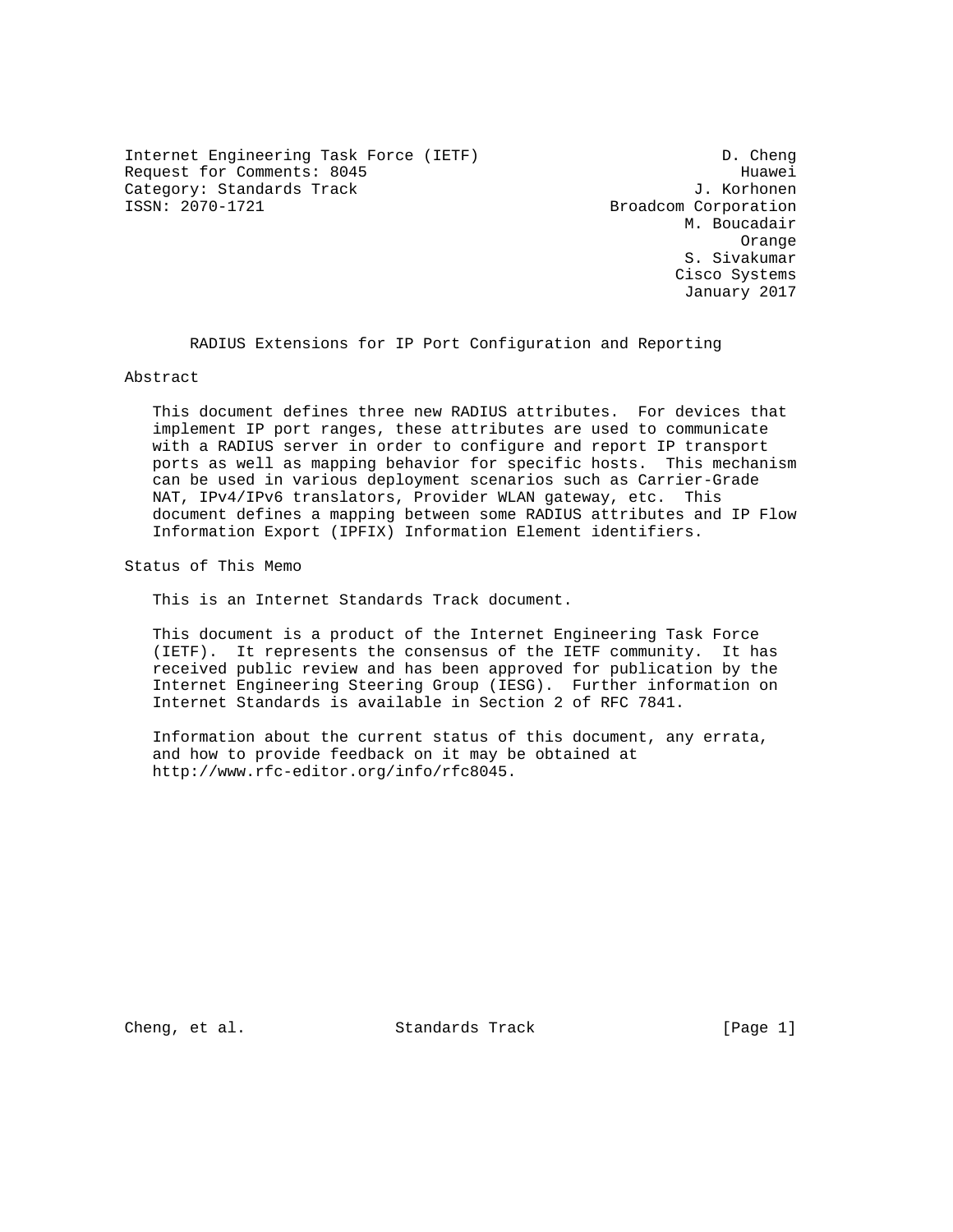## Copyright Notice

 Copyright (c) 2017 IETF Trust and the persons identified as the document authors. All rights reserved.

 This document is subject to BCP 78 and the IETF Trust's Legal Provisions Relating to IETF Documents

 (http://trustee.ietf.org/license-info) in effect on the date of publication of this document. Please review these documents carefully, as they describe your rights and restrictions with respect to this document. Code Components extracted from this document must include Simplified BSD License text as described in Section 4.e of the Trust Legal Provisions and are provided without warranty as described in the Simplified BSD License.

Cheng, et al. Standards Track [Page 2]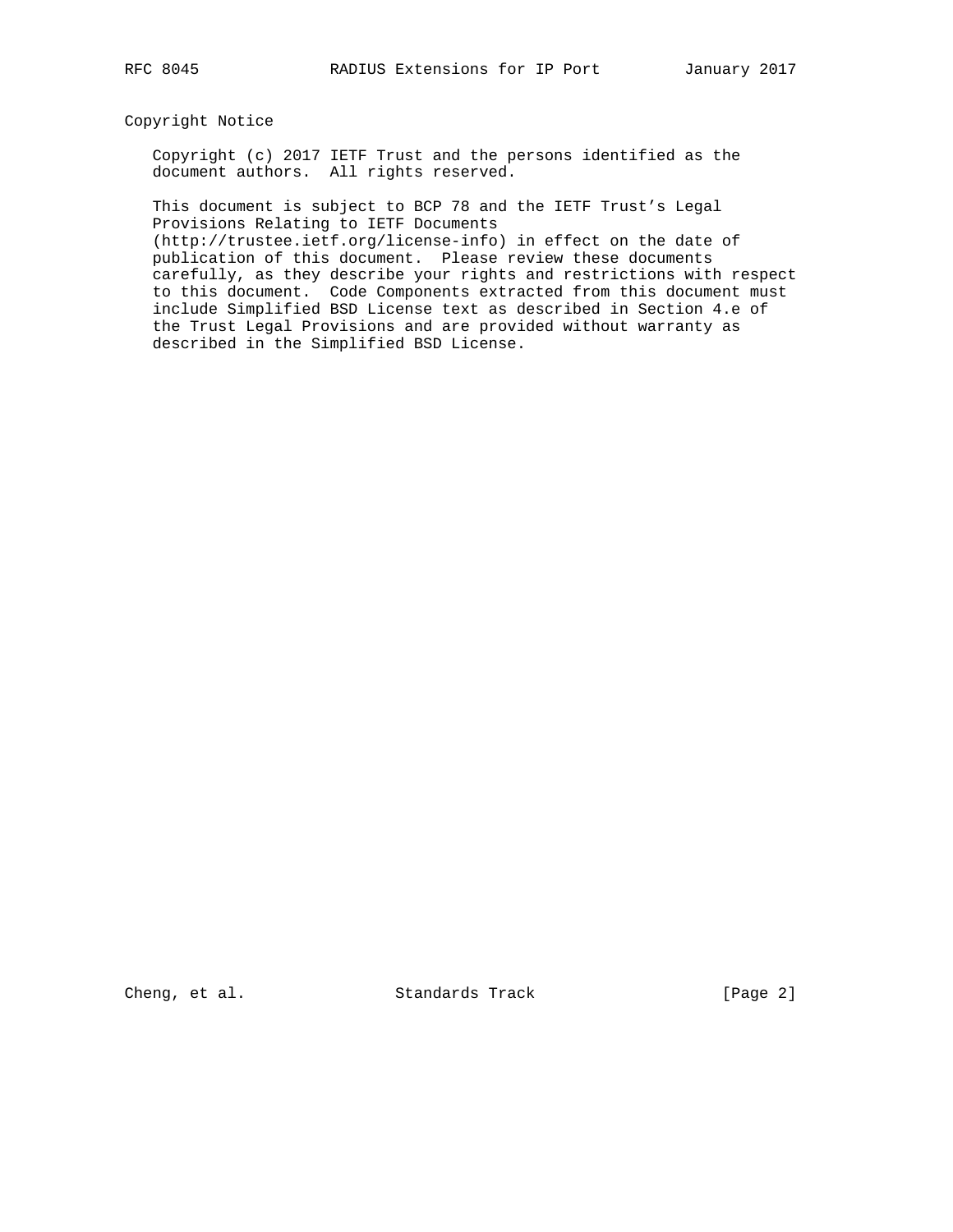Table of Contents

| $1$ . |                                                    |
|-------|----------------------------------------------------|
| 2.    |                                                    |
|       |                                                    |
|       | 3. Extensions of RADIUS Attributes and TLVs 7      |
|       |                                                    |
|       | 3.1.1. IP-Port-Limit-Info Attribute 7              |
|       |                                                    |
|       | 3.1.2.                                             |
|       | 3.1.3. IP-Port-Forwarding-Map Attribute 12         |
|       |                                                    |
|       |                                                    |
|       |                                                    |
|       | $3.2.3.$ IP-Port-Ext-IPv4-Addr TLV 18              |
|       |                                                    |
|       |                                                    |
|       |                                                    |
|       |                                                    |
|       |                                                    |
|       | 3.2.9. IP-Port-Range-Start TLV 24                  |
|       | 3.2.10. IP-Port-Range-End TLV 25                   |
|       |                                                    |
|       |                                                    |
|       | 4.1. Managing CGN Port Behavior Using RADIUS 27    |
|       | 4.1.1. Configure IP Port Limit for a User 27       |
|       | 4.1.2. Report IP Port Allocation/Deallocation 29   |
|       | 4.1.3. Configure Port Forwarding Mapping 31        |
|       |                                                    |
|       | 4.2. Report Assigned Port Set for a Visiting UE 35 |
| 5.    |                                                    |
| б.    |                                                    |
| 7.    |                                                    |
|       | 7.1. New IPFIX Information Elements 37             |
|       |                                                    |
|       |                                                    |
|       |                                                    |
|       |                                                    |
|       |                                                    |
|       |                                                    |
|       |                                                    |
|       |                                                    |

Cheng, et al. Standards Track [Page 3]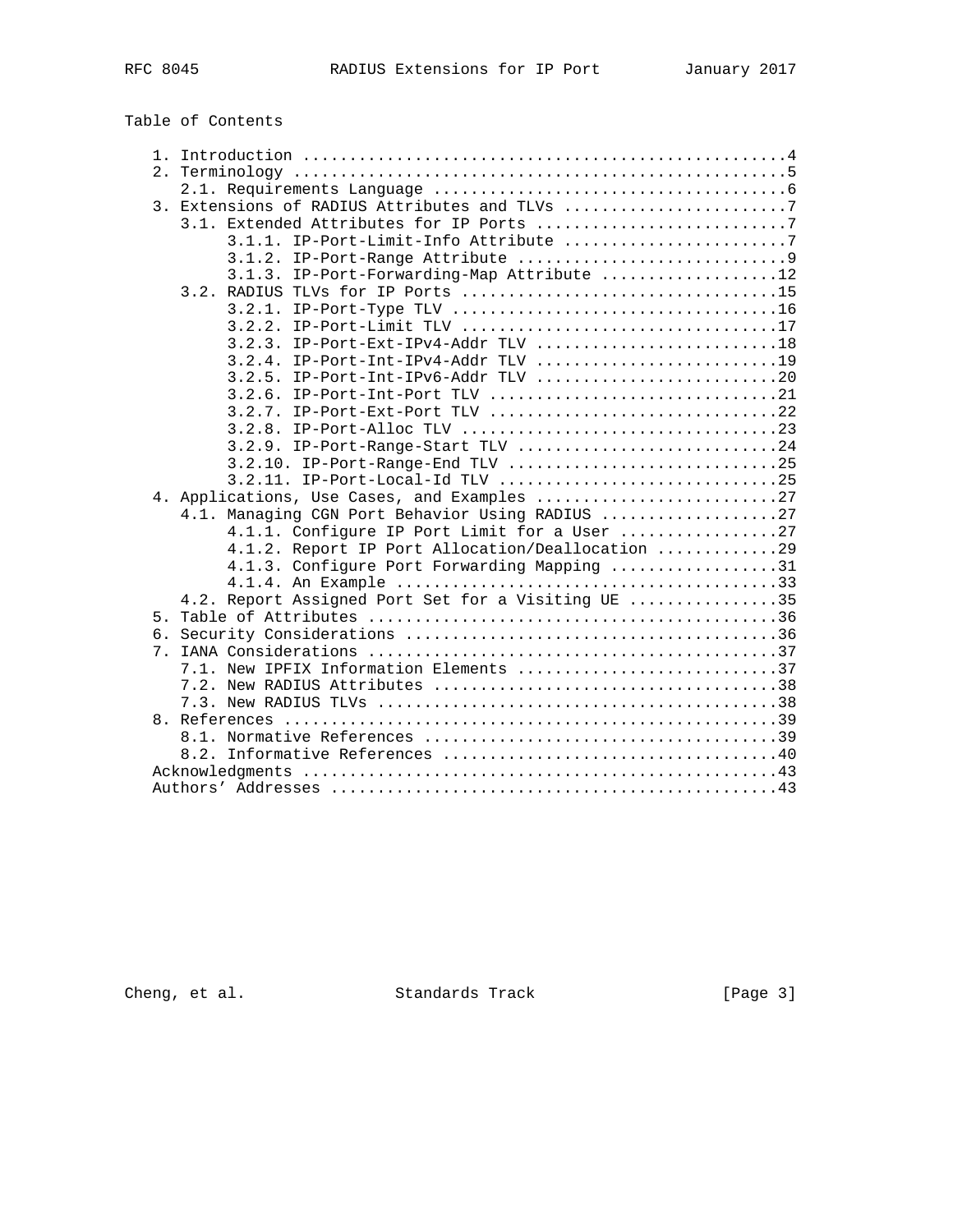## 1. Introduction

 In a broadband network, customer information is usually stored on a RADIUS server [RFC2865]. At the time when a user initiates an IP connection request, if this request is authorized, the RADIUS server will populate the user's configuration information to the Network Access Server (NAS), which is often referred to as a Broadband Network Gateway (BNG) in broadband access networks. The Carrier- Grade NAT (CGN) function may also be implemented on the BNG. Within this document, the CGN may perform Network Address Translation from IPv4 Clients to IPv4 Servers (NAT44) [RFC3022], NAT from IPv6 Clients to IPv4 Servers (NAT64) [RFC6146], or Dual-Stack Lite Address Family Transition Router (AFTR) [RFC6333] function. In such case, the CGN IP transport port (e.g., TCP/UDP port) mapping behaviors can be part of the configuration information sent from the RADIUS server to the NAS/BNG. As part of the accounting information sent from the NAS/BNG to a RADIUS server, the NAS/BNG may also report the IP port mapping behavior applied by the CGN to a user session.

 When IP packets traverse the CGN, it performs mapping on the IP transport (e.g., TCP/UDP) source port as required. An IP transport source port, along with a source IP address, destination IP address, destination port, and protocol identifier, if applicable, uniquely identify a mapping. Since the number space of IP transport ports in the CGN's external realm is shared among multiple users assigned with the same IPv4 address, the total number of a user's simultaneous IP mappings is likely to be subject to a port quota (see Section 5 of [RFC6269]).

 The attributes defined in this document may also be used to report the assigned port range in some deployments, such as Provider WLAN [WIFI-SERVICES]. For example, a visiting host can be managed by Customer Premises Equipment (CPE), which will need to report the assigned port range to the service platform. This is required for identification purposes (see TR-146 [TR-146] for more details).

 This document proposes three new attributes as RADIUS protocol extensions; they are used for separate purposes, as follows:

- 1. IP-Port-Limit-Info: This attribute may be carried in a RADIUS Access-Accept, Access-Request, Accounting-Request, or CoA-Request packet. The purpose of this attribute is to limit the total number of IP source transport ports allocated to a user and associated with one or more IPv4 or IPv6 addresses.
- 2. IP-Port-Range: This attribute may be carried in a RADIUS Accounting-Request packet. The purpose of this attribute is for an address-sharing device (e.g., a CGN) to report to the RADIUS

Cheng, et al. Standards Track [Page 4]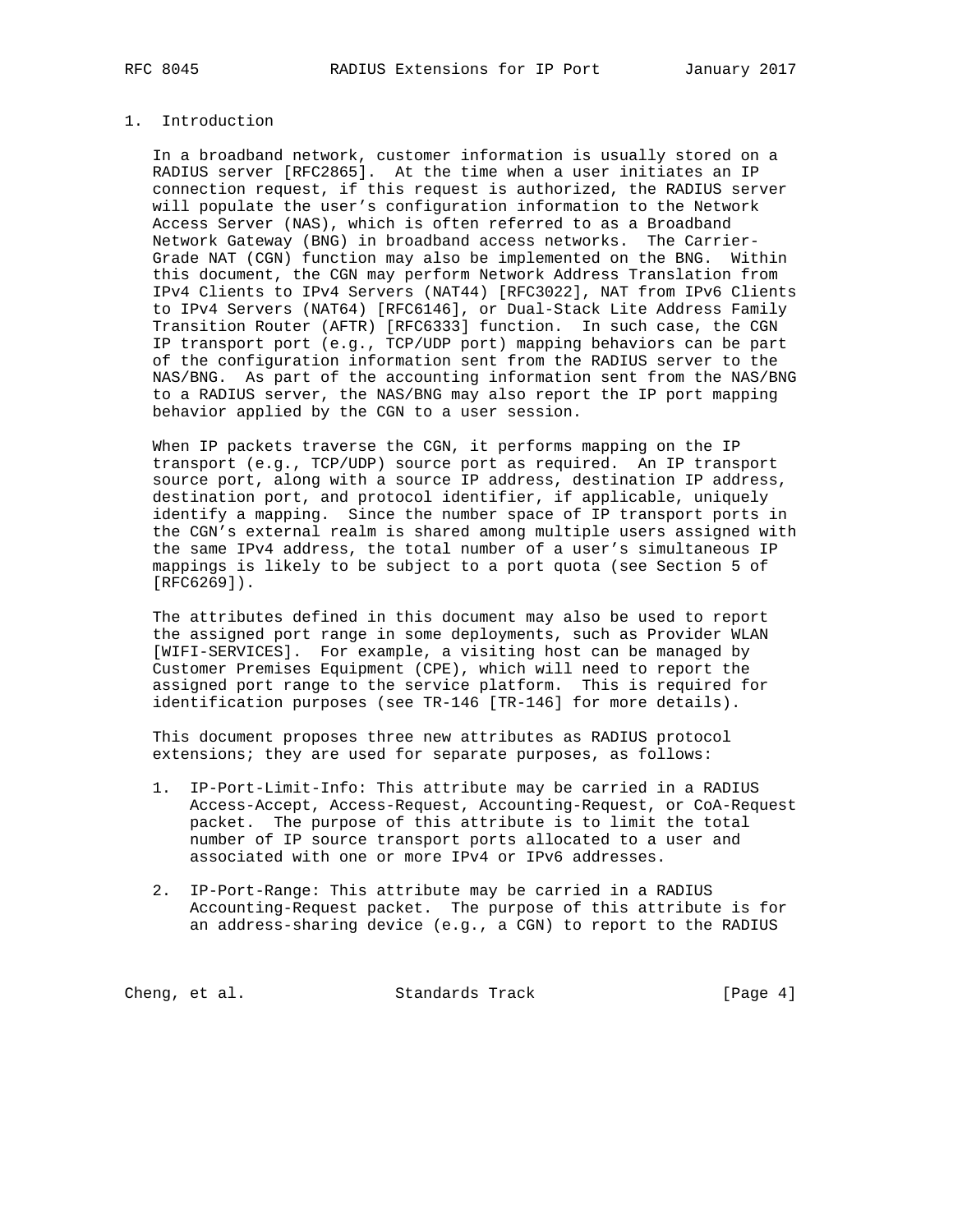server the range of IP source transport ports that have been allocated or deallocated for a user. The port range is bound to an external IPv4 address.

 3. IP-Port-Forwarding-Map: This attribute may be carried in RADIUS Access-Accept, Access-Request, Accounting-Request, or CoA-Request packet. The purpose of this attribute is to specify how an IP internal source transport port, together with its internal IPv4 or IPv6 address, are mapped to an external source transport port along with the external IPv4 address.

 IPFIX Information Elements [RFC7012] can be used for IP flow identification and representation over RADIUS. This document provides a mapping between some RADIUS TLVs and IPFIX Information Element identifiers. A new IPFIX Information Element is defined by this document (see Section 3.2.2).

 IP protocol numbers (refer to [ProtocolNumbers]) can be used for identification of IP transport protocols (e.g., TCP [RFC793], UDP [RFC768], Datagram Congestion Control Protocol (DCCP) [RFC4340], and Stream Control Transmission Protocol (SCTP) [RFC4960]) that are associated with some RADIUS attributes.

 This document focuses on IPv4 address sharing. Mechanisms for IPv6 prefix sharing (e.g., IPv6-to-IPv6 Network Prefix Translation (NPTv6)) are out of scope.

2. Terminology

This document makes use of the following terms:

- o IP Port: This refers to an IP transport port (e.g., a TCP port number or UDP port number).
- o IP Port Type: This refers to the IP transport protocol as indicated by the IP transport protocol number. Refer to [ProtocolNumbers].
- o IP Port Limit: This denotes the maximum number of IP ports for a specific (or all) IP transport protocol(s) that a device supporting port ranges can use when performing port number mappings for a specific user/host. Note that this limit is usually associated with one or more IPv4/IPv6 addresses.
- o IP Port Range: This specifies a set of contiguous IP ports indicated by the lowest numerical number and the highest numerical number, inclusively.

Cheng, et al. Standards Track [Page 5]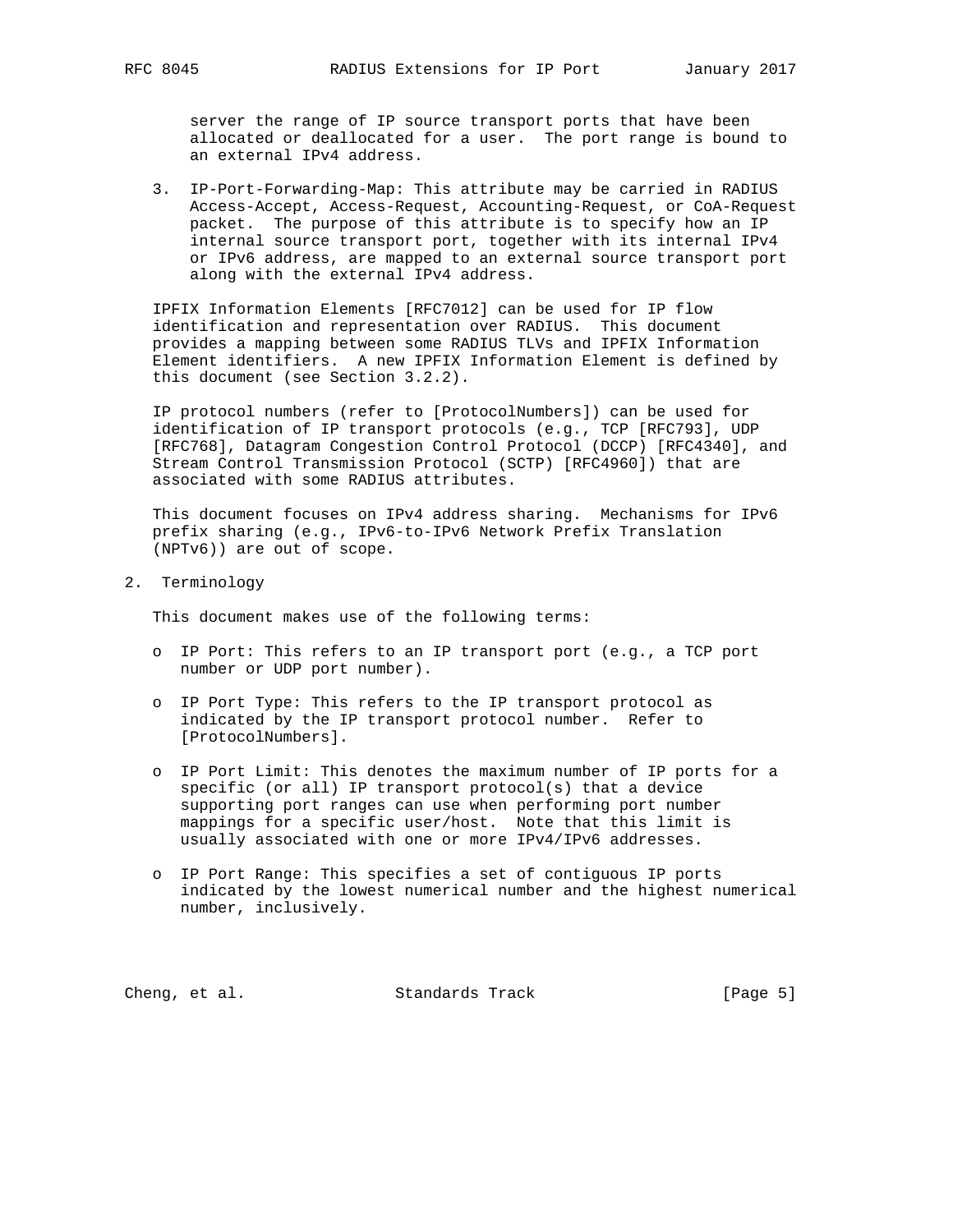- o Internal IP Address: This refers to the IP address that is used by a host as a source IP address in an outbound IP packet sent towards a device supporting port ranges in the internal realm. The internal IP address may be IPv4 or IPv6.
- o External IP Address: This refers to the IP address that is used as a source IP address in an outbound IP packet after traversing a device supporting port ranges in the external realm. This document assumes that the external IP address is an IPv4 address.
- o Internal Port: This is an IP transport port that is allocated by a host or application behind an address-sharing device for an outbound IP packet in the internal realm.
- o External Port: This is an IP transport port that is allocated by an address-sharing device upon receiving an outbound IP packet in the internal realm and is used to replace the internal port that is allocated by a user or application.
- o External Realm: This refers to the networking segment where external IP addresses are used as source addresses of outbound packets forwarded by an address-sharing device.
- o Internal Realm: This refers to the networking segment that is behind an address-sharing device and where internal IP addresses are used.
- o Mapping: This denotes a relationship between an internal IP address, internal port, and protocol, as well as an external IP address, external port, and protocol.
- o Address-Sharing Device: This is a device that is capable of sharing an IPv4 address among multiple users. A typical example of this device is a CGN, CPE, Provider WLAN gateway, etc.
- 2.1. Requirements Language

 The key words "MUST", "MUST NOT", "REQUIRED", "SHALL", "SHALL NOT", "SHOULD", "SHOULD NOT", "RECOMMENDED", "MAY", and "OPTIONAL" in this document are to be interpreted as described in RFC 2119 [RFC2119].

Cheng, et al. Standards Track [Page 6]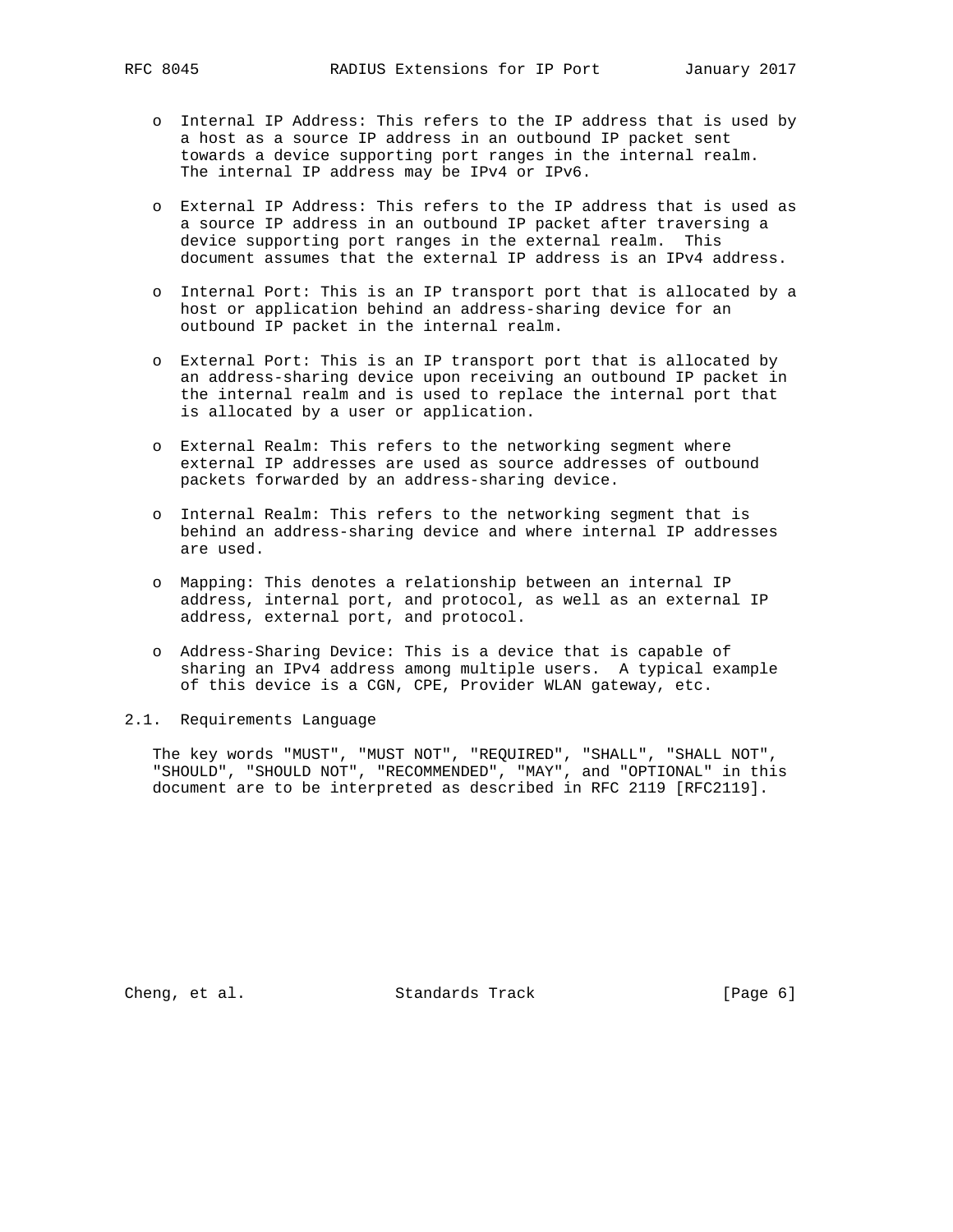- 
- 3. Extensions of RADIUS Attributes and TLVs

These three new attributes are defined in the following subsections:

- 1. IP-Port-Limit-Info Attribute
- 2. IP-Port-Range Attribute
- 3. IP-Port-Forwarding-Map Attribute

 All these attributes are allocated from the RADIUS "Extended Type" code space per [RFC6929].

 These attributes and their embedded TLVs (refer to Section 3.2) are defined with globally unique names and follow the guidelines in Section 2.7.1 of [RFC6929].

 In all the figures describing the RADIUS attributes and TLV formats in the following subsections, the fields are transmitted from left to right.

- 3.1. Extended Attributes for IP Ports
- 3.1.1. IP-Port-Limit-Info Attribute

 This attribute is of type "tlv" as defined in the RADIUS Protocol Extensions [RFC6929]. It contains some sub-attributes, and the requirements are as follows:

- o The IP-Port-Limit-Info Attribute MAY contain the IP-Port-Type TLV (see Section 3.2.1).
- o The IP-Port-Limit-Info Attribute MUST contain the IP-Port-Limit TLV (see Section 3.2.2).
- o The IP-Port-Limit-Info Attribute MAY contain the IP-Port-Ext-IPv4-Addr TLV (see Section 3.2.3).

 The IP-Port-Limit-Info Attribute specifies the maximum number of IP ports, as indicated in IP-Port-Limit TLV, of a specific IP transport protocol, as indicated in IP-Port-Type TLV, and associated with a given IPv4 address, as indicated in IP-Port-Ext-IPv4-Addr TLV, for an end user.

 Note that when IP-Port-Type TLV is not included as part of the IP-Port-Limit-Info Attribute, the port limit applies to all IP transport protocols.

Cheng, et al. Standards Track [Page 7]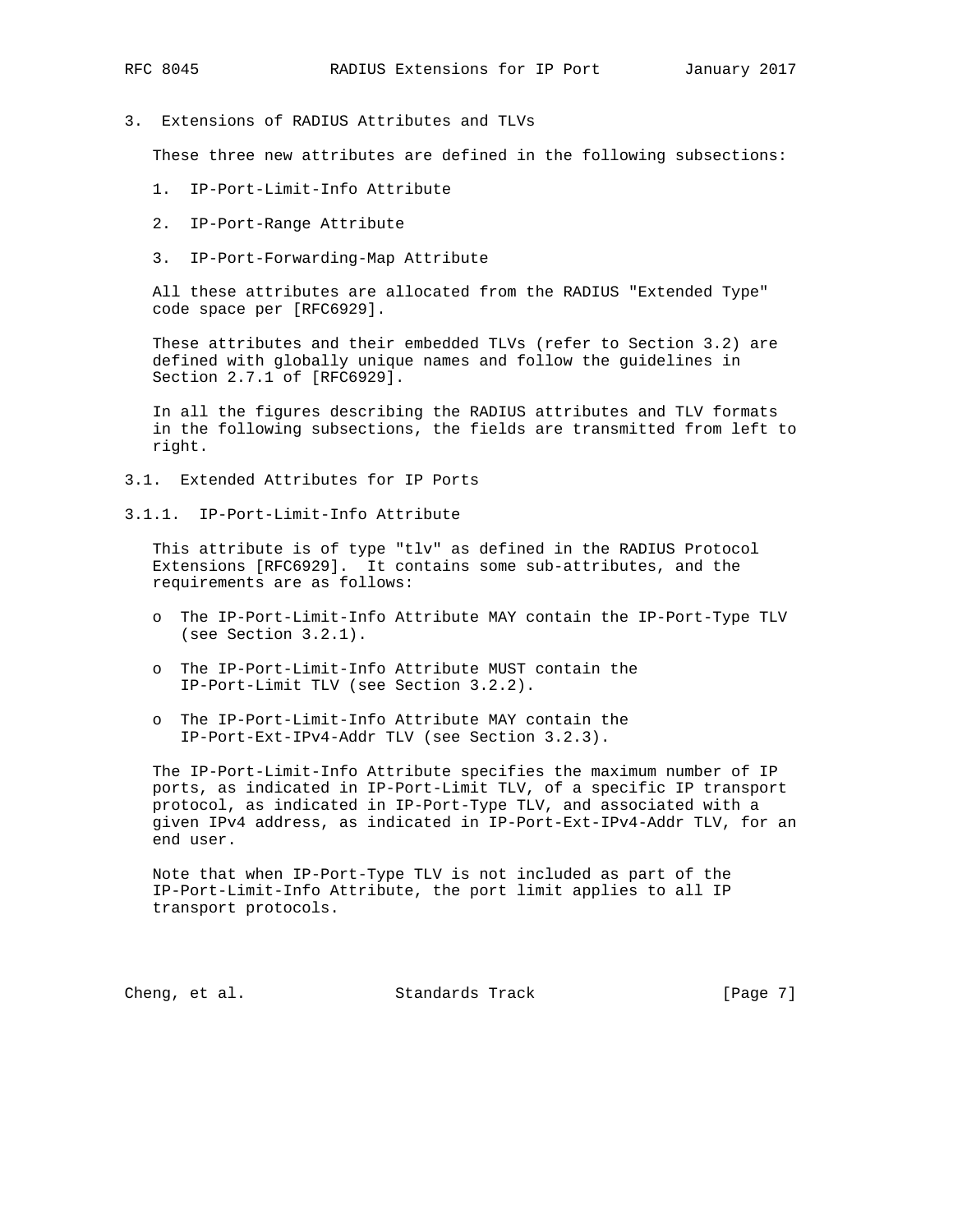Note also that when IP-Port-Ext-IPv4-Addr TLV is not included as part of the IP-Port-Limit-Info Attribute, the port limit applies to all the IPv4 addresses managed by the address-sharing device, e.g., a CGN or NAT64 device.

 The IP-Port-Limit-Info Attribute MAY appear in an Access-Accept packet. It MAY also appear in an Access-Request packet as a preferred maximum number of IP ports indicated by the device supporting port ranges co-located with the NAS, e.g., a CGN or NAT64.

The IP-Port-Limit-Info Attribute MAY appear in a CoA-Request packet.

 The IP-Port-Limit-Info Attribute MAY appear in an Accounting-Request packet.

 The IP-Port-Limit-Info Attribute MUST NOT appear in any other RADIUS packet.

The format of the IP-Port-Limit-Info Attribute is shown in Figure 1.

|  |  |      |  |  |  |  |  |  |  |  |                        |  |  |  | 0 1 2 3 4 5 6 7 8 9 0 1 2 3 4 5 6 7 8 9 0 1 2 3 4 5 6 7 8 9 0 1 |  |
|--|--|------|--|--|--|--|--|--|--|--|------------------------|--|--|--|-----------------------------------------------------------------|--|
|  |  |      |  |  |  |  |  |  |  |  |                        |  |  |  |                                                                 |  |
|  |  | Type |  |  |  |  |  |  |  |  | Length   Extended-Type |  |  |  | Value                                                           |  |
|  |  |      |  |  |  |  |  |  |  |  |                        |  |  |  |                                                                 |  |

#### Figure 1

Type

241

#### Length

 This field indicates the total length in octets of all fields of this attribute, including the Type, Length, Extended-Type, and the entire length of the embedded TLVs.

Extended-Type

5

Cheng, et al. Standards Track [Page 8]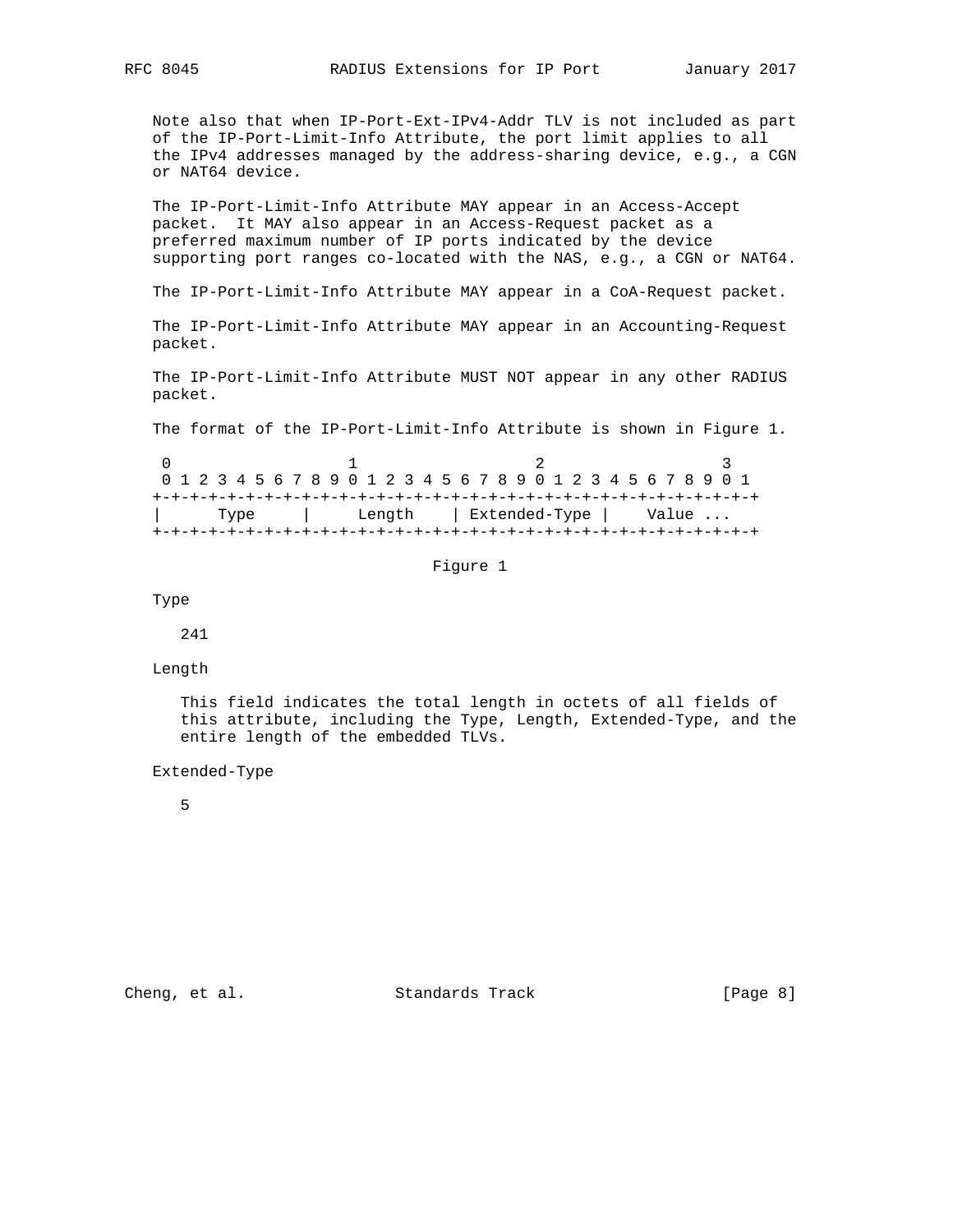Value

This field contains a set of TLVs as follows:

IP-Port-Type TLV

 This TLV contains a value that indicates the IP port type. Refer to Section 3.2.1.

IP-Port-Limit TLV

 This TLV contains the maximum number of IP ports of a specific IP port type and associated with a given IPv4 address for an end user. This TLV MUST be included in the IP-Port-Limit-Info Attribute. Refer to Section 3.2.2. This limit applies to all mappings that can be instantiated by an underlying address sharing device without soliciting any external entity. In particular, this limit does not include the ports that are instructed by an Authentication, Authorization, and Accounting (AAA) server.

IP-Port-Ext-IPv4-Addr TLV

 This TLV contains the IPv4 address that is associated with the IP port limit contained in the IP-Port-Limit TLV. This TLV is optionally included as part of the IP-Port-Limit-Info Attribute. Refer to Section 3.2.3.

 IP-Port-Limit-Info Attribute is associated with the following identifier: 241.5.

3.1.2. IP-Port-Range Attribute

 This attribute is of type "tlv" as defined in the RADIUS Protocol Extensions [RFC6929]. It contains some sub-attributes and the requirement is as follows:

- o The IP-Port-Range Attribute MAY contain the IP-Port-Type TLV (see Section 3.2.1).
- o The IP-Port-Range Attribute MUST contain the IP-Port-Alloc TLV (see Section 3.2.8).

Cheng, et al. Standards Track [Page 9]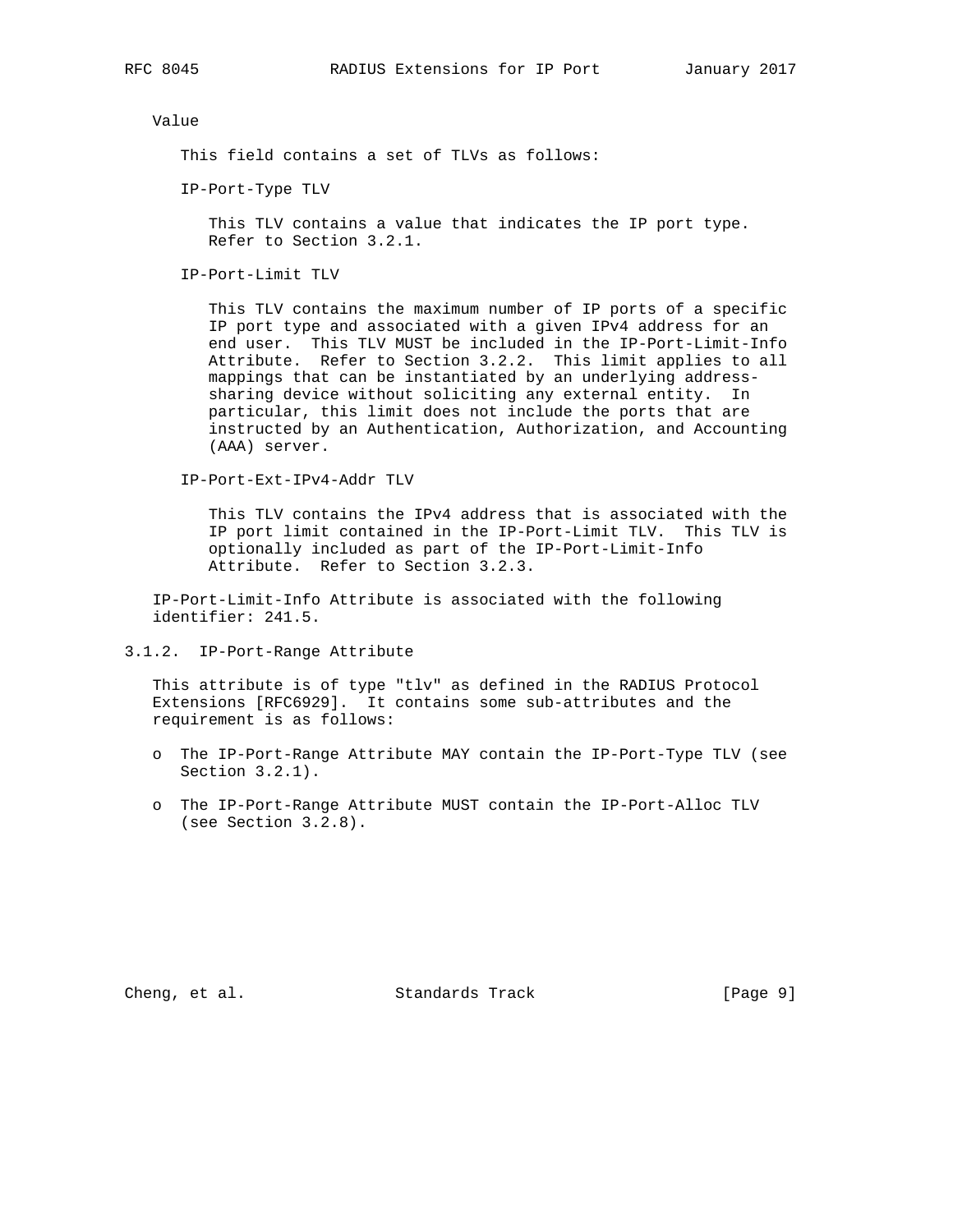- o For port allocation, the IP-Port-Range Attribute MUST contain both the IP-Port-Range-Start TLV (see Section 3.2.9) and the IP-Port-Range-End TLV (see Section 3.2.10). For port deallocation, the IP-Port-Range Attribute MAY contain both of these two TLVs; if the two TLVs are not included, it implies that all ports that were previously allocated are now all deallocated.
- o The IP-Port-Range Attribute MAY contain the IP-Port-Ext-IPv4-Addr TLV (see Section 3.2.3).
- o The IP-Port-Range Attribute MAY contain the IP-Port-Local-Id TLV (see Section 3.2.11).

 The IP-Port-Range Attribute contains a range of contiguous IP ports. These ports are either to be allocated or deallocated depending on the Value carried by the IP-Port-Alloc TLV.

 If the IP-Port-Type TLV is included as part of the IP-Port-Range Attribute, then the port range is associated with the specific IP transport protocol as specified in the IP-Port-Type TLV, but otherwise it is for all IP transport protocols.

 If the IP-Port-Ext-IPv4-Addr TLV is included as part of the IP-Port-Range Attribute, then the port range as specified is associated with the IPv4 address as indicated, but otherwise it is for all IPv4 addresses by the address-sharing device (e.g., a CGN device) for the end user.

 This attribute can be used to convey a single IP transport port number: in such case, the Value of the IP-Port-Range-Start TLV and the IP-Port-Range-End TLV, respectively, contain the same port number.

 The information contained in the IP-Port-Range Attribute is sent to RADIUS server.

 The IP-Port-Range Attribute MAY appear in an Accounting-Request packet.

 The IP-Port-Range Attribute MUST NOT appear in any other RADIUS packet.

Cheng, et al. Standards Track [Page 10]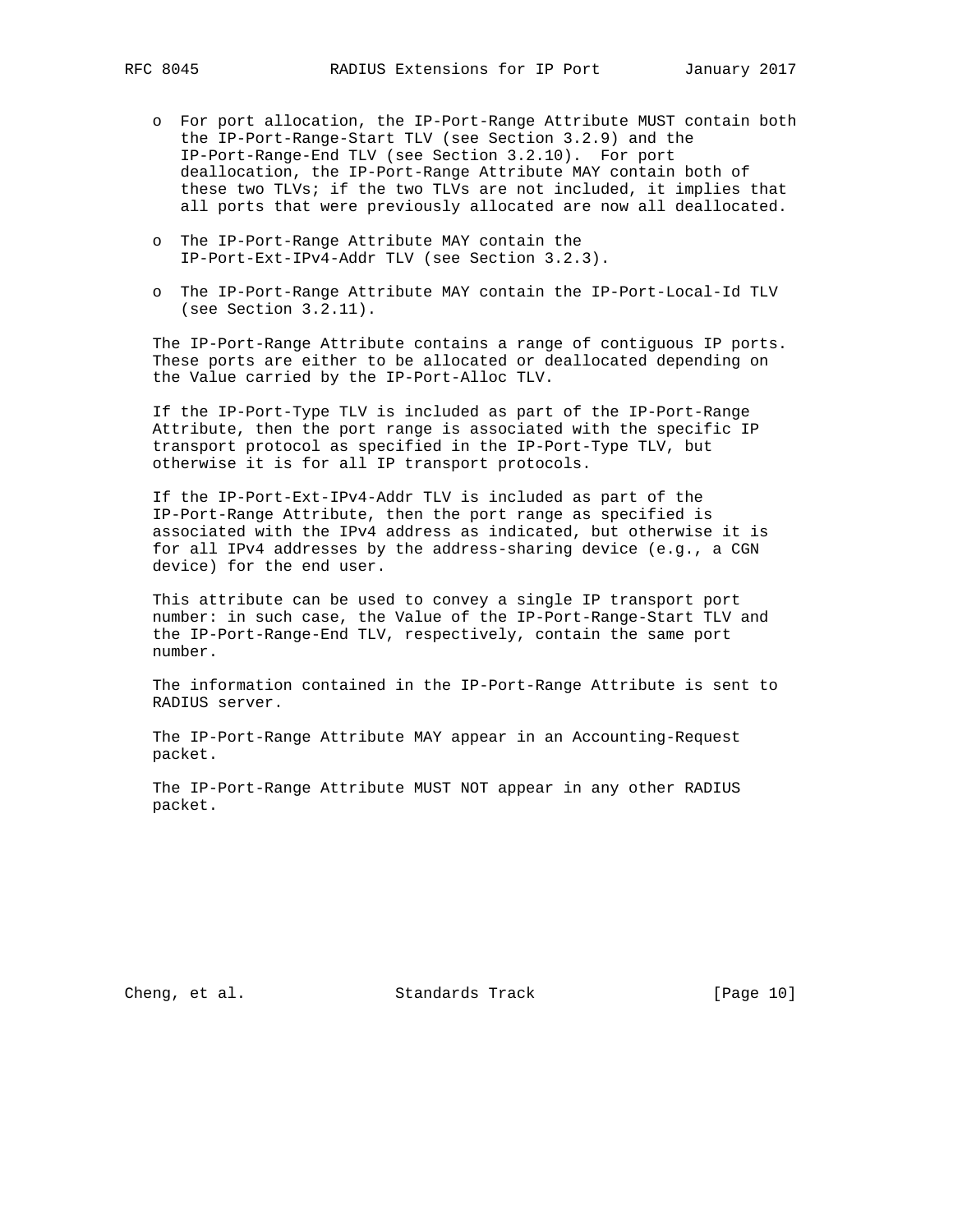The format of the IP-Port-Range Attribute is shown in Figure 2.

0  $1$  2 3 0 1 2 3 4 5 6 7 8 9 0 1 2 3 4 5 6 7 8 9 0 1 2 3 4 5 6 7 8 9 0 1 +-+-+-+-+-+-+-+-+-+-+-+-+-+-+-+-+-+-+-+-+-+-+-+-+-+-+-+-+-+-+-+-+ | Type | Length | Extended-Type | Value ... +-+-+-+-+-+-+-+-+-+-+-+-+-+-+-+-+-+-+-+-+-+-+-+-+-+-+-+-+-+-+-+-+

Figure 2

Type

241

Length

 This field indicates the total length in octets of all fields of this attribute, including the Type, Length, Extended-Type, and the entire length of the embedded TLVs.

Extended-Type

6

Value

This field contains a set of TLVs as follows:

IP-Port-Type TLV

 This TLV contains a value that indicates the IP port type. Refer to Section 3.2.1.

IP-Port-Alloc TLV

 This TLV contains a flag to indicate the range of the specified IP ports for either allocation or deallocation. This TLV MUST be included as part of the IP-Port-Range Attribute. Refer to Section 3.2.8.

IP-Port-Range-Start TLV

 This TLV contains the smallest port number of a range of contiguous IP ports. To report the port allocation, this TLV MUST be included together with IP-Port-Range-End TLV as part of the IP-Port-Range Attribute. Refer to Section 3.2.9.

Cheng, et al. Standards Track [Page 11]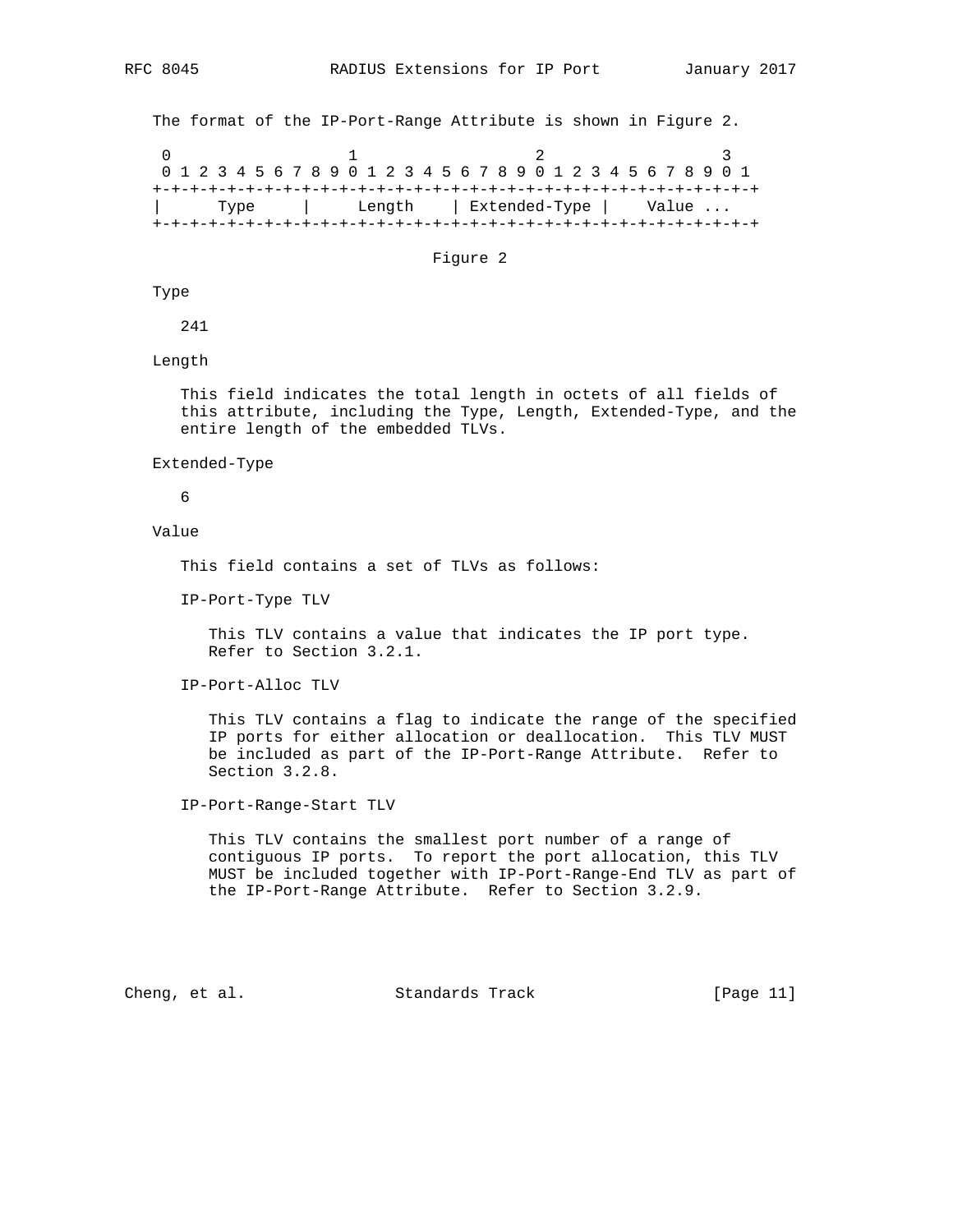IP-Port-Range-End TLV

 This TLV contains the largest port number of a range of contiguous IP ports. To report the port allocation, this TLV MUST be included together with IP-Port-Range-Start TLV as part of the IP-Port-Range Attribute. Refer to Section 3.2.10.

IP-Port-Ext-IPv4-Addr TLV

 This TLV contains the IPv4 address that is associated with the IP port range, as is collectively indicated in the IP-Port-Range-Start TLV and the IP-Port-Range-End TLV. This TLV is optionally included as part of the IP-Port-Range Attribute. Refer to Section 3.2.3.

IP-Port-Local-Id TLV

 This TLV contains a local significant identifier at the customer premise, such as the Media Access Control (MAC) address, interface ID, VLAN ID, PPP sessions ID, VPN Routing and Forwarding (VRF) ID, IP address/prefix, etc. This TLV is optionally included as part of the IP-Port-Range Attribute. Refer to Section 3.2.11.

 The IP-Port-Range Attribute is associated with the following identifier: 241.6.

3.1.3. IP-Port-Forwarding-Map Attribute

 This attribute is of type "tlv" as defined in the RADIUS Protocol Extensions [RFC6929]. It contains some sub-attributes and the requirement is as follows:

- o The IP-Port-Forwarding-Map Attribute MAY contain the IP-Port-Type TLV (see Section 3.2.1).
- o The IP-Port-Forwarding-Map Attribute MUST contain both IP-Port-Int-Port TLV (see Section 3.2.6) and the IP-Port-Ext-Port TLV (see Section 3.2.7).
- o If the internal realm is with an IPv4 address family, the IP-Port-Forwarding-Map Attribute MUST contain the IP-Port-Int-IPv4-Addr TLV (see Section 3.2.4); if the internal realm is with an IPv6 address family, the IP-Port-Forwarding-Map Attribute MUST contain the IP-Port-Int-IPv6-Addr TLV (see Section 3.2.5).

Cheng, et al. Standards Track [Page 12]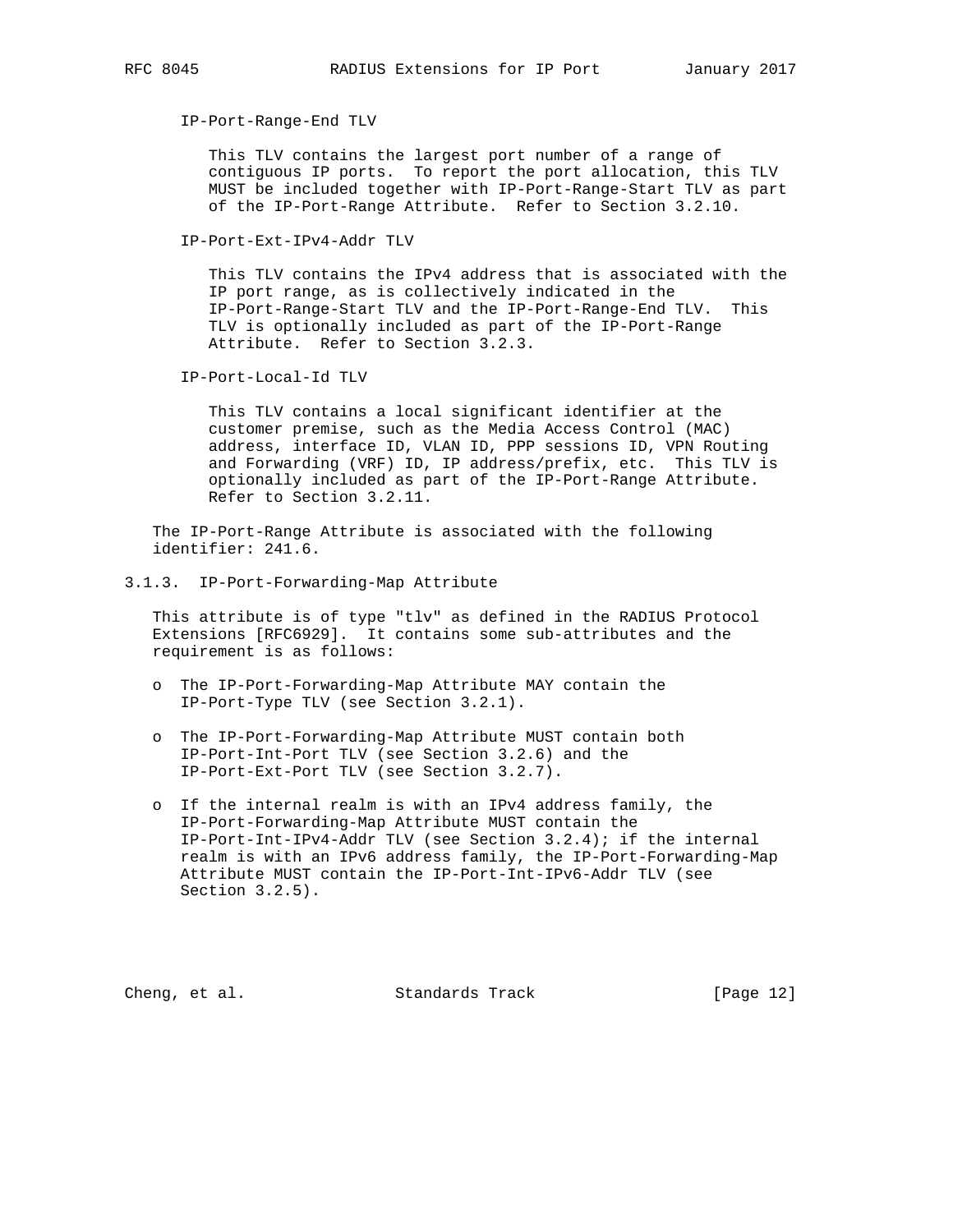- o The IP-Port-Forwarding-Map Attribute MAY contain the IP-Port-Ext-IPv4-Addr TLV (see Section 3.2.3).
- o The IP-Port-Forwarding-Map Attribute MAY contain the IP-Port-Local-Id TLV (see Section 3.2.11).

 The attribute contains a two-octet IP internal port number and a two-octet IP external port number. The internal port number is associated with an internal IPv4 or IPv6 address that MUST always be included. The external port number is associated with a specific external IPv4 address if included, but otherwise it is associated with all external IPv4 addresses for the end user.

 If the IP-Port-Type TLV is included as part of the IP-Port-Forwarding-Map Attribute, then the port mapping is associated with the specific IP transport protocol as specified in the IP-Port-Type TLV, but otherwise it is for all IP transport protocols.

 The IP-Port-Forwarding-Map Attribute MAY appear in an Access-Accept packet. It MAY also appear in an Access-Request packet to indicate a preferred port mapping by the device co-located with NAS. However, the server is not required to honor such a preference.

 The IP-Port-Forwarding-Map Attribute MAY appear in a CoA-Request packet.

 The IP-Port-Forwarding-Map Attribute MAY also appear in an Accounting-Request packet.

 The IP-Port-Forwarding-Map Attribute MUST NOT appear in any other RADIUS packet.

Cheng, et al. Standards Track [Page 13]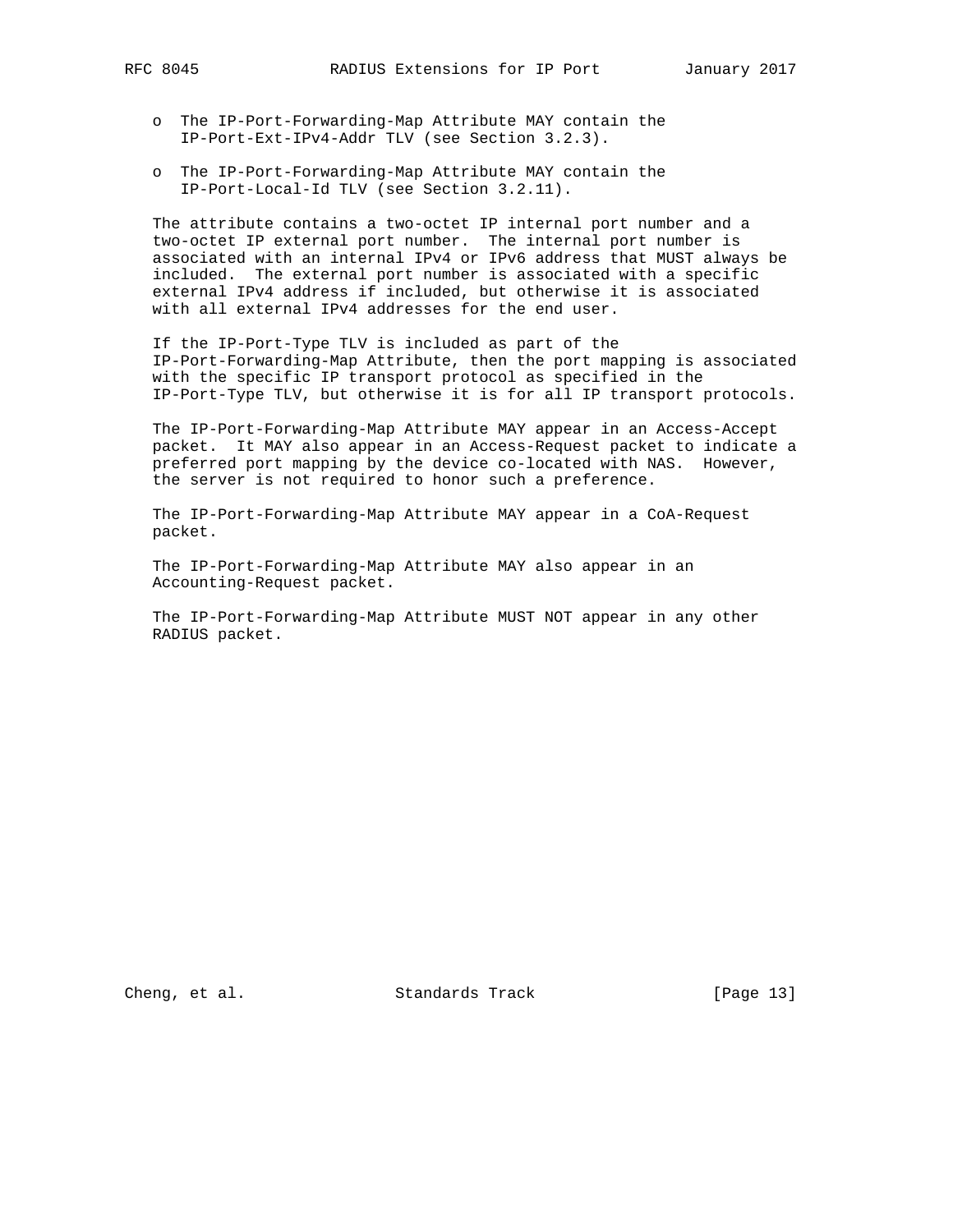The format of the IP-Port-Forwarding-Map Attribute is shown in Figure 3.

0  $1$  2 3 0 1 2 3 4 5 6 7 8 9 0 1 2 3 4 5 6 7 8 9 0 1 2 3 4 5 6 7 8 9 0 1 +-+-+-+-+-+-+-+-+-+-+-+-+-+-+-+-+-+-+-+-+-+-+-+-+-+-+-+-+-+-+-+-+ | Type | Length | Extended-Type | Value .... +-+-+-+-+-+-+-+-+-+-+-+-+-+-+-+-+-+-+-+-+-+-+-+-+-+-+-+-+-+-+-+-+

#### Figure 3

## Type

241

## Length

 This field indicates the total length in octets of all fields of this attribute, including the Type, Length, Extended-Type, and the entire length of the embedded TLVs.

#### Extended-Type

7

#### Value

This field contains a set of TLVs as follows:

IP-Port-Type TLV

 This TLV contains a value that indicates the IP port type. Refer to Section 3.2.1.

IP-Port-Int-Port TLV

 This TLV contains an internal IP port number associated with an internal IPv4 or IPv6 address. This TLV MUST be included together with IP-Port-Ext-Port TLV as part of the IP-Port-Forwarding-Map Attribute. Refer to Section 3.2.6.

IP-Port-Ext-Port TLV

 This TLV contains an external IP port number associated with an external IPv4 address. This TLV MUST be included together with IP-Port-Int-Port TLV as part of the IP-Port-Forwarding-Map Attribute. Refer to Section 3.2.7.

Cheng, et al. Standards Track [Page 14]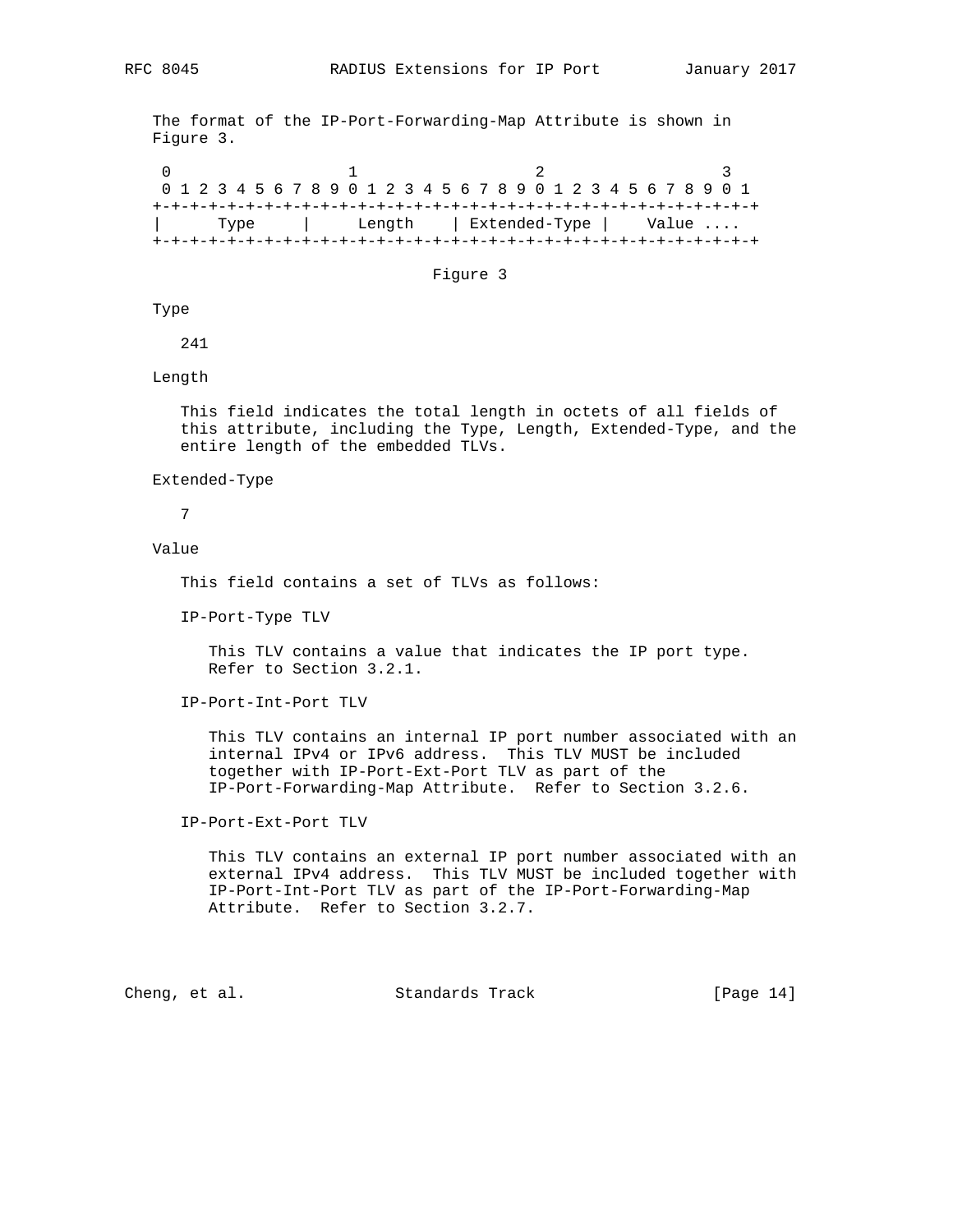IP-Port-Int-IPv4-Addr TLV

 This TLV contains an IPv4 address that is associated with the internal IP port number contained in the IP-Port-Int-Port TLV. For the internal realm with an IPv4 address family, this TLV MUST be included as part of the IP-Port-Forwarding-Map Attribute. Refer to Section 3.2.4.

IP-Port-Int-IPv6-Addr TLV

 This TLV contains an IPv6 address that is associated with the internal IP port number contained in the IP-Port-Int-Port TLV. For the internal realm with an IPv6 address family, this TLV MUST be included as part of the IP-Port-Forwarding-Map Attribute. Refer to Section 3.2.5.

IP-Port-Ext-IPv4-Addr TLV

 This TLV contains an IPv4 address that is associated with the external IP port number contained in the IP-Port-Ext-Port TLV. This TLV MAY be included as part of the IP-Port-Forwarding-Map Attribute. Refer to Section 3.2.3.

IP-Port-Local-Id TLV

 This TLV contains a local significant identifier at the customer premise, such as MAC address, interface ID, VLAN ID, PPP sessions ID, VRF ID, IP address/prefix, etc. This TLV is optionally included as part of the IP-Port-Forwarding-Map Attribute. Refer to Section 3.2.11.

 The IP-Port-Forwarding-Map Attribute is associated with the following identifier: 241.7.

3.2. RADIUS TLVs for IP Ports

 The TLVs that are included in the three attributes (see Section 3.1) are defined in the following subsections. These TLVs use the format defined in [RFC6929]. As the three attributes carry similar data, we have defined a common set of TLVs that are used for all three attributes. That is, the TLVs have the same name and number when encapsulated in any one of the three parent attributes. See Sections 3.1.1, 3.1.2, and 3.1.3 for a list of which TLV is permitted within which parent attribute.

Cheng, et al. Standards Track [Page 15]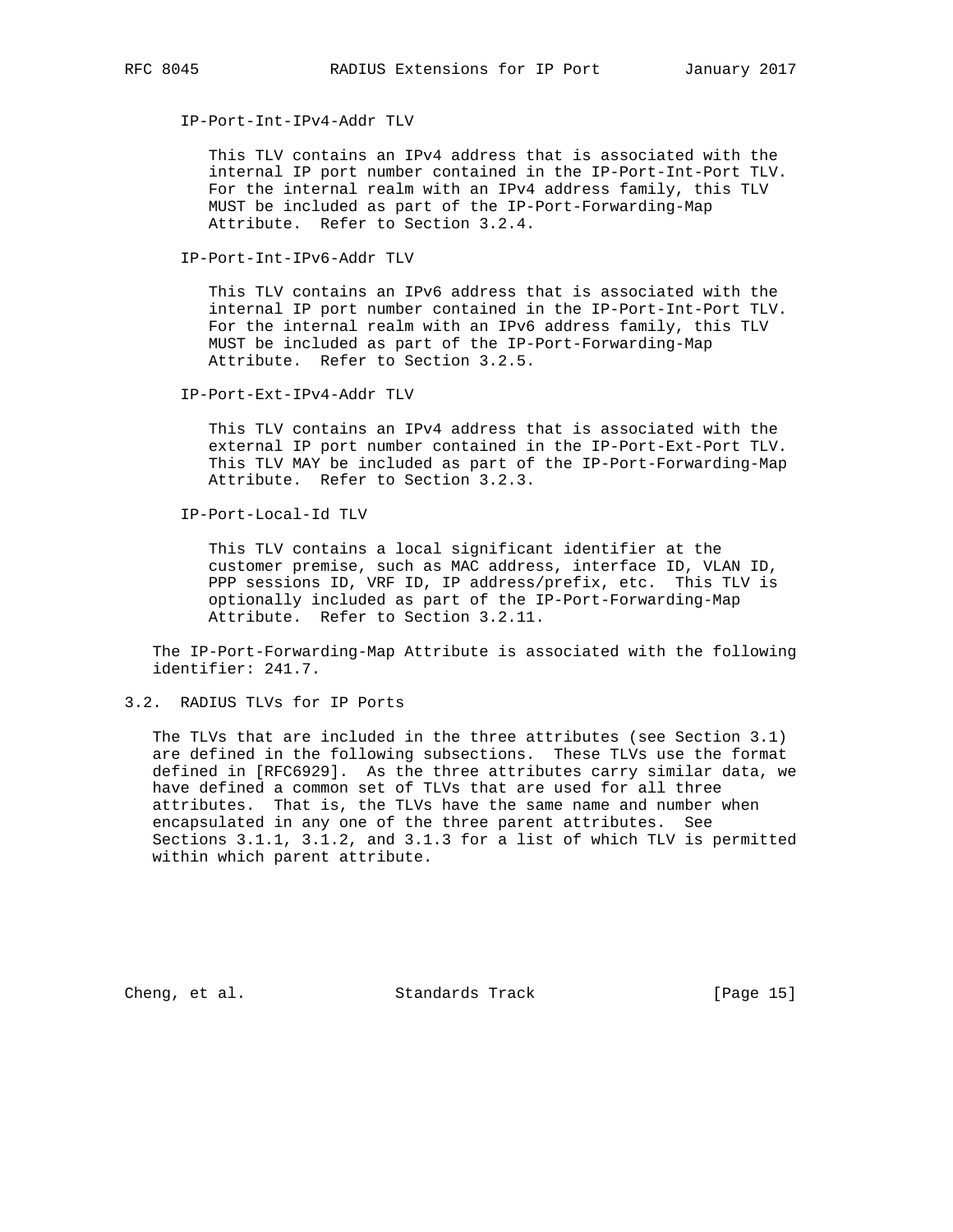The encoding of the Value field of these TLVs follows the recommendation of [RFC6158]. In particular, IP-Port-Type, IP-Port-Limit, IP-Port-Int-Port, IP-Port-Ext-Port, IP-Port-Alloc, IP-Port-Range-Start, and IP-Port-Range-End TLVs are encoded in 32 bits as per the recommendation in Appendix A.2.1 of [RFC6158].

#### 3.2.1. IP-Port-Type TLV

 The format of IP-Port-Type TLV is shown in Figure 4. This attribute carries the IP transport protocol number defined by IANA (refer to [ProtocolNumbers]).

0  $1$  2 3 0 1 2 3 4 5 6 7 8 9 0 1 2 3 4 5 6 7 8 9 0 1 2 3 4 5 6 7 8 9 0 1 +-+-+-+-+-+-+-+-+-+-+-+-+-+-+-+-+-+-+-+-+-+-+-+-+-+-+-+-+-+-+-+-+ | TLV-Type | Length | Protocol-Number +-+-+-+-+-+-+-+-+-+-+-+-+-+-+-+-+-+-+-+-+-+-+-+-+-+-+-+-+-+-+-+-+ Protocol-Number | +-+-+-+-+-+-+-+-+-+-+-+-+-+-+-+-+

Figure 4

TLV-Type

1

Length

Six octets

Protocol-Number

 Integer. This field contains the data (unsigned8) of the protocol number defined in [ProtocolNumbers], right justified, and the unused bits in this field MUST be set to zero. Protocols that do not use a port number (e.g., the Resource Reservation Protocol (RSVP) or IP Encapsulating Security Payload (ESP)) MUST NOT be included in the IP-Port-Type TLV.

IP-Port-Type TLV MAY be included in the following attributes:

- o IP-Port-Limit-Info Attribute, identified as 241.5.1 (see Section 3.1.1)
- o IP-Port-Range Attribute, identified as 241.6.1 (see Section 3.1.2)
- o IP-Port-Forwarding-Map Attribute, identified as 241.7.1 (see Section 3.1.3)

| Cheng, et al.<br>Standards Track | [Page 16] |
|----------------------------------|-----------|
|----------------------------------|-----------|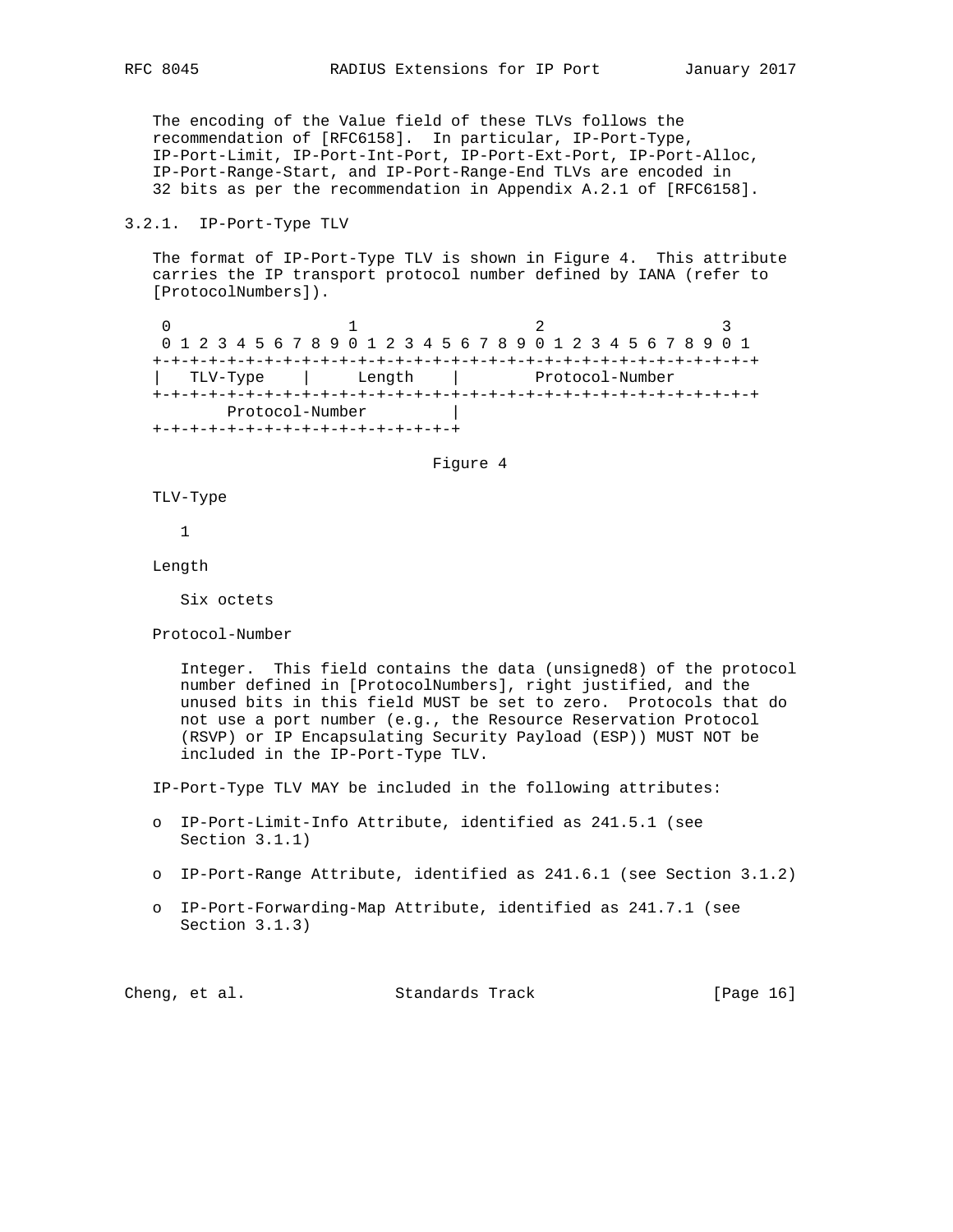When the IP-Port-Type TLV is included within a RADIUS attribute, the associated attribute is applied to the IP transport protocol as indicated by the Protocol-Number only, such as TCP, UDP, SCTP, DCCP, etc.

## 3.2.2. IP-Port-Limit TLV

 The format of IP-Port-Limit TLV is shown in Figure 5. This attribute carries IPFIX Information Element 458, "sourceTransportPortsLimit", which indicates the maximum number of IP transport ports as a limit for an end user to use that is associated with one or more IPv4 or IPv6 addresses.

0  $1$  2 3 0 1 2 3 4 5 6 7 8 9 0 1 2 3 4 5 6 7 8 9 0 1 2 3 4 5 6 7 8 9 0 1 +-+-+-+-+-+-+-+-+-+-+-+-+-+-+-+-+-+-+-+-+-+-+-+-+-+-+-+-+-+-+-+-+ | TLV-Type | Length | sourceTransportPortsLimit +-+-+-+-+-+-+-+-+-+-+-+-+-+-+-+-+-+-+-+-+-+-+-+-+-+-+-+-+-+-+-+-+ sourceTransportPortsLimit | +-+-+-+-+-+-+-+-+-+-+-+-+-+-+-+-+

#### Figure 5

TLV-Type

2

Length

Six octets

sourceTransportPortsLimit

 Integer. This field contains the data (unsigned16) of sourceTransportPortsLimit (458) defined in IPFIX, right justified, and the unused bits in this field MUST be set to zero.

 IP-Port-Limit TLV MUST be included as part of the IP-Port-Limit-Info Attribute (refer to Section 3.1.1), identified as 241.5.2.

Cheng, et al. Standards Track [Page 17]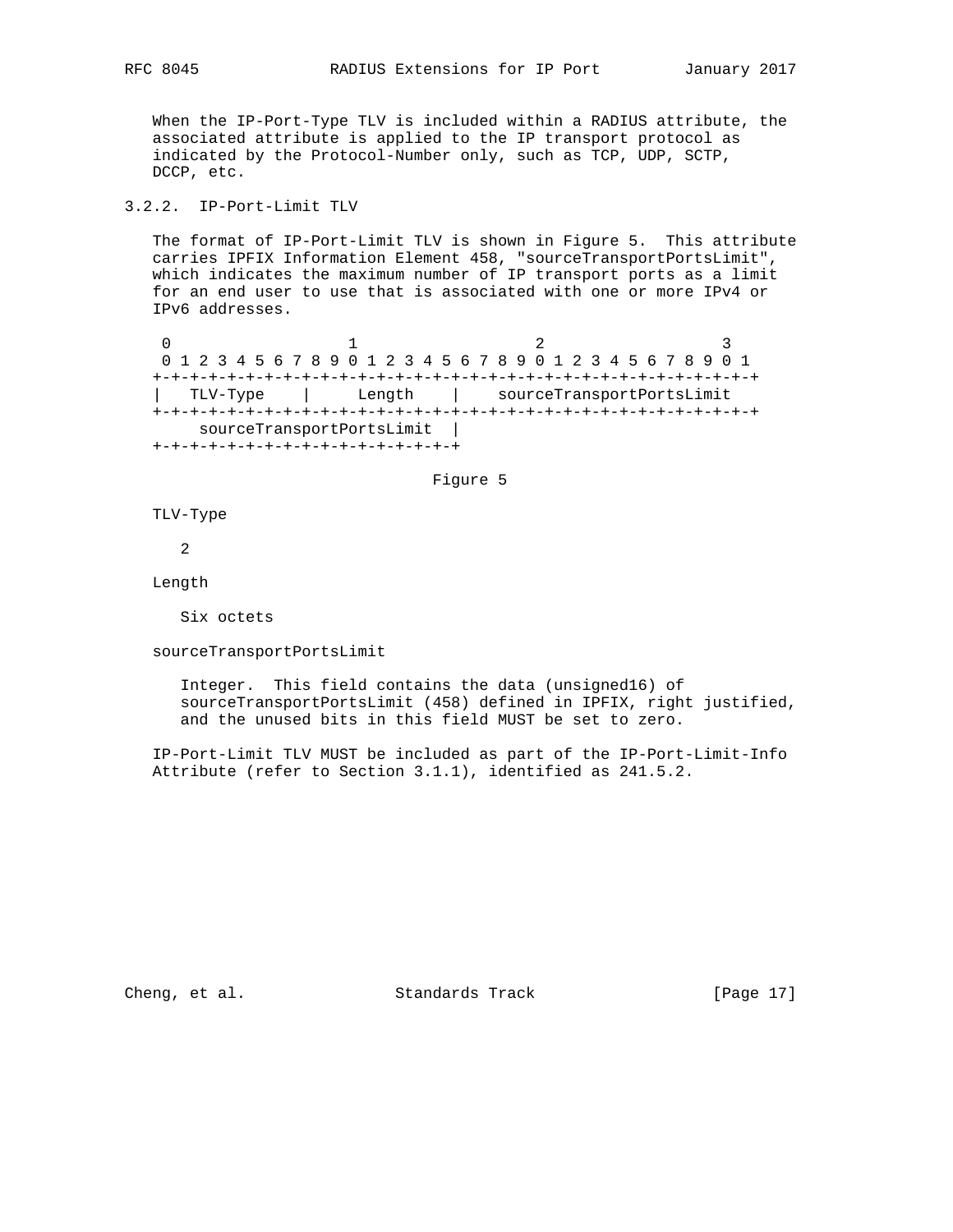## 3.2.3. IP-Port-Ext-IPv4-Addr TLV

 The format of IP-Port-Ext-IPv4-Addr TLV is shown in Figure 6. This attribute carries IPFIX Information Element 225, "postNATSourceIPv4Address", which is the IPv4 source address after NAT operation (refer to [IPFIX]).

0  $1$  2 3 0 1 2 3 4 5 6 7 8 9 0 1 2 3 4 5 6 7 8 9 0 1 2 3 4 5 6 7 8 9 0 1 +-+-+-+-+-+-+-+-+-+-+-+-+-+-+-+-+-+-+-+-+-+-+-+-+-+-+-+-+-+-+-+-+ | TLV-Type | Length | postNATSourceIPv4Address +-+-+-+-+-+-+-+-+-+-+-+-+-+-+-+-+-+-+-+-+-+-+-+-+-+-+-+-+-+-+-+-+ postNATSourceIPv4Address | +-+-+-+-+-+-+-+-+-+-+-+-+-+-+-+-+

Figure 6

TLV-Type

3

Length

Six octets

postNATSourceIPv4Address

 Integer. This field contains the data (ipv4Address) of postNATSourceIPv4Address (225) defined in IPFIX.

 IP-Port-Ext-IPv4-Addr TLV MAY be included in the following attributes:

- o IP-Port-Limit-Info Attribute, identified as 241.5.3 (see Section 3.1.1)
- o IP-Port-Range Attribute, identified as 241.6.3 (see Section 3.1.2)
- o IP-Port-Forwarding-Mapping Attribute, identified as 241.7.3 (see Section 3.1.3)

Cheng, et al. Standards Track [Page 18]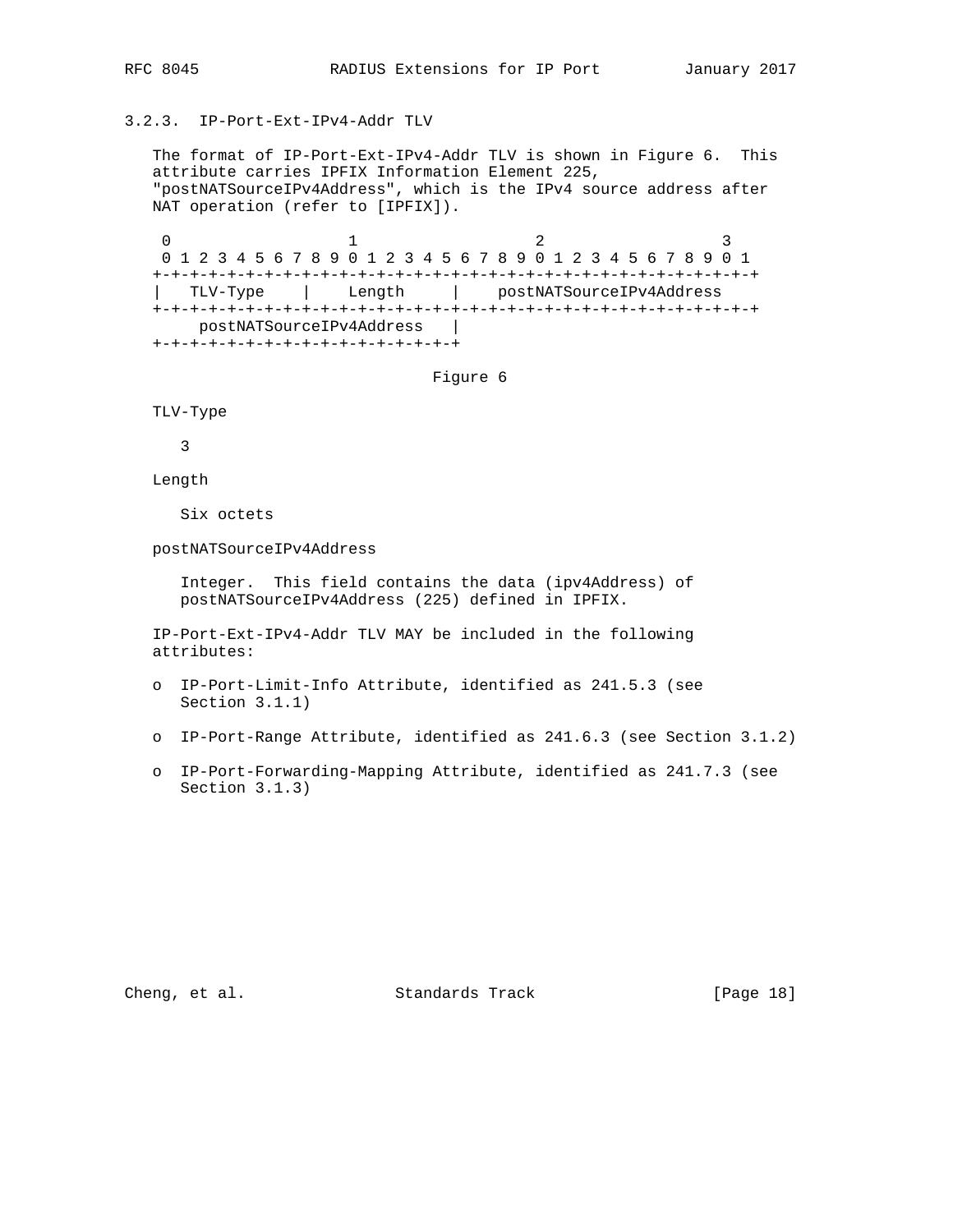## 3.2.4. IP-Port-Int-IPv4-Addr TLV

 The format of IP-Port-Int-IPv4 TLV is shown in Figure 7. This attribute carries IPFIX Information Element 8, "sourceIPv4Address", which is the IPv4 source address before NAT operation (refer to [IPFIX]).

0  $1$  2 3 0 1 2 3 4 5 6 7 8 9 0 1 2 3 4 5 6 7 8 9 0 1 2 3 4 5 6 7 8 9 0 1 +-+-+-+-+-+-+-+-+-+-+-+-+-+-+-+-+-+-+-+-+-+-+-+-+-+-+-+-+-+-+-+-+ | TLV-Type | Length | sourceIPv4Address +-+-+-+-+-+-+-+-+-+-+-+-+-+-+-+-+-+-+-+-+-+-+-+-+-+-+-+-+-+-+-+-+ sourceIPv4Address | +-+-+-+-+-+-+-+-+-+-+-+-+-+-+-+-+

Figure 7

TLV-Type

4

Length

Six octets

sourceIPv4Address

 Integer. This field contains the data (ipv4Address) of sourceIPv4Address (8) defined in IPFIX.

 If the internal realm is with an IPv4 address family, the IP-Port-Int-IPv4-Addr TLV MUST be included as part of the IP-Port-Forwarding-Map Attribute (refer to Section 3.1.3), identified as 241.7.4.

Cheng, et al. Standards Track [Page 19]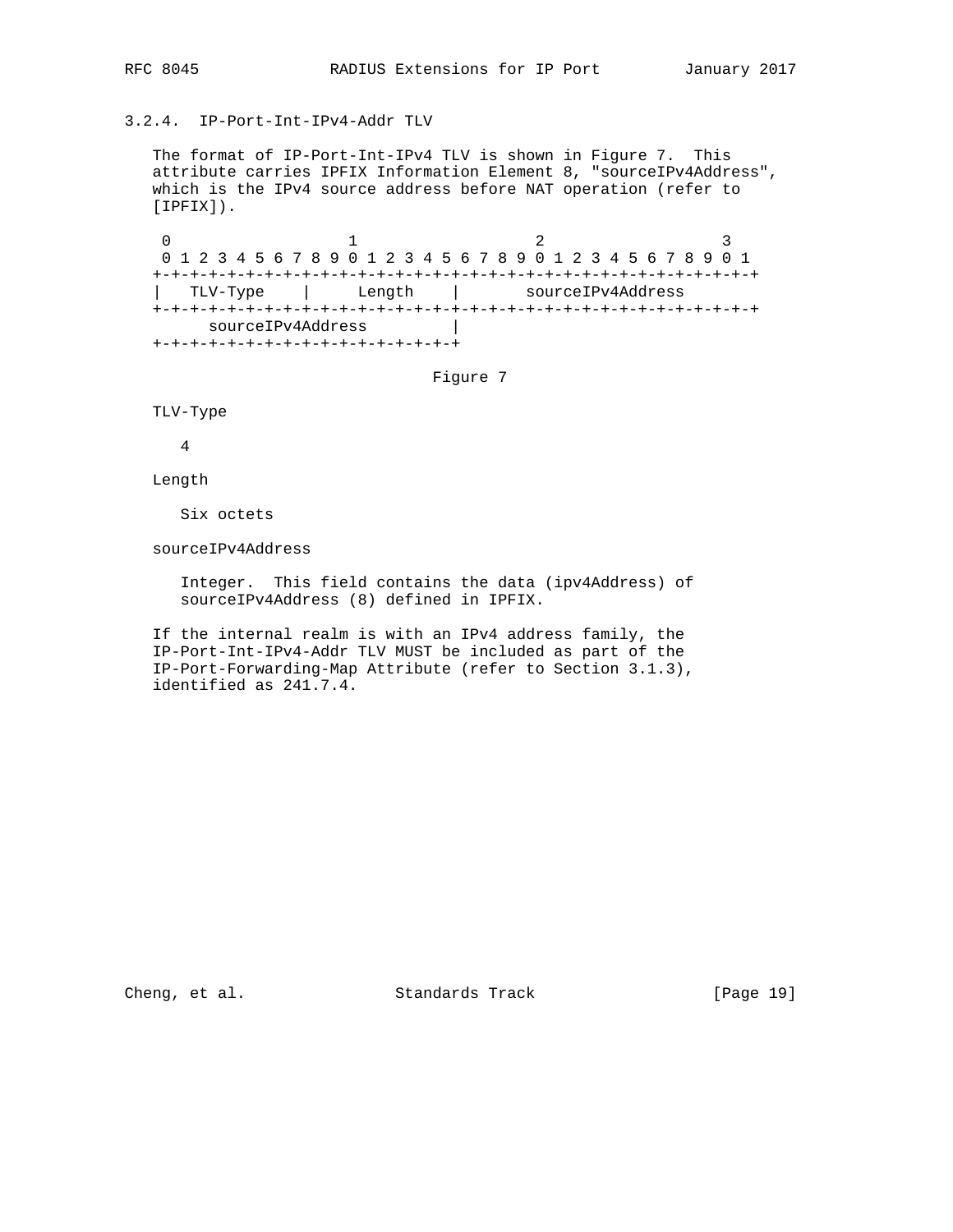## 3.2.5. IP-Port-Int-IPv6-Addr TLV

 The format of IP-Port-Int-IPv6-Addr TLV is shown in Figure 8. This attribute carries IPFIX Information Element 27, "sourceIPv6Address", which is the IPv6 source address before NAT operation (refer to [IPFIX]).

0  $1$  2 3 0 1 2 3 4 5 6 7 8 9 0 1 2 3 4 5 6 7 8 9 0 1 2 3 4 5 6 7 8 9 0 1 +-+-+-+-+-+-+-+-+-+-+-+-+-+-+-+-+-+-+-+-+-+-+-+-+-+-+-+-+-+-+-+-+ | TLV-Type | Length | sourceIPv6Address +-+-+-+-+-+-+-+-+-+-+-+-+-+-+-+-+-+-+-+-+-+-+-+-+-+-+-+-+-+-+-+-+ sourceIPv6Address +-+-+-+-+-+-+-+-+-+-+-+-+-+-+-+-+-+-+-+-+-+-+-+-+-+-+-+-+-+-+-+-+ sourceIPv6Address +-+-+-+-+-+-+-+-+-+-+-+-+-+-+-+-+-+-+-+-+-+-+-+-+-+-+-+-+-+-+-+-+ sourceIPv6Address +-+-+-+-+-+-+-+-+-+-+-+-+-+-+-+-+-+-+-+-+-+-+-+-+-+-+-+-+-+-+-+-+ sourceIPv6Address | +-+-+-+-+-+-+-+-+-+-+-+-+-+-+-+-+

### Figure 8

TLV-Type

5

Length

Eighteen octets

sourceIPv6Address

 IPv6 address (128 bits). This field contains the data (ipv6Address) of sourceIPv6Address (27) defined in IPFIX.

 If the internal realm is with an IPv6 address family, the IP-Port-Int-IPv6-Addr TLV MUST be included as part of the IP-Port-Forwarding-Map Attribute (refer to Section 3.1.3), identified as 241.7.5.

Cheng, et al. Standards Track [Page 20]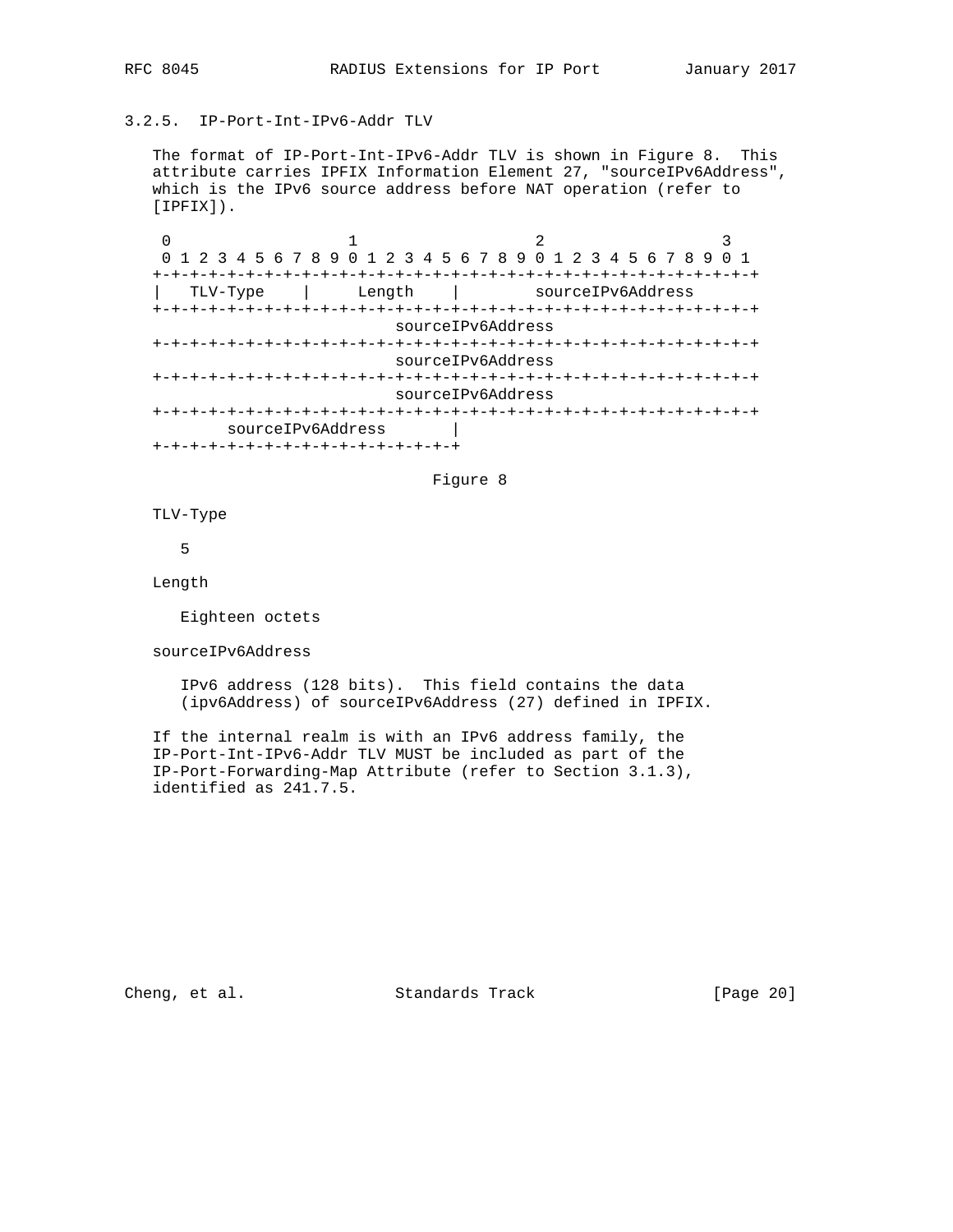## 3.2.6. IP-Port-Int-Port TLV

 The format of IP-Port-Int-Port TLV is shown in Figure 9. This attribute carries IPFIX Information Element 7, "sourceTransportPort", which is the source transport number associated with an internal IPv4 or IPv6 address (refer to [IPFIX]).

0  $1$  2 3 0 1 2 3 4 5 6 7 8 9 0 1 2 3 4 5 6 7 8 9 0 1 2 3 4 5 6 7 8 9 0 1 +-+-+-+-+-+-+-+-+-+-+-+-+-+-+-+-+-+-+-+-+-+-+-+-+-+-+-+-+-+-+-+-+ | TLV-Type | Length | sourceTransportPort +-+-+-+-+-+-+-+-+-+-+-+-+-+-+-+-+-+-+-+-+-+-+-+-+-+-+-+-+-+-+-+-+ sourceTransportPort | +-+-+-+-+-+-+-+-+-+-+-+-+-+-+-+-+

Figure 9

TLV-Type

6

Length

Six octets

sourceTransportPort

 Integer. This field contains the data (unsigned16) of sourceTransportPort (7) defined in IPFIX, right justified, and unused bits MUST be set to zero.

 IP-Port-Int-Port TLV MUST be included as part of the IP-Port-Forwarding-Map Attribute (refer to Section 3.1.3), identified as 241.7.6.

Cheng, et al. Standards Track [Page 21]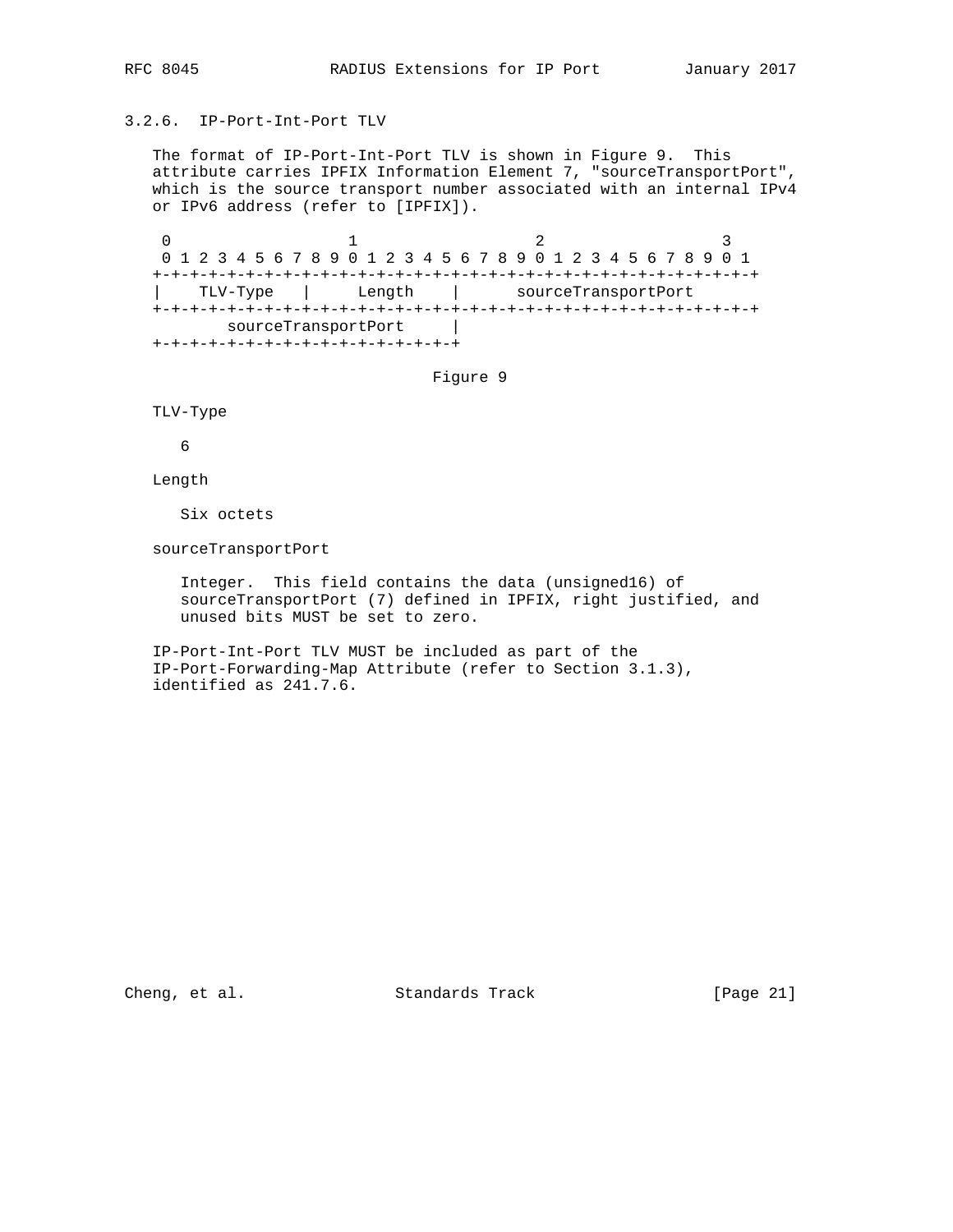#### 3.2.7. IP-Port-Ext-Port TLV

 The format of IP-Port-Ext-Port TLV is shown in Figure 10. This attribute carries IPFIX Information Element 227, "postNAPTSourceTransportPort", which is the transport number associated with an external IPv4 address (refer to [IPFIX]).

0  $1$  2 3 0 1 2 3 4 5 6 7 8 9 0 1 2 3 4 5 6 7 8 9 0 1 2 3 4 5 6 7 8 9 0 1 +-+-+-+-+-+-+-+-+-+-+-+-+-+-+-+-+-+-+-+-+-+-+-+-+-+-+-+-+-+-+-+-+ | TLV-Type | Length | postNAPTSourceTransportPort +-+-+-+-+-+-+-+-+-+-+-+-+-+-+-+-+-+-+-+-+-+-+-+-+-+-+-+-+-+-+-+-+ postNAPTSourceTransportPort | +-+-+-+-+-+-+-+-+-+-+-+-+-+-+-+-+

Figure 10

TLV-Type

7

Length

Six octets

postNAPTSourceTransportPort

 Integer. This field contains the data (unsigned16) of postNAPTSourceTransportPort (227) defined in IPFIX, right justified, and unused bits MUST be set to zero.

 IP-Port-Ext-Port TLV MUST be included as part of the IP-Port-Forwarding-Map Attribute (refer to Section 3.1.3), identified as 241.7.7.

Cheng, et al. Standards Track [Page 22]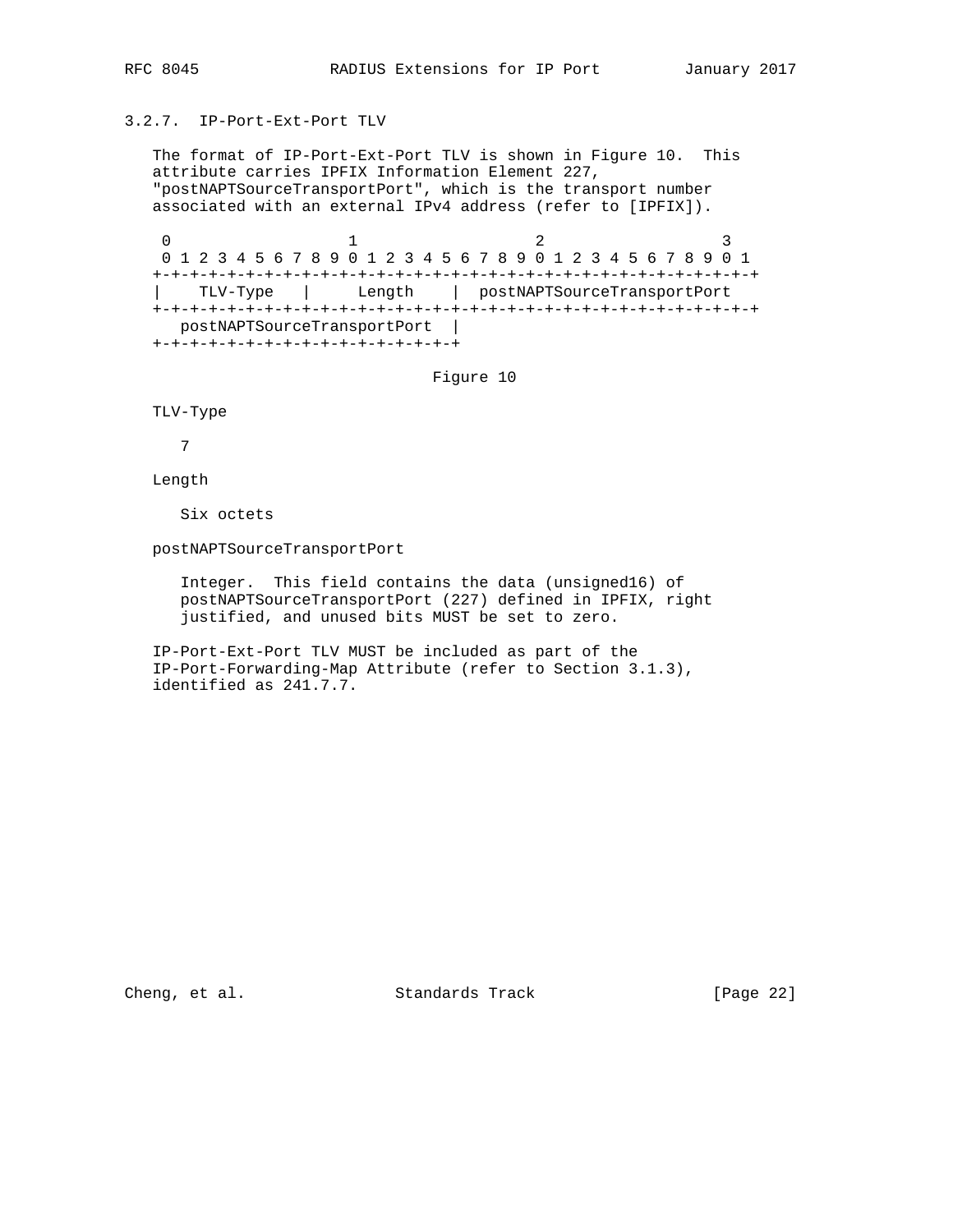## 3.2.8. IP-Port-Alloc TLV

 The format of IP-Port-Alloc TLV is shown in Figure 11. This attribute carries IPFIX Information Element 230, "natEvent", which is a flag to indicate an action of NAT operation (refer to [IPFIX]).

When the value of natEvent is "1" (Create event), it means to allocate a range of transport ports; when the value is "2", it means to deallocate a range of transports ports. For the purpose of this TLV, no other value is used.

0  $1$  2 3 0 1 2 3 4 5 6 7 8 9 0 1 2 3 4 5 6 7 8 9 0 1 2 3 4 5 6 7 8 9 0 1 +-+-+-+-+-+-+-+-+-+-+-+-+-+-+-+-+-+-+-+-+-+-+-+-+-+-+-+-+-+-+-+-+ | TLV-Type | Length | natEvent +-+-+-+-+-+-+-+-+-+-+-+-+-+-+-+-+-+-+-+-+-+-+-+-+-+-+-+-+-+-+-+-+ natEvent | +-+-+-+-+-+-+-+-+-+-+-+-+-+-+-+-+

Figure 11

TLV-Type

8

Length

Six octets

natEvent

 Integer. This field contains the data (unsigned8) of natEvent (230) defined in IPFIX, right justified, and unused bits MUST be set to zero. It indicates the allocation or deallocation of a range of IP ports as follows:

 0: Reserved 1: Allocation 2: Deallocation

 IP-Port-Alloc TLV MUST be included as part of the IP-Port-Range Attribute (refer to Section 3.1.2), identified as 241.6.8.

Cheng, et al. Standards Track [Page 23]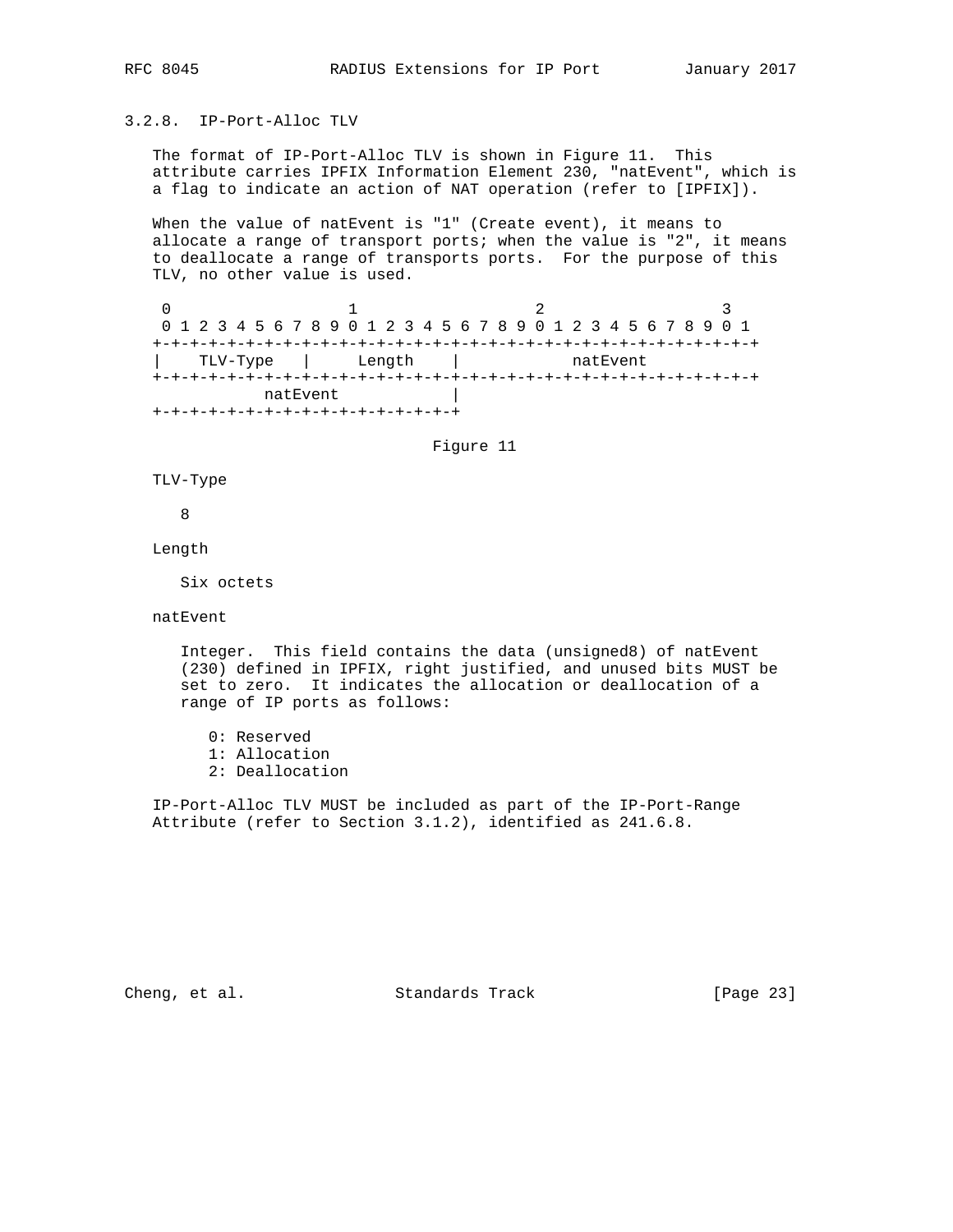### 3.2.9. IP-Port-Range-Start TLV

 The format of IP-Port-Range-Start TLV is shown in Figure 12. This attribute carries IPFIX Information Element 361, "portRangeStart", which is the smallest port number of a range of contiguous transport ports (refer to [IPFIX]).

0  $1$  2 3 0 1 2 3 4 5 6 7 8 9 0 1 2 3 4 5 6 7 8 9 0 1 2 3 4 5 6 7 8 9 0 1 +-+-+-+-+-+-+-+-+-+-+-+-+-+-+-+-+-+-+-+-+-+-+-+-+-+-+-+-+-+-+-+-+ TLV-Type | Length | portRangeStart +-+-+-+-+-+-+-+-+-+-+-+-+-+-+-+-+-+-+-+-+-+-+-+-+-+-+-+-+-+-+-+-+ portRangeStart | +-+-+-+-+-+-+-+-+-+-+-+-+-+-+-+-+

Figure 12

TLV-Type

9

Length

Six octets

portRangeStart

 Integer. This field contains the data (unsigned16) of portRangeStart (361) defined in IPFIX, right justified, and unused bits MUST be set to zero.

 IP-Port-Range-Start TLV is included as part of the IP-Port-Range Attribute (refer to Section 3.1.2), identified as 241.6.9.

Cheng, et al. Standards Track [Page 24]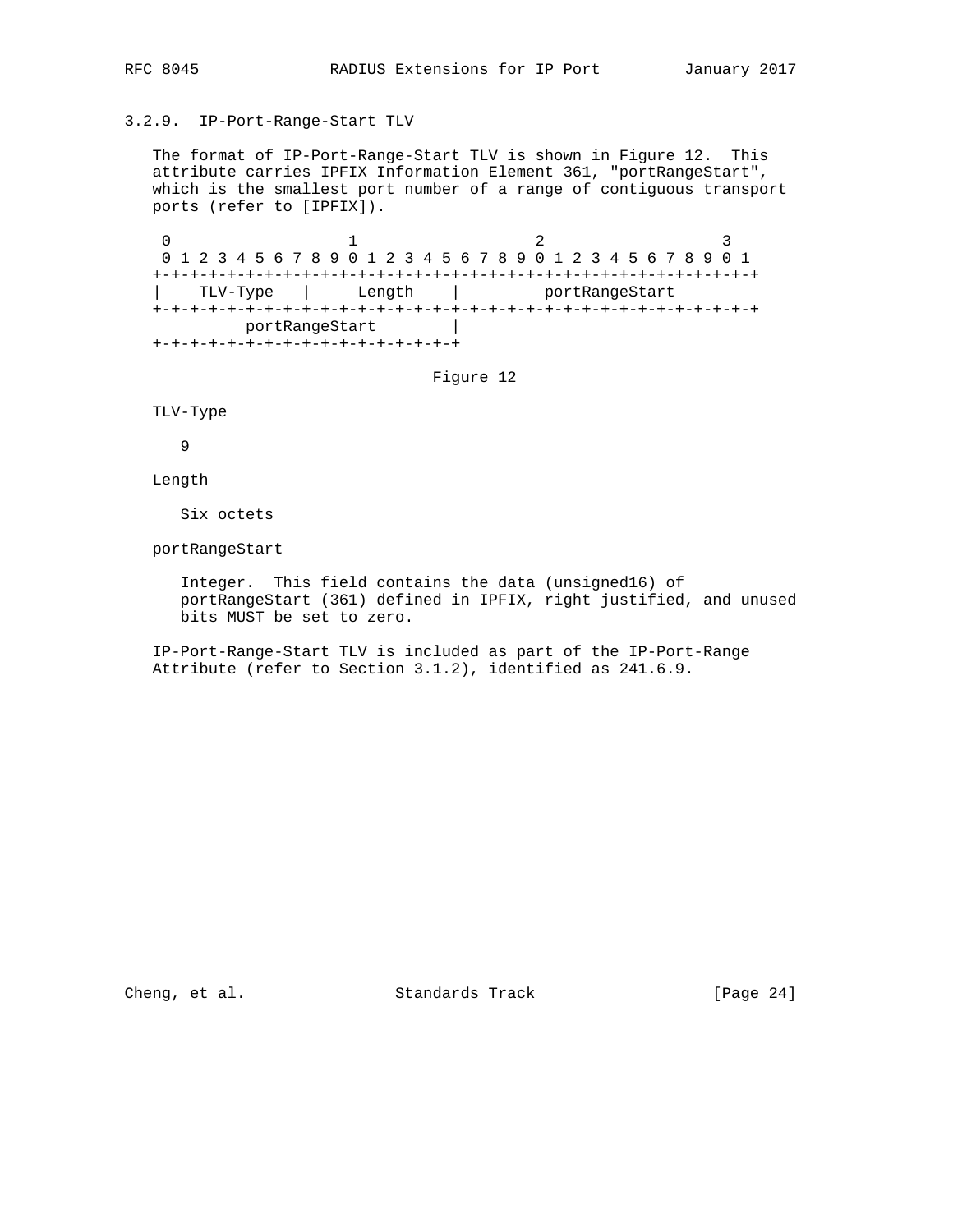## 3.2.10. IP-Port-Range-End TLV

 The format of IP-Port-Range-End TLV is shown in Figure 13. This attribute carries IPFIX Information Element 362, "portRangeEnd", which is the largest port number of a range of contiguous transport ports (refer to [IPFIX]).

0  $1$  2 3 0 1 2 3 4 5 6 7 8 9 0 1 2 3 4 5 6 7 8 9 0 1 2 3 4 5 6 7 8 9 0 1 +-+-+-+-+-+-+-+-+-+-+-+-+-+-+-+-+-+-+-+-+-+-+-+-+-+-+-+-+-+-+-+-+ | TLV-Type | Length | portRangeEnd +-+-+-+-+-+-+-+-+-+-+-+-+-+-+-+-+-+-+-+-+-+-+-+-+-+-+-+-+-+-+-+-+ portRangeEnd | +-+-+-+-+-+-+-+-+-+-+-+-+-+-+-+-+

Figure 13

TLV-Type

10

Length

Six octets

portRangeEnd

 Integer. This field contains the data (unsigned16) of portRangeEnd (362) defined in IPFIX, right justified, and unused bits MUST be set to zero.

 IP-Port-Range-End TLV is included as part of the IP-Port-Range Attribute (refer to Section 3.1.2), identified as 241.6.10.

3.2.11. IP-Port-Local-Id TLV

 The format of IP-Port-Local-Id TLV is shown in Figure 14. This attribute carries a string called "localID", which is a local significant identifier as explained below.

 The primary issue addressed by this TLV is that there are CGN deployments that do not distinguish internal hosts by their internal IP address alone but use further identifiers for unique subscriber identification. For example, this is the case if a CGN supports overlapping private or shared IP address spaces (as described in [RFC1918] and [RFC6598]) for internal hosts of different subscribers. In such cases, different internal hosts are identified and mapped at the CGN by their IP address and/or another identifier, for example,

Cheng, et al. Standards Track [Page 25]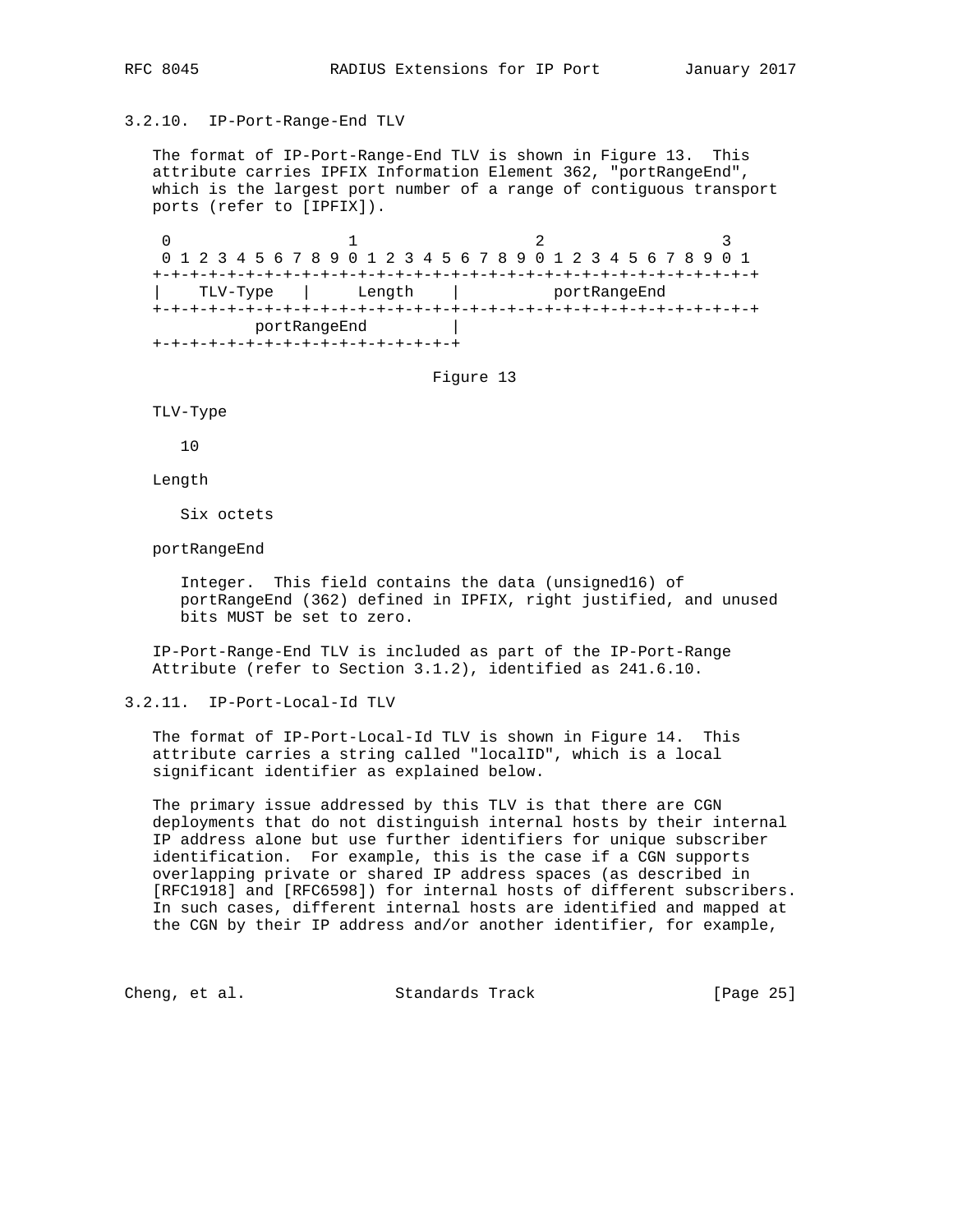the identifier of a tunnel between the CGN and the subscriber. In these scenarios (and similar ones), the internal IP address is not sufficient to demultiplex connections from internal hosts. An additional identifier needs to be present in the IP-Port-Range Attribute and IP-Port-Forwarding-Mapping Attribute in order to uniquely identify an internal host. The IP-Port-Local-Id TLV is used to carry this identifier.

0  $1$  2 3 0 1 2 3 4 5 6 7 8 9 0 1 2 3 4 5 6 7 8 9 0 1 2 3 4 5 6 7 8 9 0 1 +-+-+-+-+-+-+-+-+-+-+-+-+-+-+-+-+-+-+-+-+-+-+-+-+-+-+-+-+-+-+-+-+ | TLV-Type | Length | localID .... +-+-+-+-+-+-+-+-+-+-+-+-+-+-+-+-+-+-+-+-+-+-+-+-+-+-+-+-+-+-+-+-+

Figure 14

TLV-Type

11

Length

Variable number of octets

localID

 String. The data type of this field is string (refer to [RFC8044]). This field contains the data that is a local significant identifier at the customer premise, such as MAC address, interface ID, VLAN ID, PPP sessions ID, VRF ID, IP address/prefix, or another local significant identifier.

 IP-Port-Local-Id TLV MAY be included in the following Attributes if it is necessary to identify the subscriber:

- o IP-Port-Range Attribute, identified as 241.6.11 (see Section 3.1.2)
- o IP-Port-Forwarding-Mapping Attribute, identified as 241.7.11 (see Section 3.1.3)

Cheng, et al. Standards Track [Page 26]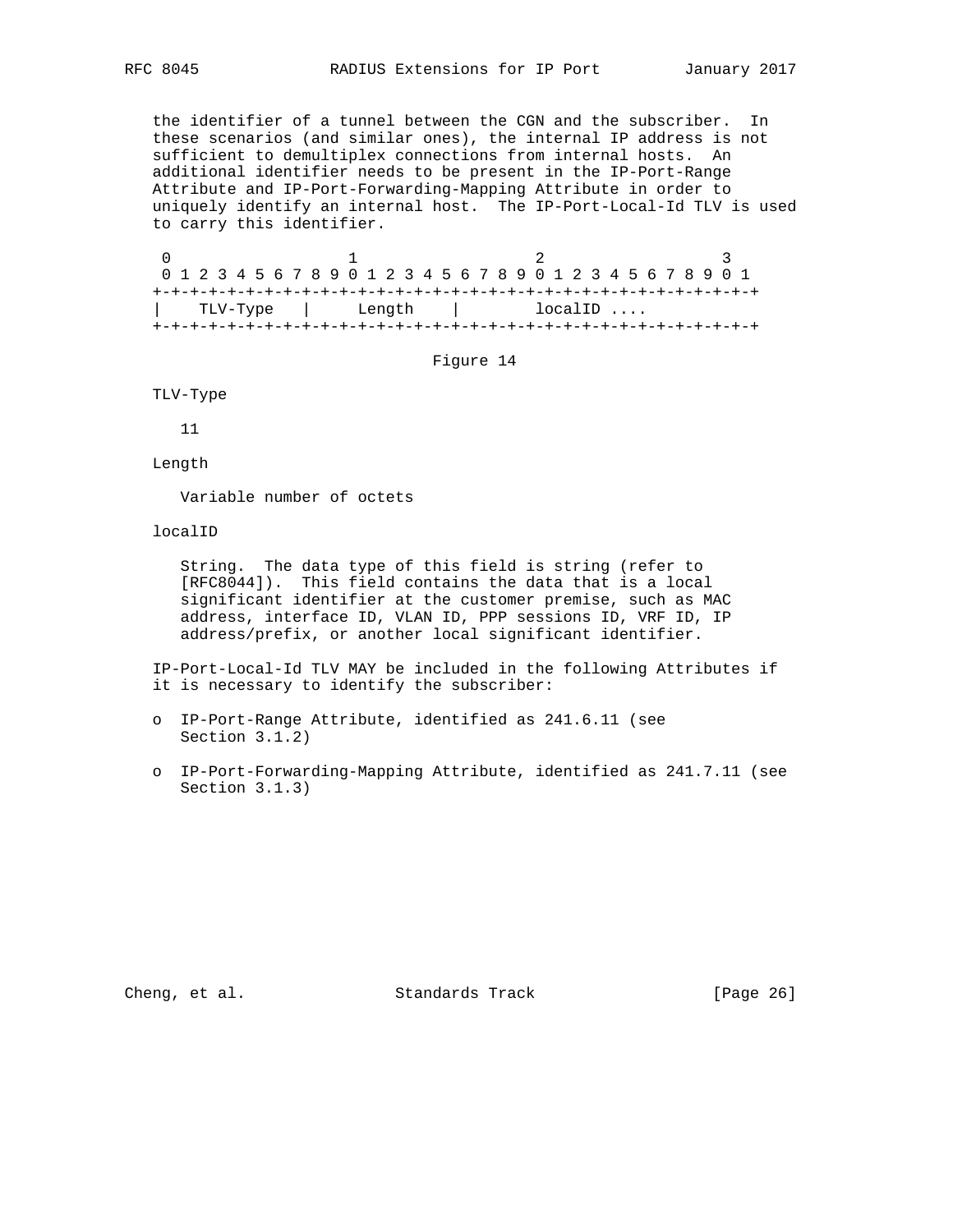4. Applications, Use Cases, and Examples

 This section describes some applications and use cases to illustrate the use of the attributes proposed in this document.

4.1. Managing CGN Port Behavior Using RADIUS

 In a broadband network, customer information is usually stored on a RADIUS server, and the BNG acts as a NAS. The communication between the NAS and the RADIUS server is triggered by a user when it signs in to the Internet service where either PPP or DHCP/DHCPv6 is used. When a user signs in, the NAS sends a RADIUS Access-Request message to the RADIUS server. The RADIUS server validates the request, and if the validation succeeds, it in turn sends back a RADIUS Access-Accept message. The Access-Accept message carries configuration information specific to that user back to the NAS, where some of the information would be passed on to the requesting user via PPP or DHCP/DHCPv6.

 A CGN function in a broadband network is most likely to be co-located on a BNG. In that case, parameters for CGN port mapping behavior for users can be configured on the RADIUS server. When a user signs in to the Internet service, the associated parameters can be conveyed to the NAS, and proper configuration is accomplished on the CGN device for that user.

 Also, a CGN operation status such as CGN port allocation and deallocation for a specific user on the BNG can also be transmitted back to the RADIUS server for accounting purposes using the RADIUS protocol.

 The RADIUS protocol has already been widely deployed in broadband networks to manage BNG, thus the functionality described in this specification introduces little overhead to the existing network operation.

 In the following subsections, we describe how to manage CGN behavior using the RADIUS protocol, with required RADIUS extensions proposed in Section 3.

4.1.1. Configure IP Port Limit for a User

 In the face of an IPv4 address shortage, there are currently proposals to multiplex multiple users' connections over a number of shared IPv4 addresses, such as Carrier Grade NAT [RFC6888], Dual-Stack Lite [RFC6333], NAT64 [RFC6146], etc. As a result, a single IPv4 public address may be shared by hundreds or even thousands of users. As indicated in [RFC6269], it is therefore

Cheng, et al. Standards Track [Page 27]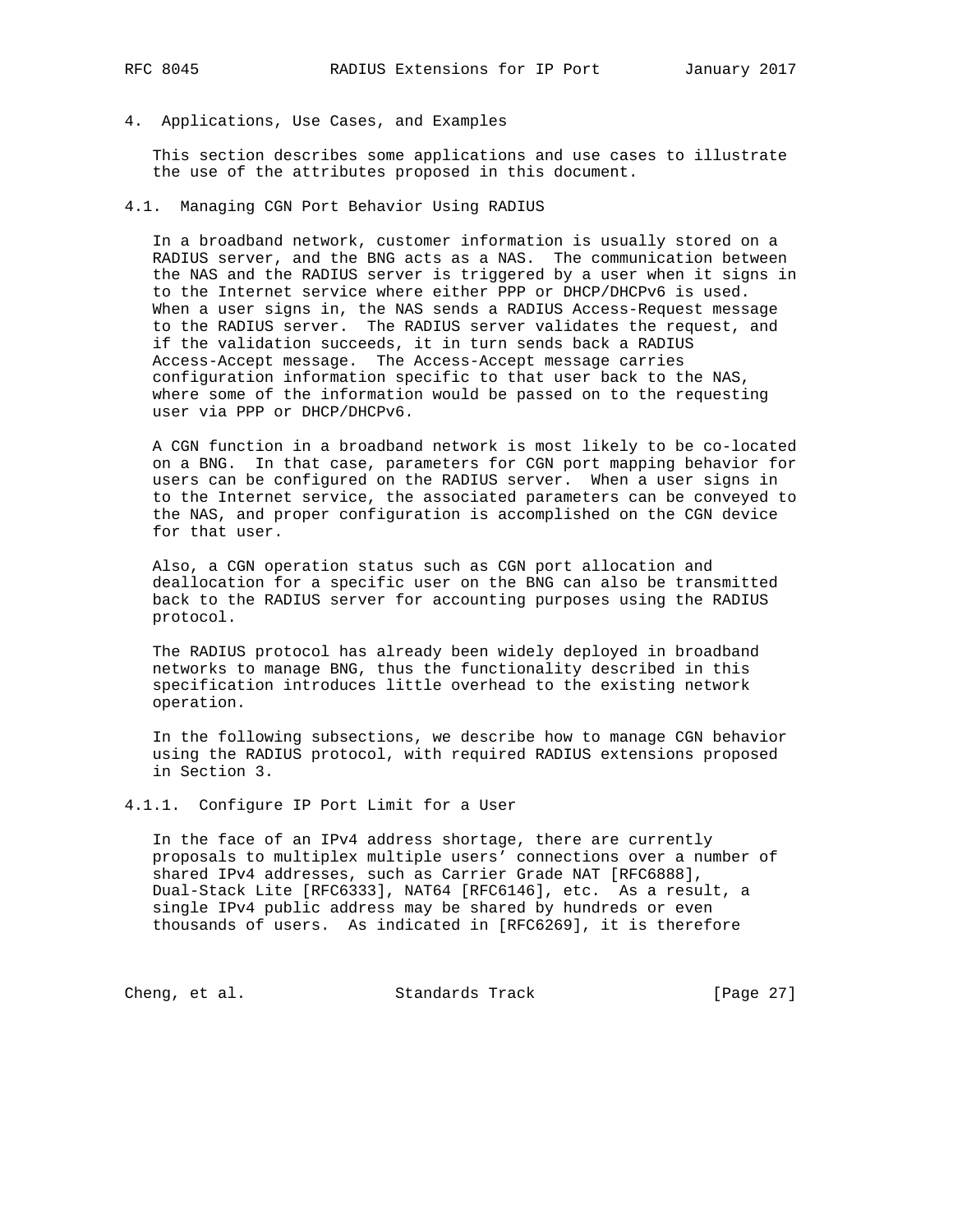necessary to impose limits on the total number of ports available to an individual user to ensure that the shared resource, i.e., the IPv4 address, remains available in some capacity to all the users using it. The support of an IP port limit is also documented in [RFC6888] as a requirement for CGN.

 The IP port limit imposed on an end user may be on the total number of IP source transport ports or a specific IP transport protocol as defined in Section 3.1.1.

 The per-user IP port limit is configured on a RADIUS server, along with other user information such as credentials.

 When a user signs in to the Internet service successfully, the IP port limit for the subscriber is passed by the RADIUS server to the BNG, which is acting as a NAS and is co-located with the CGN using the IP-Port-Limit-Info RADIUS attribute (defined in Section 3.1.1) along with other configuration parameters. While some parameters are passed to the user, the IP port limit is recorded on the CGN device for imposing the usage of IP transport ports for that user.

 Figure 15 illustrates how the RADIUS protocol is used to configure the maximum number of TCP/UDP ports for a given user on a CGN device.

| User |                                             | CGN/NAS                                                             | AAA    |
|------|---------------------------------------------|---------------------------------------------------------------------|--------|
|      |                                             | <b>BNG</b>                                                          | Server |
|      | ----Service Request------>                  |                                                                     |        |
|      |                                             | -Access-Request -------->                                           |        |
|      | <---Service Granted -<br>(other parameters) | <----Access-Accept--<br>(IP-Port-Limit-Info)<br>(for TCP/UDP ports) |        |
|      | allocation and                              | (CGN external port<br>IPv4 address assignment)                      |        |

Figure 15: RADIUS Message Flow for Configuring CGN Port Limit

Cheng, et al. Standards Track [Page 28]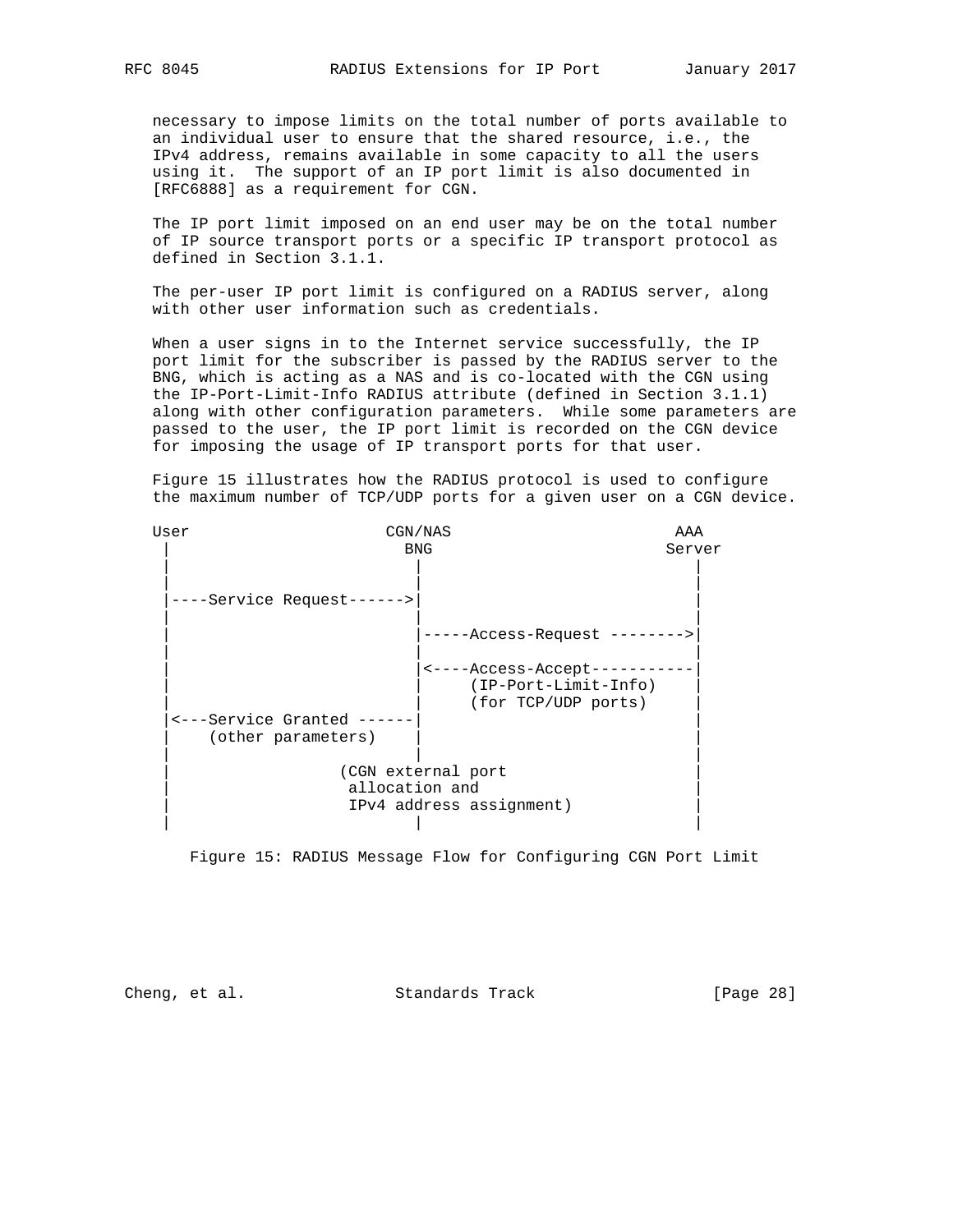The IP port limit created on a CGN device for a specific user using a RADIUS extension may be changed using a RADIUS CoA message [RFC5176] that carries the same RADIUS attribute. The CoA message may be sent from the RADIUS server directly to the NAS, and once a RADIUS CoA ACK message is accepted and sent back, the new IP port limit replaces the previous one.

 Figure 16 illustrates how the RADIUS protocol is used to increase the TCP/UDP port limit from 1024 to 2048 on a CGN device for a specific user.

| User | CGN/NAS                                                                | AAA    |
|------|------------------------------------------------------------------------|--------|
|      | <b>BNG</b>                                                             | Server |
|      | TCP/UDP Port Limit (1024)                                              |        |
|      | <---------CoA Request--<br>(IP-Port-Limit-Info)<br>(for TCP/UDP ports) |        |
|      | TCP/UDP Port Limit (2048)                                              |        |
|      | -CoA Response-                                                         |        |

Figure 16: RADIUS Message Flow for Changing a User's CGN Port Limit

4.1.2. Report IP Port Allocation/Deallocation

 Upon obtaining the IP port limit for a user, the CGN device needs to allocate an IP transport port for the user when receiving a new IP flow sent from that user.

 As one practice, a CGN may allocate a block of IP ports for a specific user, instead of one port at a time, and within each port block the ports may be randomly distributed or in consecutive fashion. When a CGN device allocates a block of transport ports, the information can be easily conveyed to the RADIUS server by a new RADIUS attribute called the IP-Port-Range (defined in Section 3.1.2). The CGN device may allocate one or more IP port ranges, where each range contains a set of numbers representing IP transport ports and the total number of ports MUST be less or equal to the associated IP port limit imposed for that user. A CGN device may choose to allocate a small port range and allocate more at a later time as needed; such practice is good because of its randomization in nature.

Cheng, et al. Standards Track [Page 29]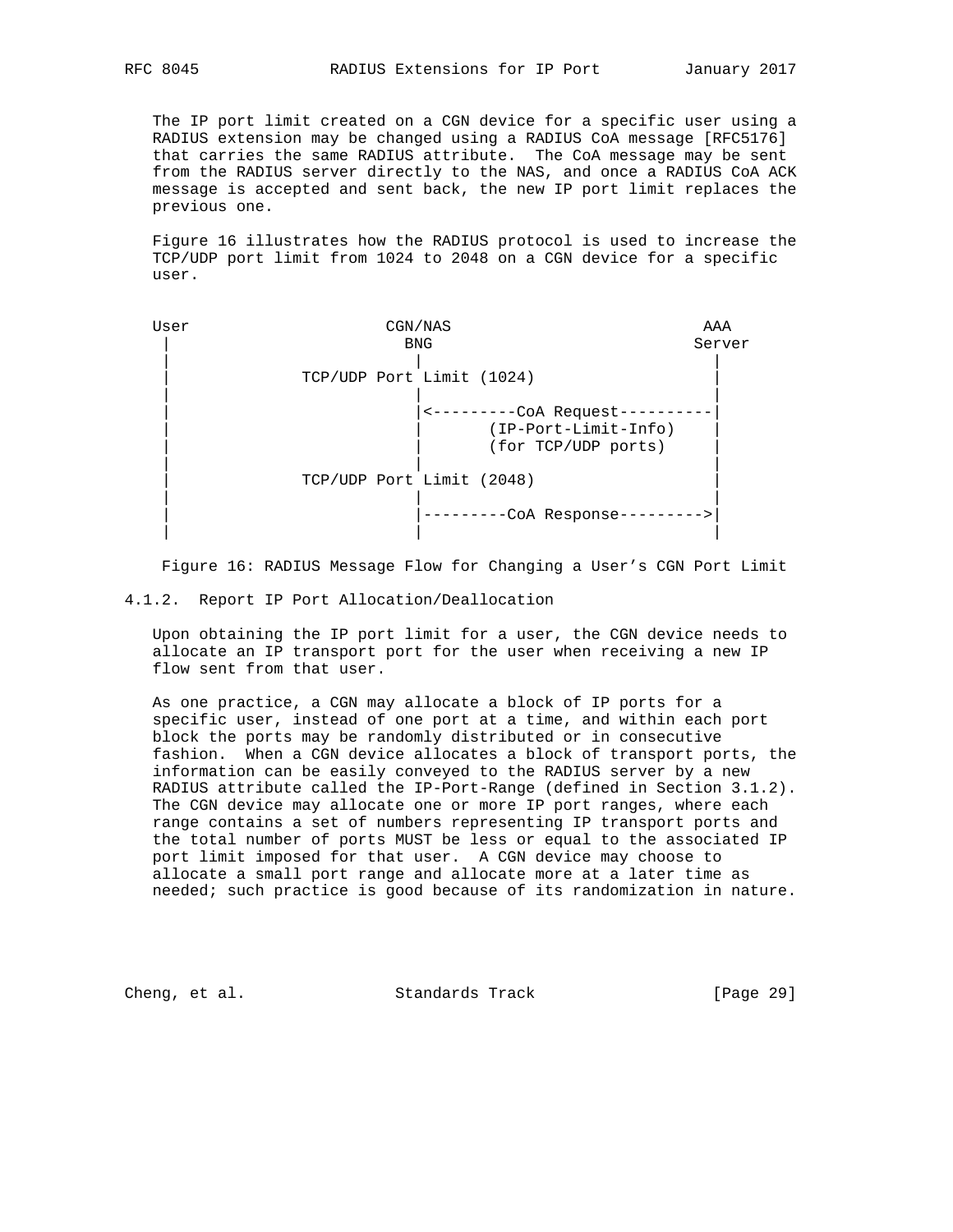At the same time, the CGN device also needs to decide on the shared IPv4 address for that user. The shared IPv4 address and the pre-allocated IP port range are both passed to the RADIUS server.

 When a user initiates an IP flow, the CGN device randomly selects a transport port number from the associated and pre-allocated IP port range for that user to replace the original source port number along with the replacement of the source IP address by the shared IPv4 address.

 A CGN device may decide to "free" a previously assigned set of IP ports that have been allocated for a specific user but are not currently in use, and with that, the CGN device must send the information of the deallocated IP port range along with the shared IPv4 address to the RADIUS server.

 Figure 17 illustrates how the RADIUS protocol is used to report a set of ports allocated and deallocated, respectively, by a NAT64 device for a specific user to the RADIUS server. 2001:db8:100:200::/56 is the IPv6 prefix allocated to this user. In order to limit the usage of the NAT64 resources on a per-user basis for fairness of resource usage (see REQ-4 of [RFC6888]), port range allocations are bound to the /56 prefix, not to the source IPv6 address of the request. The NAT64 device is configured with the per-user port limit policy by some means (e.g., subscriber-mask [RFC7785]).

Cheng, et al. Standards Track [Page 30]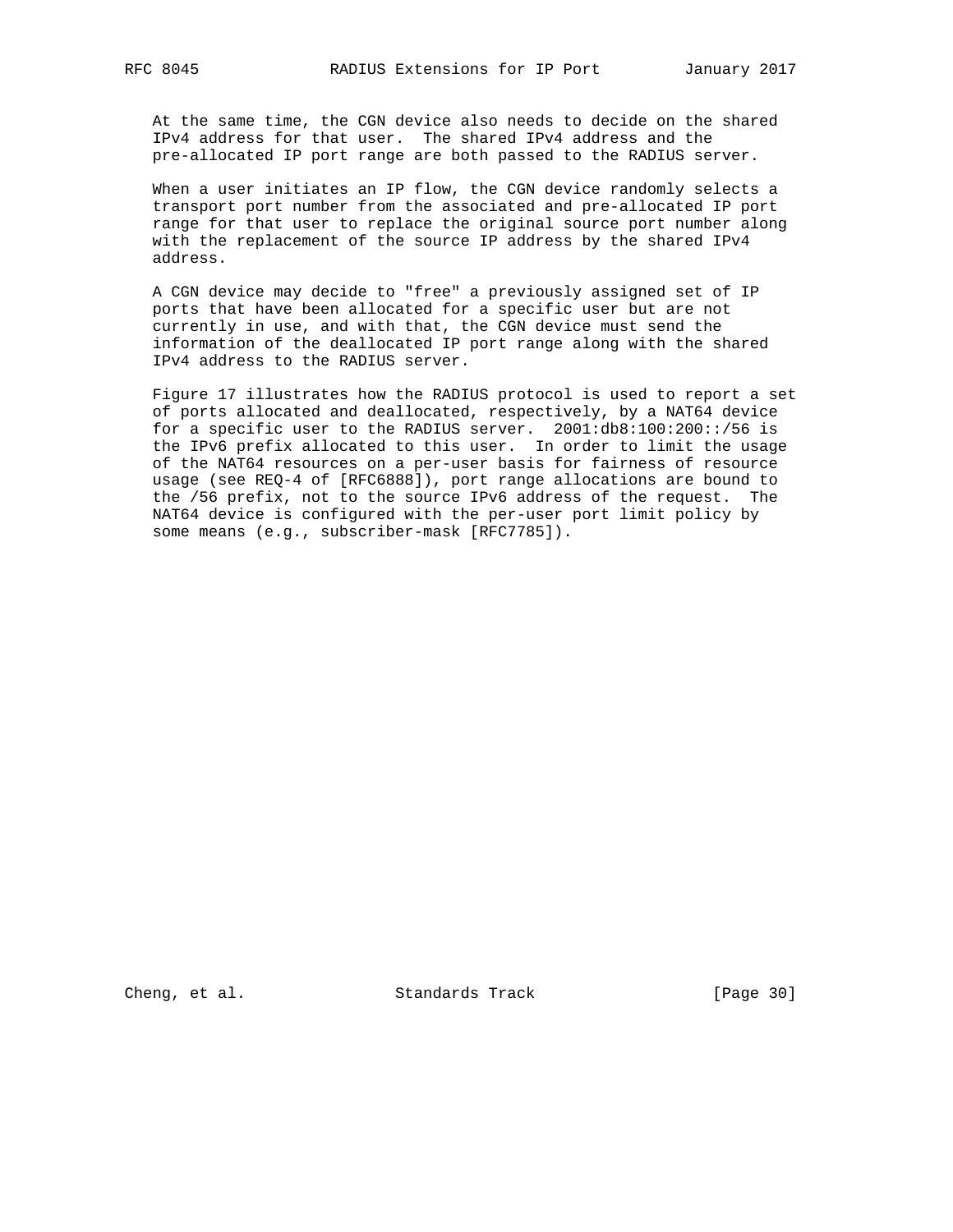Host NAT64/NAS AAA | BNG Server | | | | | | |----Service Request------>| | | | | | |-----Access-Request -------->| | | | | <----Access-Accept----------- |<---Service Granted ------| | (other parameters) ... ... ... | | | | | | (NAT64 decides to allocate a TCP/UDP port range for the user) | | | -----Accounting-Request----->| | | (IP-Port-Range | for allocation) ... ... ... | | | (NAT64 decides to deallocate a TCP/UDP port range for the user)  $|$  | | | | |-----Accounting-Request----->| | | (IP-Port-Range | for deallocation) | | |

> Figure 17: RADIUS Message Flow for Reporting NAT64 Allocation/Deallocation of a Port Set

## 4.1.3. Configure Port Forwarding Mapping

 In most scenarios, the port mapping on a NAT device is dynamically created when the IP packets of an IP connection initiated by a user arrives. For some applications, the port mapping needs to be pre-defined and allow IP packets of applications from outside a CGN device to pass through and be "port forwarded" to the correct user located behind the CGN device.

 The Port Control Protocol (PCP) [RFC6887], provides a mechanism to create a mapping from an external IP address and port to an internal IP address and port on a CGN device just to achieve the "port forwarding" purpose. PCP is a server-client protocol capable of creating or deleting a mapping along with a rich set of features on a CGN device in dynamic fashion. In some deployments, all users need

Cheng, et al. Standards Track [Page 31]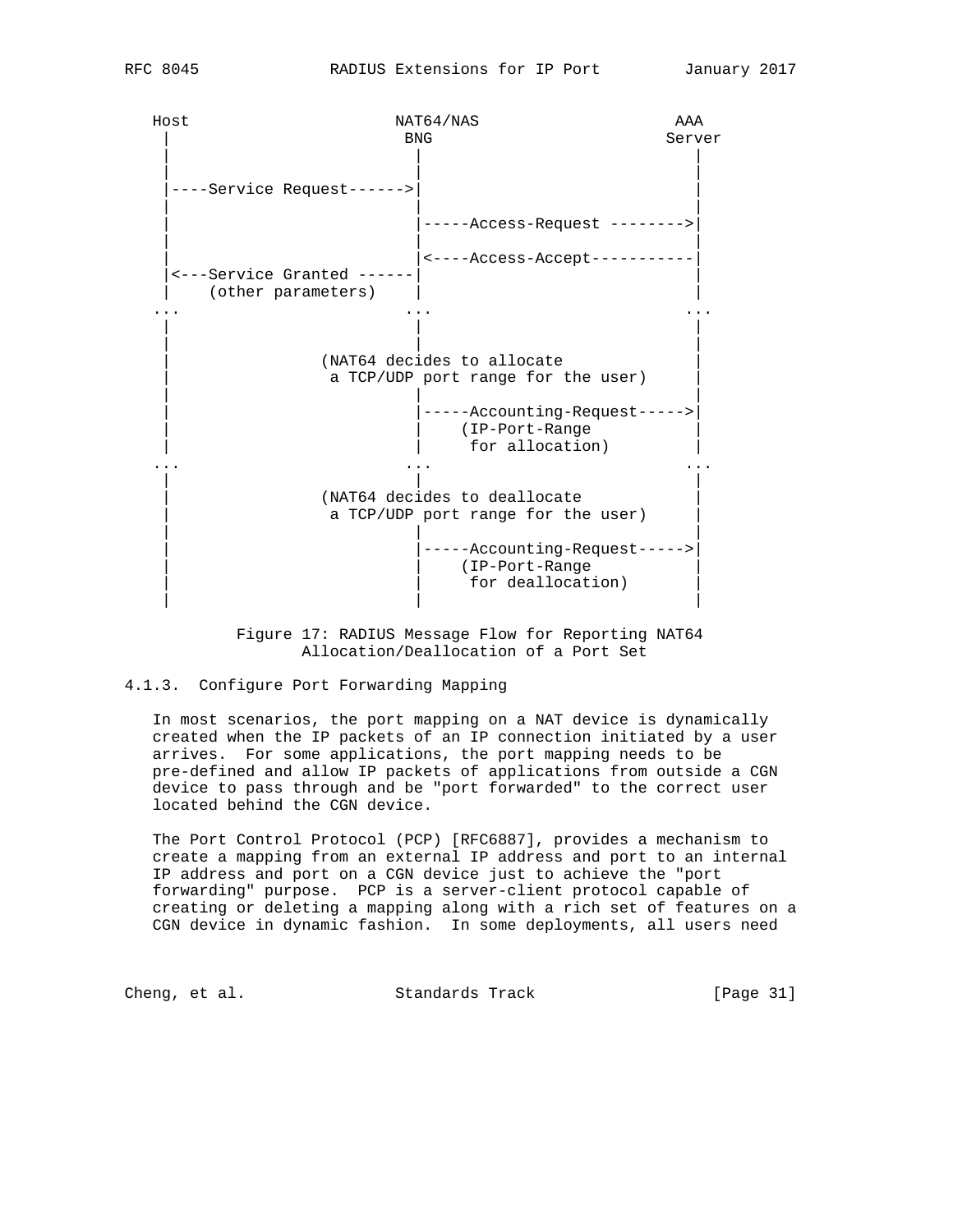is a few (typically just one) pre-configured port mappings for applications at home, such as a web cam; the lifetime of such a port mapping remains valid throughout the duration of the customer's Internet service connection time. In such an environment, it is possible to statically configure a port mapping on the RADIUS server for a user and let the RADIUS protocol propagate the information to the associated CGN device.

 Note that this document targets deployments where a AAA server is responsible for instructing NAT mappings for a given subscriber and does not make any assumption about the host's capabilities with regards to port forwarding control. This deployment is complementary to PCP given that PCP targets a different deployment model where an application (on the host) controls its mappings in an upstream CPE, CGN, firewall, etc.

 Figure 18 illustrates how the RADIUS protocol is used to configure a port forwarding mapping on a NAT44 device.

| Host |                                                | CGN/NAS                                                  | AAA    |
|------|------------------------------------------------|----------------------------------------------------------|--------|
|      |                                                | <b>BNG</b>                                               | Server |
|      | ----Service Request------>                     |                                                          |        |
|      |                                                | --------Access-Request------->                           |        |
|      |                                                | <--------Access-Accept------<br>(IP-Port-Forwarding-Map) |        |
|      | <---Service Granted ----<br>(other parameters) |                                                          |        |
|      |                                                | (Create a port mapping                                   |        |
|      |                                                | for the user, and                                        |        |
|      |                                                | associate it with the                                    |        |
|      |                                                | internal IP address                                      |        |
|      |                                                | and external IP address)                                 |        |
|      |                                                |                                                          |        |
|      |                                                | ------Accounting-Request------>                          |        |
|      |                                                | (IP-Port-Forwarding-Map)                                 |        |

 Figure 18: RADIUS Message Flow for Configuring a Port Forwarding Mapping

Cheng, et al. Standards Track [Page 32]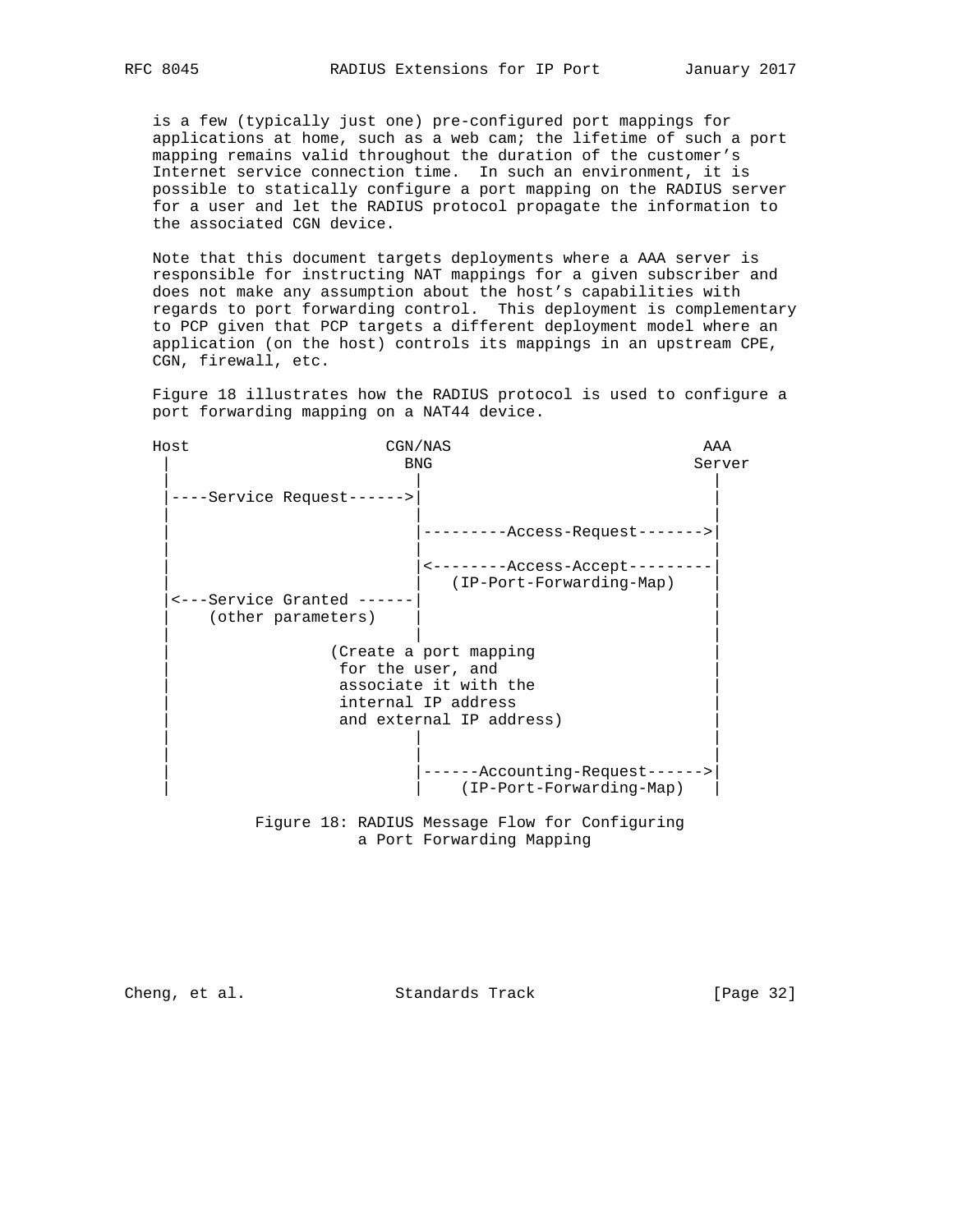A port forwarding mapping that is created on a CGN device using the RADIUS extension as described above may also be changed using a RADIUS CoA message [RFC5176] that carries the same RADIUS association. The CoA message may be sent from the RADIUS server directly to the NAS, and once the RADIUS CoA ACK message is accepted and sent back, the new port forwarding mapping then replaces the previous one.

 Figure 19 illustrates how the RADIUS protocol is used to change an existing port mapping from  $(a:X)$  to  $(a:Y)$ , where "a" is an internal port, and "X" and "Y" are external ports, respectively, for a specific user with a specific IP address

| <b>BNG</b><br>Server<br>Internal IP Address |  |
|---------------------------------------------|--|
|                                             |  |
|                                             |  |
|                                             |  |
| Port Map $(a:X)$                            |  |
|                                             |  |
| <---------CoA Request-                      |  |
| (IP-Port-Forwarding-Map)                    |  |
| Internal IP Address                         |  |
| Port Map $(a:Y)$                            |  |
|                                             |  |
| -CoA Response--------->                     |  |
| (IP-Port-Forwarding-Map)                    |  |



#### 4.1.4. An Example

 An Internet Service Provider (ISP) assigns TCP/UDP 500 ports for the user Joe. This number is the limit that can be used for TCP/UDP ports on a CGN device for Joe and it is configured on a RADIUS server. Also, Joe asks for a pre-defined port forwarding mapping on the CGN device for his web cam applications (external port 5000 maps to internal port 1234).

 When Joe successfully connects to the Internet service, the RADIUS server conveys the TCP/UDP port limit (500) and the port forwarding mapping (external port 5000 to internal port 1234) to the CGN device using the IP-Port-Limit-Info Attribute and IP-Port-Forwarding-Map Attribute, respectively, carried by an Access-Accept message to the BNG where NAS and CGN are co-located.

Cheng, et al. Standards Track [Page 33]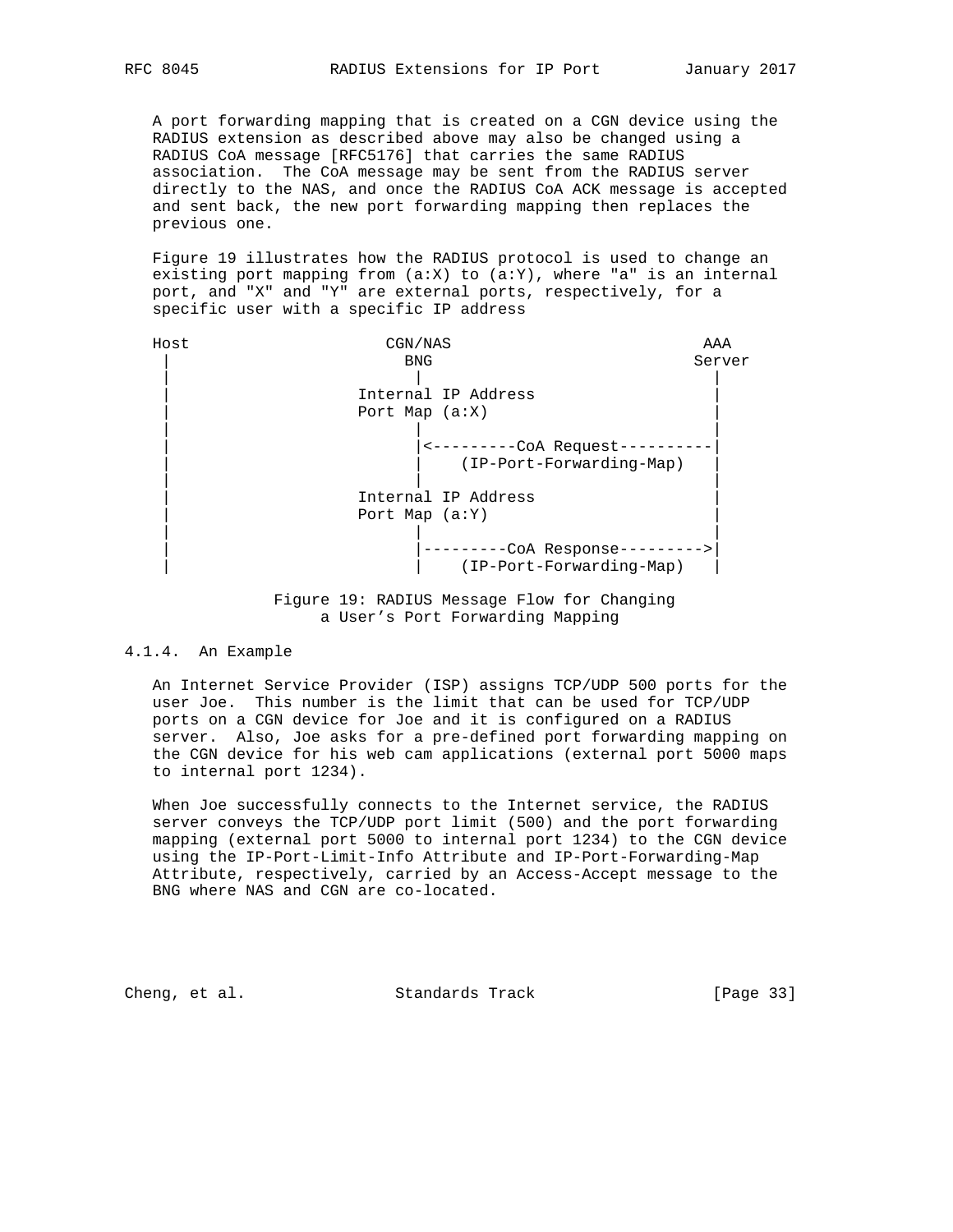Upon receiving the first outbound IP packet sent from Joe's laptop, the CGN device decides to allocate a small port pool that contains 40 consecutive ports, from 3500 to 3540, inclusively, and also assigns a shared IPv4 address 192.0.2.15 for Joe. The CGN device also randomly selects one port from the allocated range (say, 3519) and uses that port to replace the original source port in outbound IP packets.

 For accounting purposes, the CGN device passes this port range (3500-3540) and the shared IPv4 address 192.0.2.15 together to the RADIUS server using IP-Port-Range Attribute carried by an Accounting-Request message.

 When Joe works on more applications with more outbound IP mappings and the port pool (3500-3540) is close to exhaust, the CGN device allocates a second port pool (8500-8800) in a similar fashion and also passes the new port range (8500-8800) and IPv4 address 192.0.2.15 together to the RADIUS server using IP-Port-Range Attribute carried by an Accounting-Request message. Note when the CGN allocates more ports, it needs to assure that the total number of ports allocated for Joe is within the limit.

 Joe decides to upgrade his service agreement with more TCP/UDP ports allowed (up to 1000 ports). The ISP updates the information in Joe's profile on the RADIUS server, which then sends a CoA-Request message that carries the IP-Port-Limit-Info Attribute with 1000 ports to the CGN device; the CGN device in turn sends back a CoA-ACK message. With that, Joe enjoys more available TCP/UDP ports for his applications.

 When Joe is not using his service, most of the IP mappings are closed with their associated TCP/UDP ports released on the CGN device, which then sends the relevant information back to the RADIUS server using the IP-Port-Range Attribute carried by the Accounting-Request message.

 Throughout Joe's connection with his ISP, applications can communicate with his web cam at home from the external realm, thus directly traversing the pre-configured mapping on the CGN device.

 When Joe disconnects from his Internet service, the CGN device will deallocate all TCP/UDP ports as well as the port forwarding mapping and send the relevant information to the RADIUS server.

Cheng, et al. Standards Track [Page 34]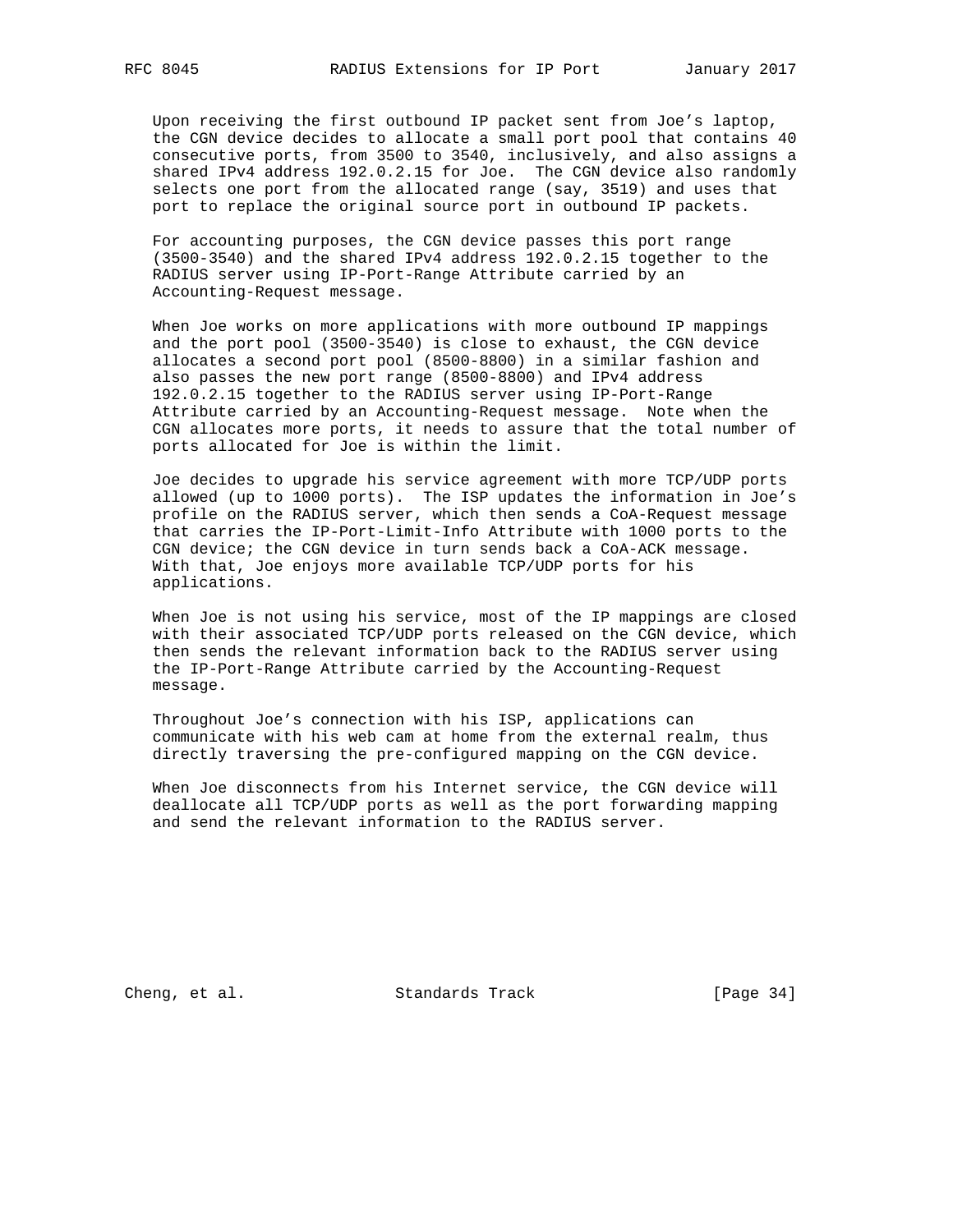## 4.2. Report Assigned Port Set for a Visiting UE

 Figure 20 illustrates an example of the flow exchange that occurs when the visiting User Equipment (UE) connects to a CPE offering WLAN service.

 For identification purposes (see [RFC6967]), once the CPE assigns a port set, it issues a RADIUS message to report the assigned port set.

| UE | <b>CPE</b>                     |                                                            | <b>CGN</b>                                                   | AAA    |
|----|--------------------------------|------------------------------------------------------------|--------------------------------------------------------------|--------|
|    |                                |                                                            | <b>BNG</b>                                                   | Server |
|    |                                | ----Service Request------>                                 |                                                              |        |
|    |                                |                                                            | -----Access-Request -------->                                |        |
|    |                                |                                                            | <----Access-Accept-----------                                |        |
|    |                                | <---Service Granted -----<br>(other parameters)            |                                                              |        |
|    | $\leftarrow$ - - - IP@ - - - - |                                                            |                                                              |        |
|    |                                | (CPE assigns a TCP/UDP port<br>range for this visiting UE) |                                                              |        |
|    |                                | (IP-Port-Range<br>for allocation)                          | --Accounting-Request-------------------->                    |        |
|    |                                |                                                            |                                                              |        |
|    |                                | (CPE withdraws a TCP/UDP port<br>range for a visiting UE)  |                                                              |        |
|    |                                | (IP-Port-Range                                             | --Accounting-Request-------------------<br>for deallocation) |        |

 Figure 20: RADIUS Message Flow for Reporting CPE Allocation/Deallocation of a Port Set to a Visiting UE

Cheng, et al. Standards Track [Page 35]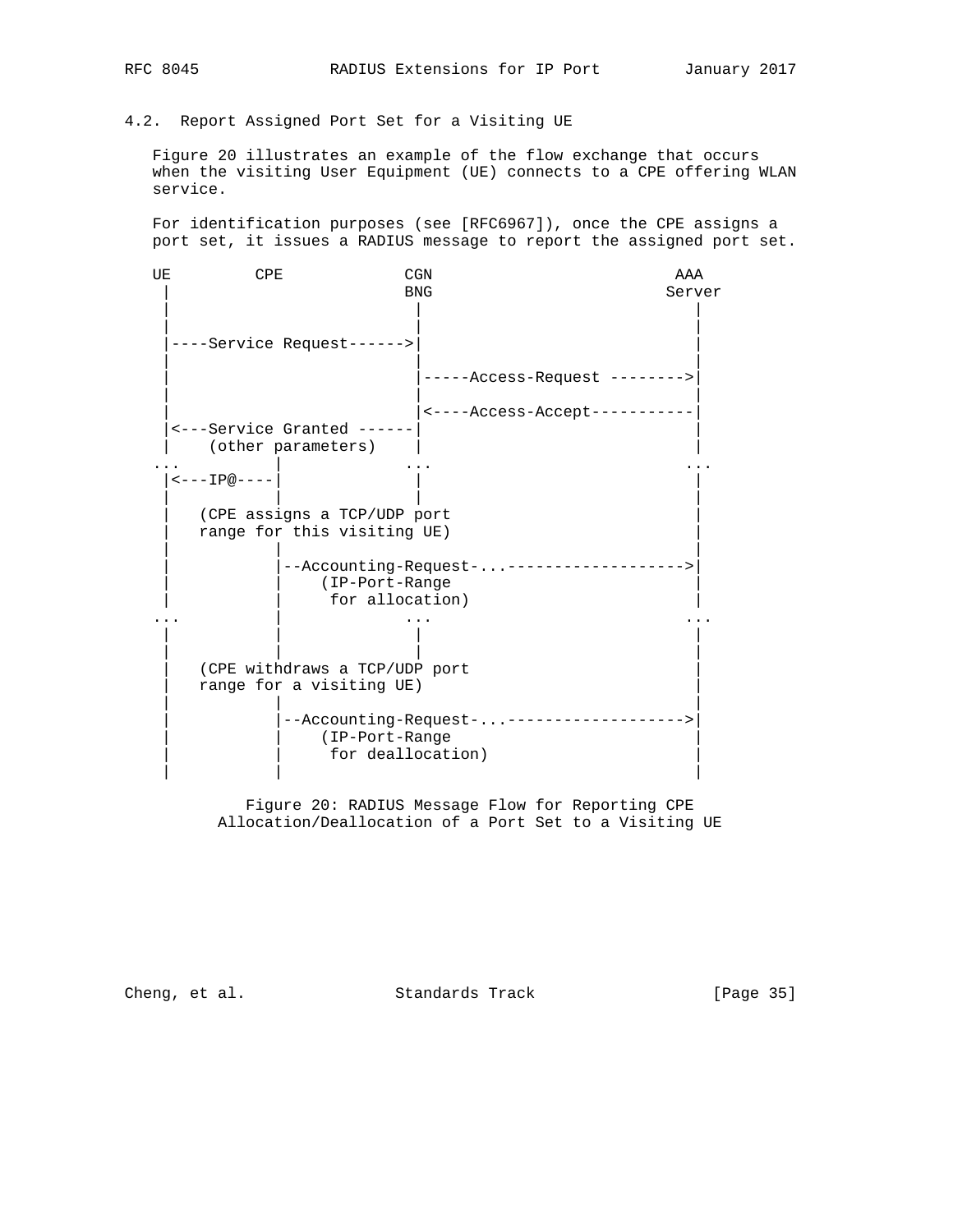# RFC 8045 RADIUS Extensions for IP Port January 2017

#### 5. Table of Attributes

 This document proposes three new RADIUS attributes, and their formats are as follows:

- o IP-Port-Limit-Info: 241.5
- o IP-Port-Range: 241.6
- o IP-Port-Forwarding-Map: 241.7

 The following table provides a guide as to what type of RADIUS packets may contain these attributes and in what quantity.

|        |        | Request Accept Reject Challenge Acct. |         | Attribute                    |
|--------|--------|---------------------------------------|---------|------------------------------|
|        |        |                                       | Request |                              |
| $() +$ | $() +$ |                                       | $0+$    | 241.5 IP-Port-Limit-Info     |
|        |        |                                       | $() +$  | 241.6 IP-Port-Range          |
| 0+     | $() +$ |                                       | $() +$  | 241.7 IP-Port-Forwarding-Map |
|        |        |                                       |         |                              |

The following table defines the meaning of the above table entries.

 0 This attribute MUST NOT be present in packet. 0+ Zero or more instances of this attribute MAY be present in packet.

6. Security Considerations

 This document does not introduce any security issue other than the ones already identified in RADIUS documents [RFC2865] and [RFC5176] for CoA messages. Known RADIUS vulnerabilities apply to this specification. For example, if RADIUS packets are sent in the clear, an attacker in the communication path between the RADIUS client and server may glean information that it will use to prevent a legitimate user from accessing the service by appropriately setting the maximum number of IP ports conveyed in an IP-Port-Limit-Info Attribute; exhaust the port quota of a user by installing many mapping entries (IP-Port-Forwarding-Map Attribute); prevent incoming traffic from being delivered to its legitimate destination by manipulating the mapping entries installed by means of an IP-Port-Forwarding-Map Attribute; discover the IP address and port range that are assigned to a given user and reported in an IP-Port-Range Attribute; and so on. The root cause of these attack vectors is the communication between the RADIUS client and server.

Cheng, et al. Standards Track [Page 36]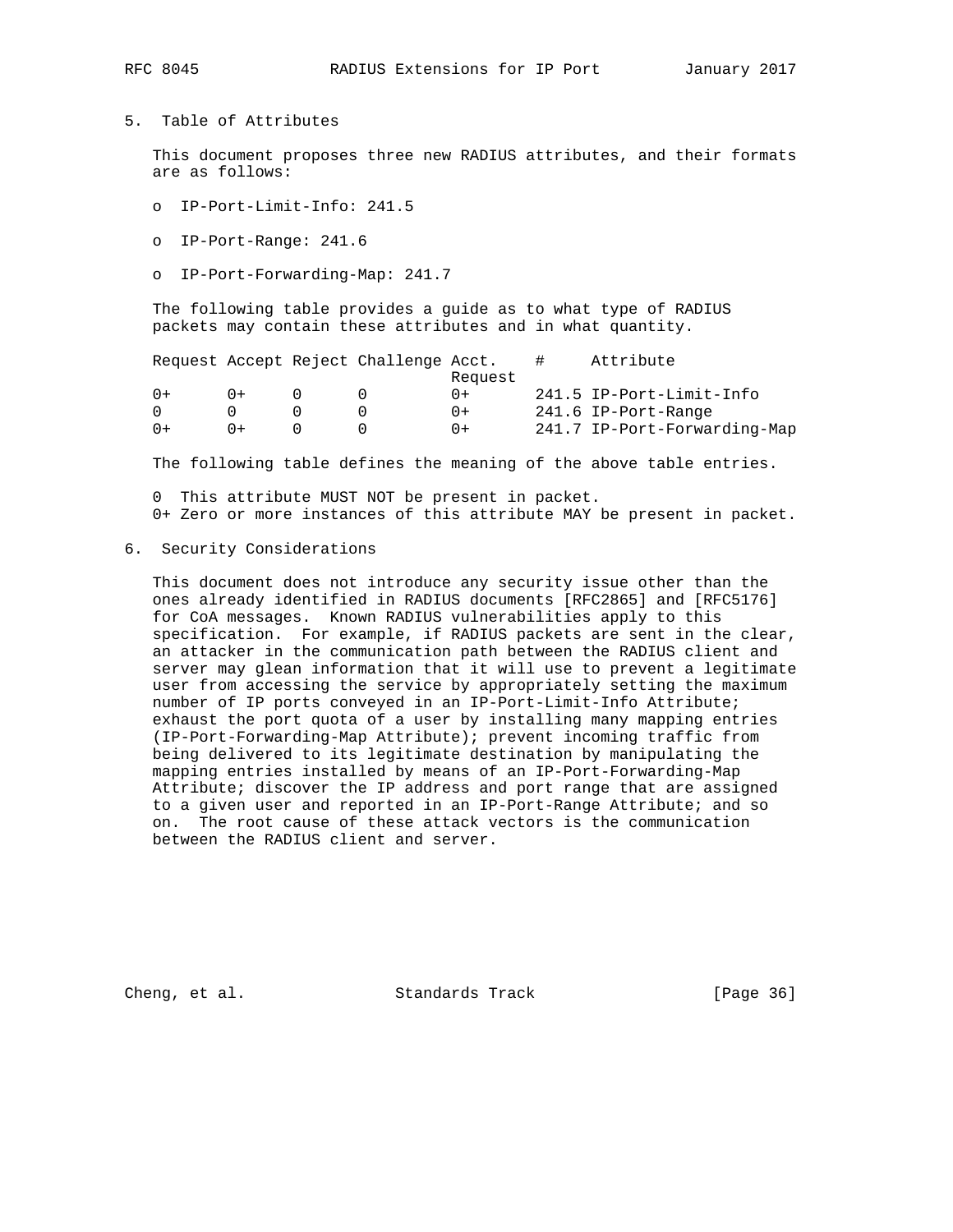The IP-Port-Local-Id TLV includes an identifier of which the type and length is deployment and implementation dependent. This identifier might carry privacy-sensitive information. It is therefore RECOMMENDED to utilize identifiers that do not have such privacy concerns.

 If there is any error in a RADIUS Accounting-Request packet sent from a RADIUS client to the server, the RADIUS server MUST NOT send a response to the client (refer to [RFC2866]). Examples of the errors include the erroneous port range in the IP-Port-Range Attribute, inconsistent port mapping in the IP-Port-Forwarding-Map Attribute, etc.

 This document targets deployments where a trusted relationship is in place between the RADIUS client and server with communication optionally secured by IPsec or Transport Layer Security (TLS) [RFC6614].

7. IANA Considerations

 Per this document, IANA has made new code point assignments for both IPFIX Information Elements and RADIUS attributes as explained in the following subsections.

7.1. New IPFIX Information Elements

 The following IPFIX Information Element has been registered (refer to Section 3.2.2):

- o sourceTransportPortsLimit:
	- \* Name: sourceTransportPortsLimit
	- \* Element ID: 458
	- \* Description: This Information Element contains the maximum number of IP source transport ports that can be used by an end user when sending IP packets; each user is associated with one or more (source) IPv4 or IPv6 addresses. This Information Element is particularly useful in address-sharing deployments that adhere to REQ-4 of [RFC6888]. Limiting the number of ports assigned to each user ensures fairness among users and mitigates the denial-of-service attack that a user could launch against other users through the address-sharing device in order to grab more ports.
	- \* Data type: unsigned16

Cheng, et al. Standards Track [Page 37]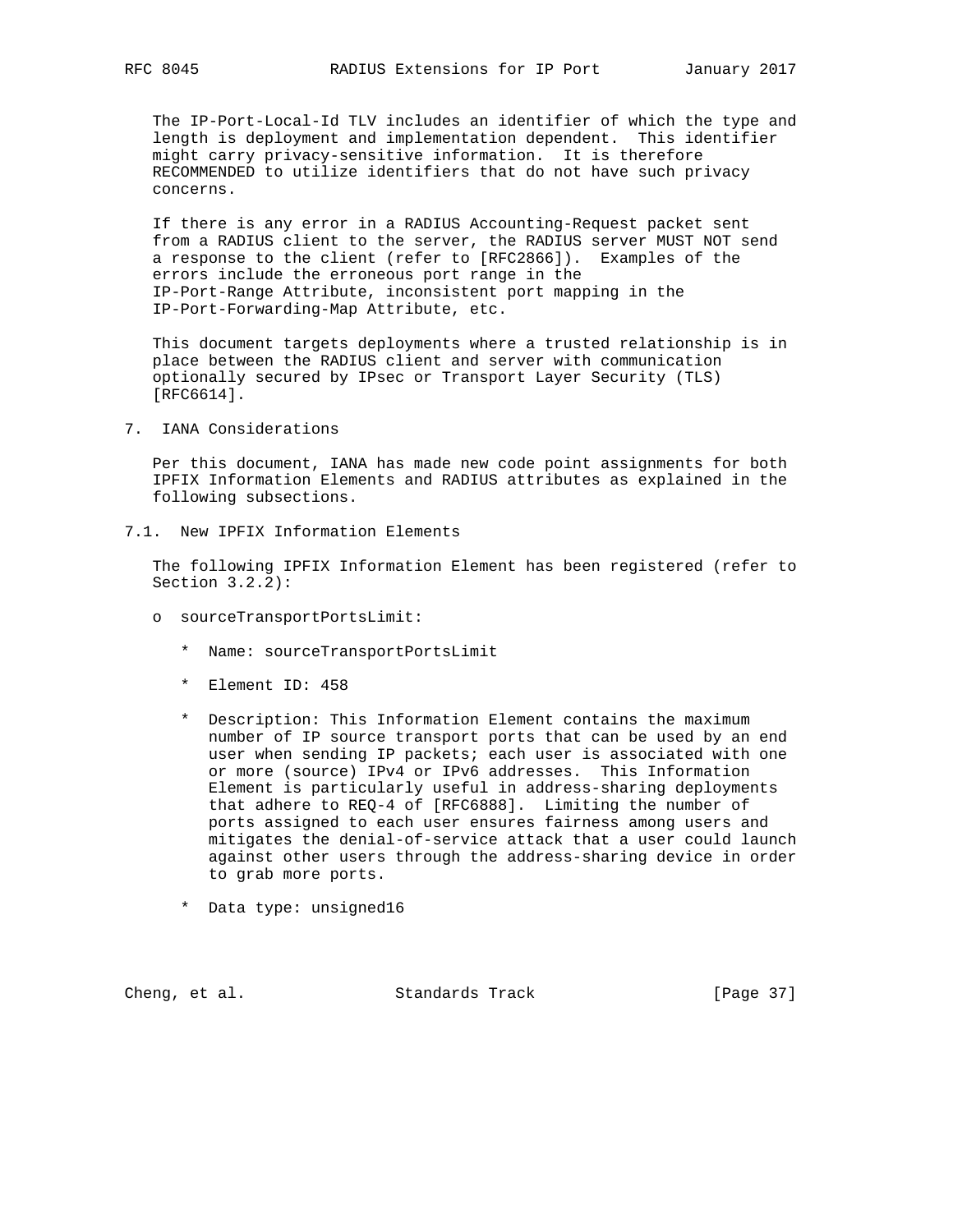- \* Data type semantics: totalCounter
- \* Data type unit: ports
- \* Data value range: from 1 to 65535

### 7.2. New RADIUS Attributes

 The Attribute Types defined in this document have been registered by IANA from the RADIUS namespace as described in the "IANA Considerations" section of [RFC3575], in accordance with BCP 26 [RFC5226]. For RADIUS packets, attributes, and registries created by this document, IANA has placed them at <http://www.iana.org/assignments/radius-types>.

 In particular, this document defines three new RADIUS attributes, as follows, from the Short Extended Space of [RFC6929]:

| Type  | Description            | Data Type | Reference     |
|-------|------------------------|-----------|---------------|
|       |                        |           |               |
| 241.5 | IP-Port-Limit-Info     | t 1 v     | Section 3.1.1 |
| 241.6 | IP-Port-Range          | t 1 v     | Section 3.1.2 |
| 241.7 | IP-Port-Forwarding-Map | tlv       | Section 3.1.3 |

## 7.3. New RADIUS TLVs

 IANA has created a new registry called "RADIUS IP Port Configuration and Reporting TLVs". All TLVs in this registry have one or more parent RADIUS attributes in nesting (refer to [RFC6929]). This registry contains the following TLVs:

| Value | Description           | Data Type | Reference      |
|-------|-----------------------|-----------|----------------|
|       |                       |           |                |
| 0     | Reserved              |           |                |
|       | IP-Port-Type          | integer   | Section 3.2.1  |
| 2     | IP-Port-Limit         | integer   | Section 3.2.2  |
| 3     | IP-Port-Ext-IPv4-Addr | ipv4addr  | Section 3.2.3  |
| 4     | IP-Port-Int-IPv4-Addr | ipv4addr  | Section 3.2.4  |
| 5     | IP-Port-Int-IPv6-Addr | ipv4addr  | Section 3.2.5  |
| 6     | IP-Port-Int-Port      | integer   | Section 3.2.6  |
| 7     | IP-Port-Ext-Port      | integer   | Section 3.2.7  |
| 8     | IP-Port-Alloc         | integer   | Section 3.2.8  |
| 9     | IP-Port-Range-Start   | integer   | Section 3.2.9  |
| 10    | IP-Port-Range-End     | integer   | Section 3.2.10 |
| 11    | $IP-Port-Local-Id$    | string    | Section 3.2.11 |
|       | 12-255 Unassigned     |           |                |

Cheng, et al. Standards Track [Page 38]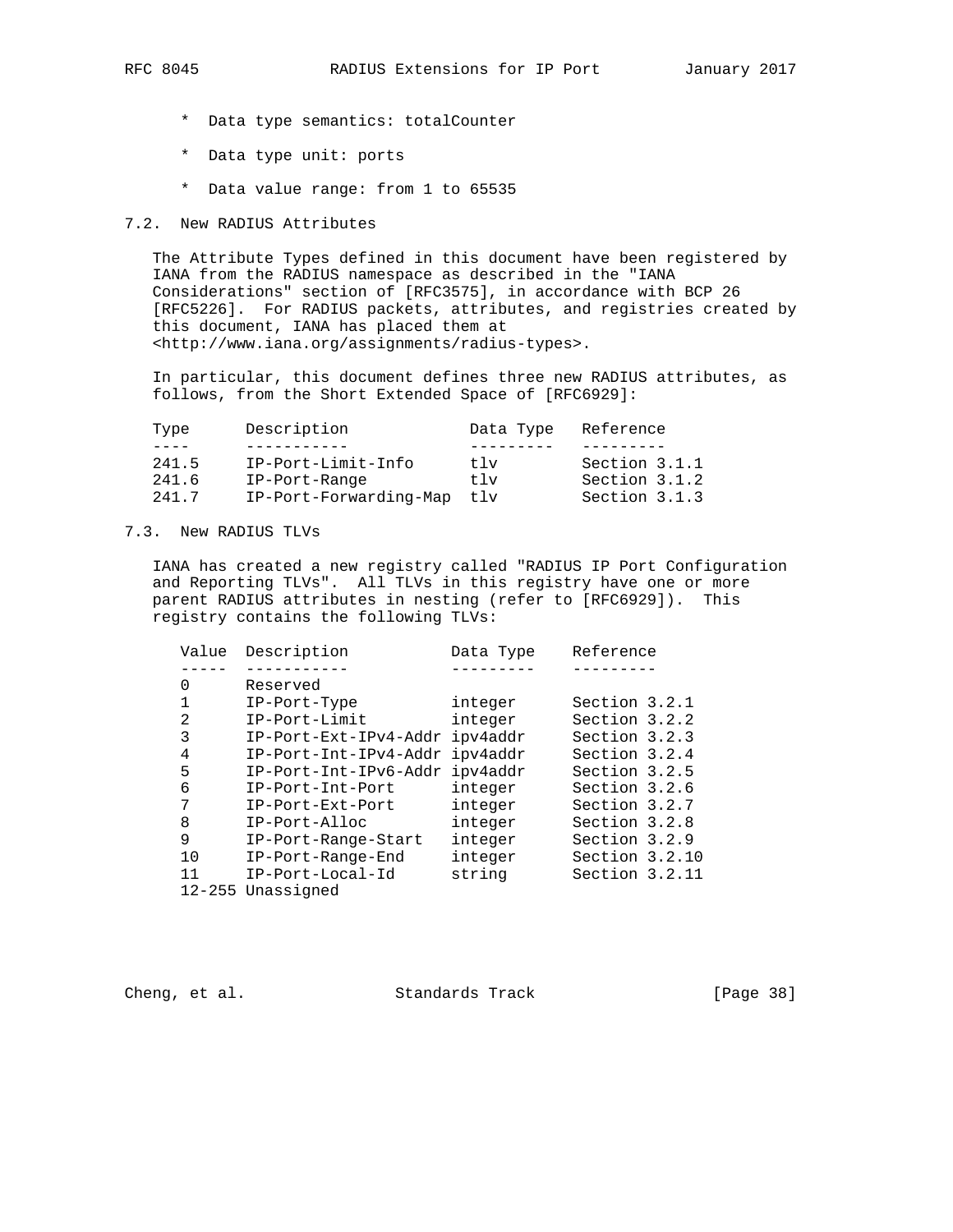The registration procedure for this registry is Standards Action as defined in [RFC5226].

- 8. References
- 8.1. Normative References
	- [IPFIX] IANA, "IP Flow Information Export (IPFIX) Entities", <http://www.iana.org/assignments/ipfix/>.
	- [ProtocolNumbers] IANA, "Protocol Numbers", <http://www.iana.org/assignments/protocol-numbers/>.
	- [RFC2119] Bradner, S., "Key words for use in RFCs to Indicate Requirement Levels", BCP 14, RFC 2119, DOI 10.17487/RFC2119, March 1997, <http://www.rfc-editor.org/info/rfc2119>.
	- [RFC2865] Rigney, C., Willens, S., Rubens, A., and W. Simpson, "Remote Authentication Dial In User Service (RADIUS)", RFC 2865, DOI 10.17487/RFC2865, June 2000, <http://www.rfc-editor.org/info/rfc2865>.
	- [RFC3575] Aboba, B., "IANA Considerations for RADIUS (Remote Authentication Dial In User Service)", RFC 3575, DOI 10.17487/RFC3575, July 2003, <http://www.rfc-editor.org/info/rfc3575>.
	- [RFC5226] Narten, T. and H. Alvestrand, "Guidelines for Writing an IANA Considerations Section in RFCs", BCP 26, RFC 5226, DOI 10.17487/RFC5226, May 2008, <http://www.rfc-editor.org/info/rfc5226>.
	- [RFC6929] DeKok, A. and A. Lior, "Remote Authentication Dial In User Service (RADIUS) Protocol Extensions", RFC 6929, DOI 10.17487/RFC6929, April 2013, <http://www.rfc-editor.org/info/rfc6929>.
	- [RFC7012] Claise, B., Ed., and B. Trammell, Ed., "Information Model for IP Flow Information Export (IPFIX)", RFC 7012, DOI 10.17487/RFC7012, September 2013, <http://www.rfc-editor.org/info/rfc7012>.
	- [RFC8044] DeKok, A., "Data Types in RADIUS", RFC 8044, DOI 10.17487/RFC8044, January 2017, <http://www.rfc-editor.org/info/rfc8044>.

| Cheng, et al. | Standards Track | [Page 39] |  |
|---------------|-----------------|-----------|--|
|---------------|-----------------|-----------|--|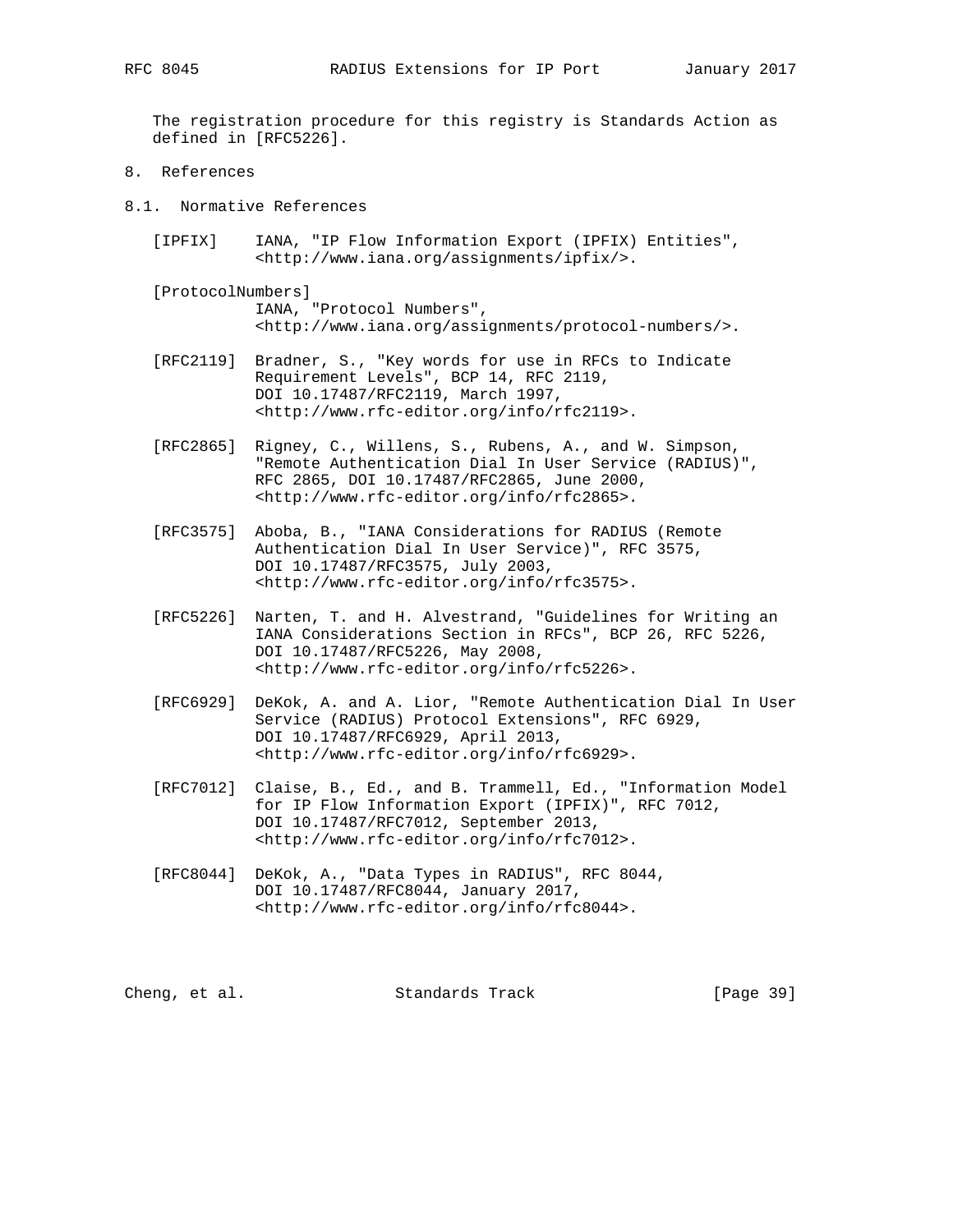- 8.2. Informative References
	- [RFC768] Postel, J., "User Datagram Protocol", STD 6, RFC 768, DOI 10.17487/RFC0768, August 1980, <http://www.rfc-editor.org/info/rfc768>.
	- [RFC793] Postel, J., "Transmission Control Protocol", STD 7, RFC 793, DOI 10.17487/RFC0793, September 1981, <http://www.rfc-editor.org/info/rfc793>.
	- [RFC1918] Rekhter, Y., Moskowitz, B., Karrenberg, D., de Groot, G., and E. Lear, "Address Allocation for Private Internets", BCP 5, RFC 1918, DOI 10.17487/RFC1918, February 1996, <http://www.rfc-editor.org/info/rfc1918>.
	- [RFC2866] Rigney, C., "RADIUS Accounting", RFC 2866, DOI 10.17487/RFC2866, June 2000, <http://www.rfc-editor.org/info/rfc2866>.
	- [RFC3022] Srisuresh, P. and K. Egevang, "Traditional IP Network Address Translator (Traditional NAT)", RFC 3022, DOI 10.17487/RFC3022, January 2001, <http://www.rfc-editor.org/info/rfc3022>.
	- [RFC4340] Kohler, E., Handley, M., and S. Floyd, "Datagram Congestion Control Protocol (DCCP)", RFC 4340, DOI 10.17487/RFC4340, March 2006, <http://www.rfc-editor.org/info/rfc4340>.
	- [RFC4960] Stewart, R., Ed., "Stream Control Transmission Protocol", RFC 4960, DOI 10.17487/RFC4960, September 2007, <http://www.rfc-editor.org/info/rfc4960>.
	- [RFC5176] Chiba, M., Dommety, G., Eklund, M., Mitton, D., and B. Aboba, "Dynamic Authorization Extensions to Remote Authentication Dial In User Service (RADIUS)", RFC 5176, DOI 10.17487/RFC5176, January 2008, <http://www.rfc-editor.org/info/rfc5176>.
	- [RFC6146] Bagnulo, M., Matthews, P., and I. van Beijnum, "Stateful NAT64: Network Address and Protocol Translation from IPv6 Clients to IPv4 Servers", RFC 6146, DOI 10.17487/RFC6146, April 2011, <http://www.rfc-editor.org/info/rfc6146>.
	- [RFC6158] DeKok, A., Ed., and G. Weber, "RADIUS Design Guidelines", BCP 158, RFC 6158, DOI 10.17487/RFC6158, March 2011, <http://www.rfc-editor.org/info/rfc6158>.

Cheng, et al. Standards Track [Page 40]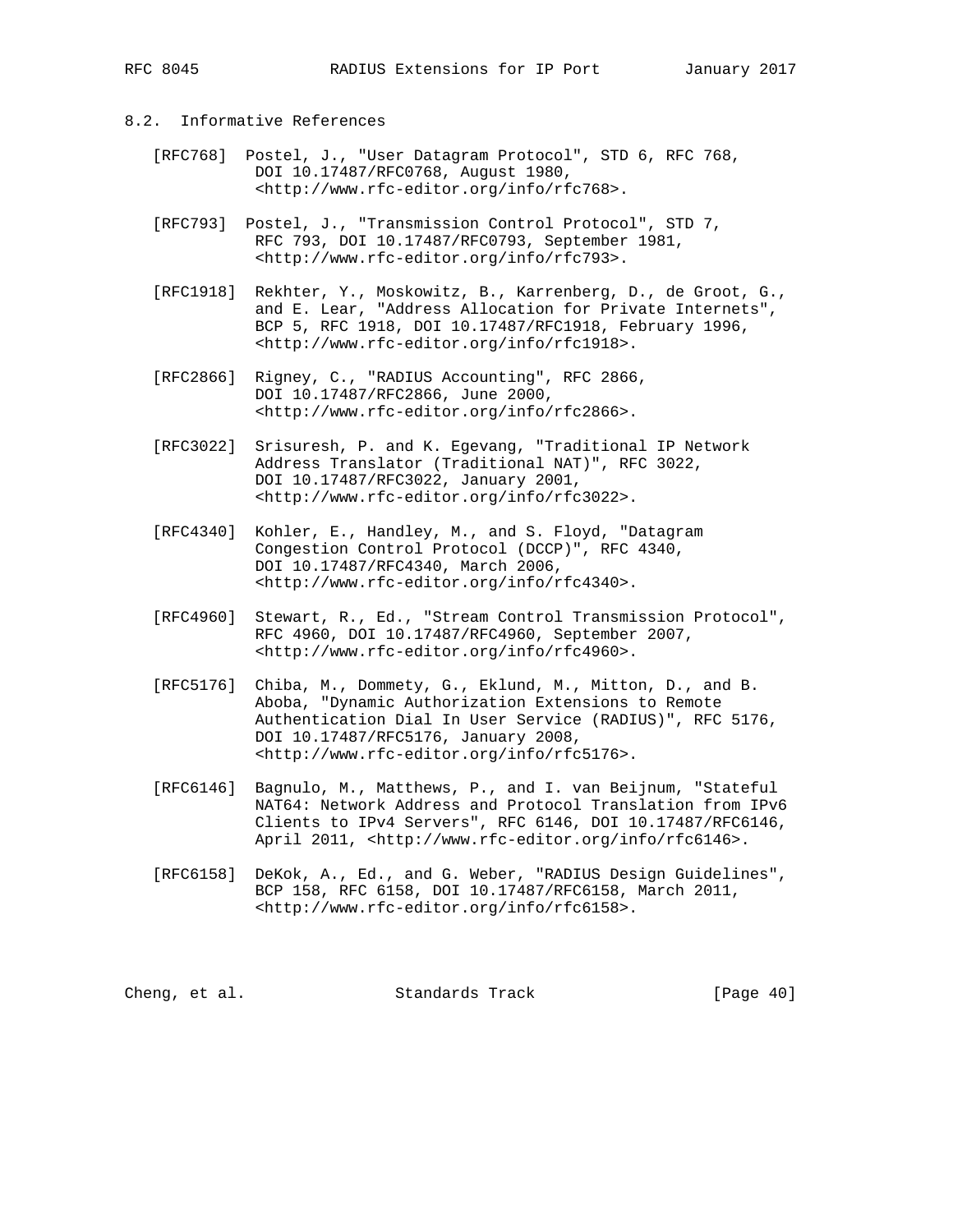- [RFC6269] Ford, M., Ed., Boucadair, M., Durand, A., Levis, P., and P. Roberts, "Issues with IP Address Sharing", RFC 6269, DOI 10.17487/RFC6269, June 2011, <http://www.rfc-editor.org/info/rfc6269>.
- [RFC6333] Durand, A., Droms, R., Woodyatt, J., and Y. Lee, "Dual-Stack Lite Broadband Deployments Following IPv4 Exhaustion", RFC 6333, DOI 10.17487/RFC6333, August 2011, <http://www.rfc-editor.org/info/rfc6333>.
- [RFC6598] Weil, J., Kuarsingh, V., Donley, C., Liljenstolpe, C., and M. Azinger, "IANA-Reserved IPv4 Prefix for Shared Address Space", BCP 153, RFC 6598, DOI 10.17487/RFC6598, April 2012, <http://www.rfc-editor.org/info/rfc6598>.
- [RFC6614] Winter, S., McCauley, M., Venaas, S., and K. Wierenga, "Transport Layer Security (TLS) Encryption for RADIUS", RFC 6614, DOI 10.17487/RFC6614, May 2012, <http://www.rfc-editor.org/info/rfc6614>.
- [RFC6887] Wing, D., Ed., Cheshire, S., Boucadair, M., Penno, R., and P. Selkirk, "Port Control Protocol (PCP)", RFC 6887, DOI 10.17487/RFC6887, April 2013, <http://www.rfc-editor.org/info/rfc6887>.
- [RFC6888] Perreault, S., Ed., Yamagata, I., Miyakawa, S., Nakagawa, A., and H. Ashida, "Common Requirements for Carrier-Grade NATs (CGNs)", BCP 127, RFC 6888, DOI 10.17487/RFC6888, April 2013, <http://www.rfc-editor.org/info/rfc6888>.
	- [RFC6967] Boucadair, M., Touch, J., Levis, P., and R. Penno, "Analysis of Potential Solutions for Revealing a Host Identifier (HOST\_ID) in Shared Address Deployments", RFC 6967, DOI 10.17487/RFC6967, June 2013, <http://www.rfc-editor.org/info/rfc6967>.
	- [RFC7785] Vinapamula, S. and M. Boucadair, "Recommendations for Prefix Binding in the Context of Softwire Dual-Stack Lite", RFC 7785, DOI 10.17487/RFC7785, February 2016, <http://www.rfc-editor.org/info/rfc7785>.

Cheng, et al. Standards Track [Page 41]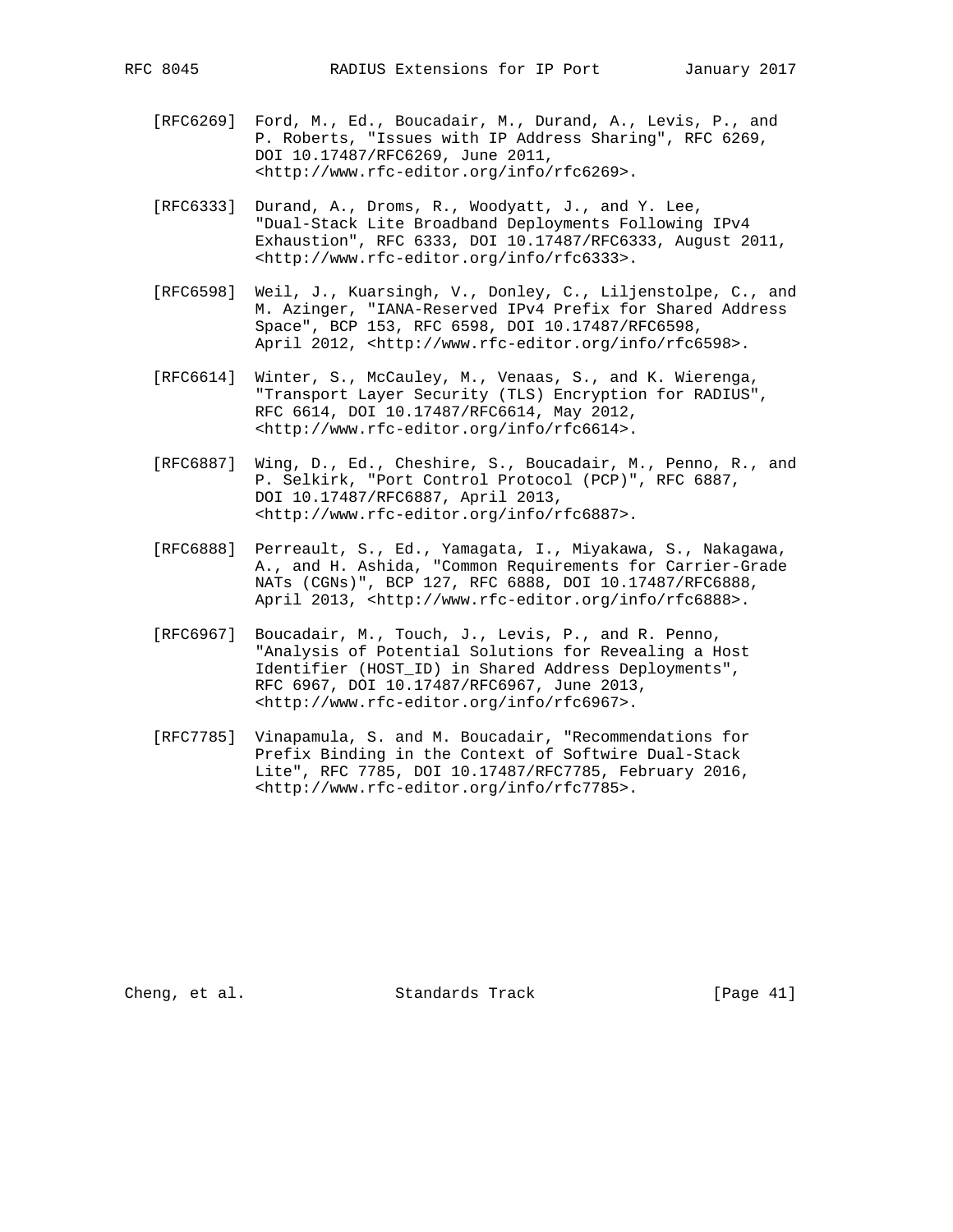[TR-146] Broadband Forum, "TR-146: Subscriber Sessions", Broadband Forum Technical Report 146, Issue 1, May 2013, <http://www.broadband-forum.org/technical/ download/TR-146.pdf>.

[WIFI-SERVICES]

 Gundavelli, S., Grayson, M., Seite, P., and Y. Lee, "Service Provider Wi-Fi Services Over Residential Architectures", Work in Progress, draft-gundavelli-v6ops-community-wifi-svcs-06, April 2013.

Cheng, et al. Standards Track [Page 42]